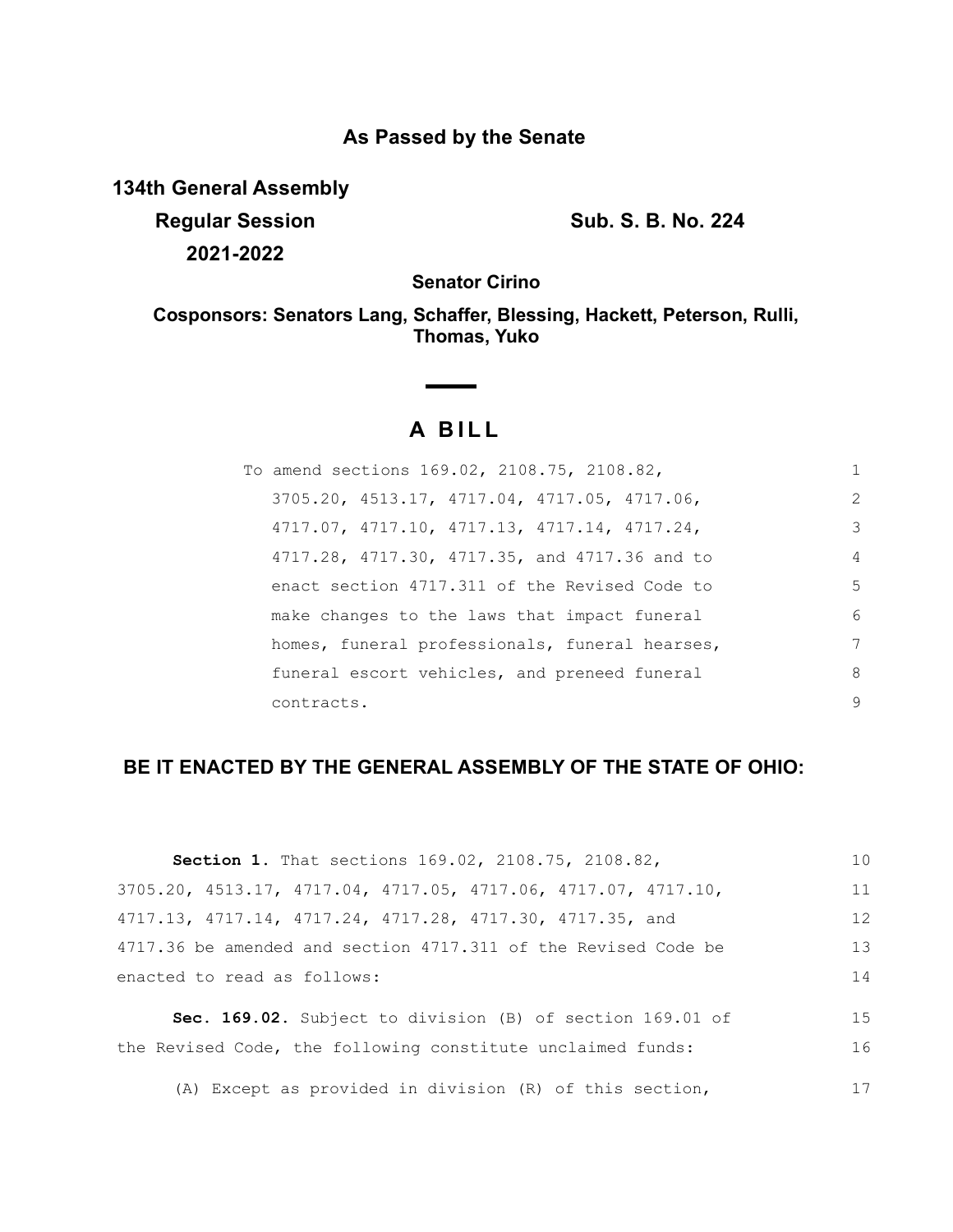#### **Sub. S. B. No. 224 Page 2 Page 2 As Passed by the Senate**

any demand, savings, or matured time deposit account, or matured certificate of deposit, together with any interest or dividend on it, less any lawful claims, that is held or owed by a holder which is a financial organization, unclaimed for a period of five years; 18 19 20 21 22

(B) Any funds paid toward the purchase of withdrawable shares or other interest in a financial organization, and any interest or dividends on them, less any lawful claims, that is held or owed by a holder which is a financial organization, unclaimed for a period of five years;

(C) Except as provided in division (A) of section 3903.45 of the Revised Code, moneys held or owed by a holder, including a fraternal association, providing life insurance, including annuity or endowment coverage, unclaimed for three years after becoming payable as established from the records of such holder under any life or endowment insurance policy or annuity contract that has matured or terminated. An insurance policy, the proceeds of which are payable on the death of the insured, not matured by proof of death of the insured is deemed matured and the proceeds payable if such policy was in force when the insured attained the limiting age under the mortality table on which the reserve is based.

Moneys otherwise payable according to the records of such holder are deemed payable although the policy or contract has not been surrendered as required.

(D) Any deposit made to secure payment or any sum paid in advance for utility services of a public utility and any amount refundable from rates or charges collected by a public utility for utility services held or owed by a holder, less any lawful claims, that has remained unclaimed for one year after the

40 41 42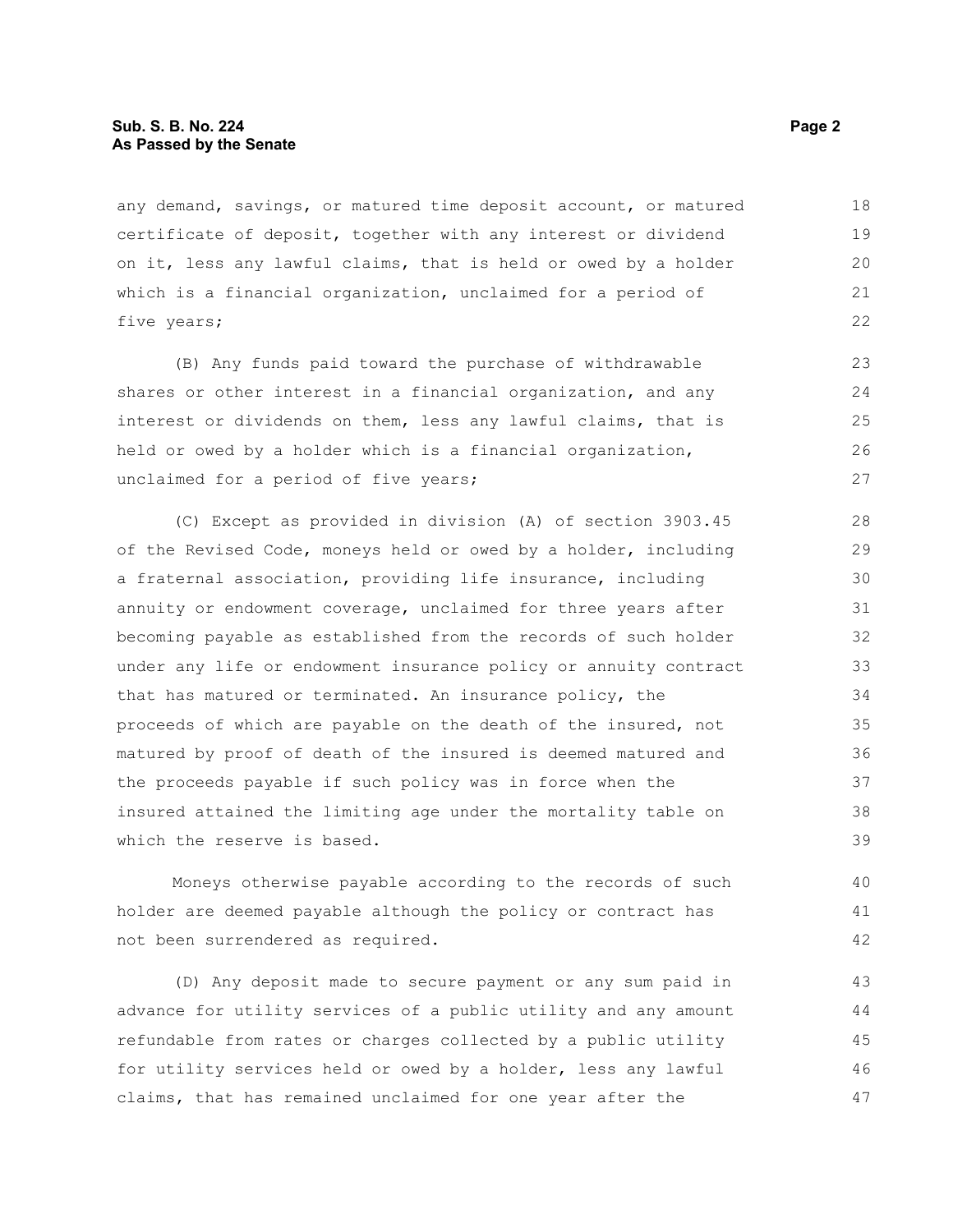termination of the services for which the deposit or advance payment was made or one year from the date the refund was payable, whichever is earlier; 48 49 50

(E) Except as provided in division (R) of this section, any certificates, securities as defined in section 1707.01 of the Revised Code, nonwithdrawable shares, other instruments evidencing ownership, or rights to them or funds paid toward the purchase of them, or any dividend, capital credit, profit, distribution, interest, or payment on principal or other sum, held or owed by a holder, including funds deposited with a fiscal agent or fiduciary for payment of them, and instruments representing an ownership interest, unclaimed for five years. Any underlying share or other intangible instrument representing an ownership interest in a business association, in which the issuer has recorded on its books the issuance of the share but has been unable to deliver the certificate to the shareholder, constitutes unclaimed funds if such underlying share is unclaimed for five years. In addition, an underlying share constitutes unclaimed funds if a dividend, distribution, or other sum payable as a result of the underlying share has remained unclaimed by the owner for five years. 51 52 53 54 55 56 57 58 59 60 61 62 63 64 65 66 67 68

This division shall not prejudice the rights of fiscal agents or fiduciaries for payment to return the items described in this division to their principals, according to the terms of an agency or fiduciary agreement, but such a return shall constitute the principal as the holder of the items and shall not interrupt the period for computing the time for which the items have remained unclaimed. 69 70 71 72 73 74 75

In the case of any such funds accruing and held or owed by a corporation under division (E) of section 1701.24 of the 76 77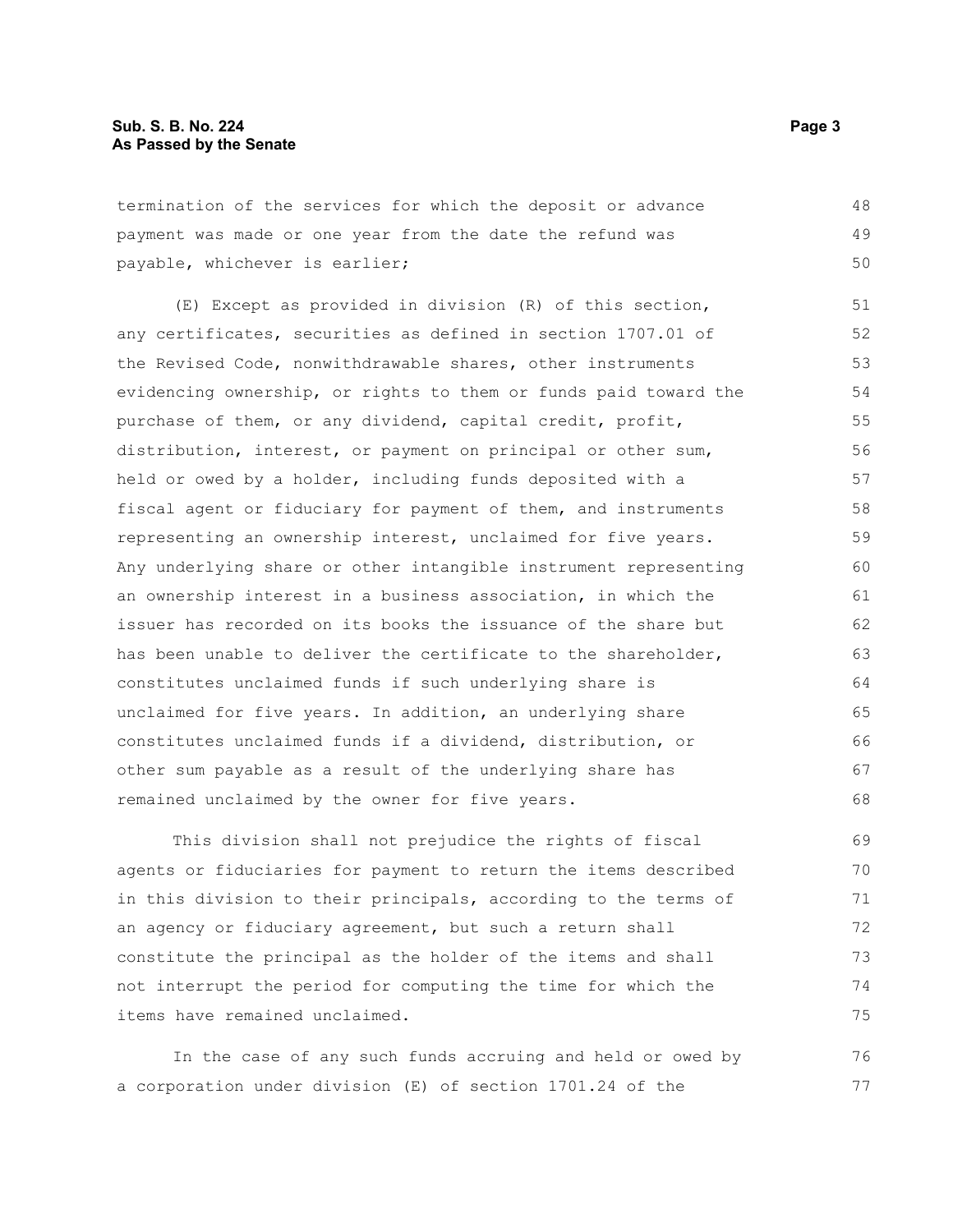#### **Sub. S. B. No. 224 Page 4 Page 4 Page 4 Page 4 Page 4 Page 4 Page 4 Page 4 As Passed by the Senate**

Revised Code, such corporation shall comply with this chapter, subject to the limitation contained in section 1701.34 of the Revised Code. The period of time for which such funds have gone unclaimed specified in section 1701.34 of the Revised Code shall be computed, with respect to dividends or distributions, commencing as of the dates when such dividends or distributions would have been payable to the shareholder had such shareholder surrendered the certificates for cancellation and exchange by the date specified in the order relating to them. 78 79 80 81 82 83 84 85 86

Capital credits of a cooperative which after January 1, 1972, have been allocated to members and which by agreement are expressly required to be paid if claimed after death of the owner are deemed payable, for the purpose of this chapter, fifteen years after either the termination of service by the cooperative to the owner or upon the nonactivity as provided in division (B) of section 169.01 of the Revised Code, whichever occurs later, provided that this provision does not apply if the payment is not mandatory.

(F) Any sum payable on certified checks or other written instruments certified or issued and representing funds held or owed by a holder, less any lawful claims, that are unclaimed for five years from the date payable or from the date of issuance if payable on demand; except that the unclaimed period for money orders that are not third party bank checks is seven years, and the unclaimed period for traveler's checks is fifteen years, from the date payable or from the date of issuance if payable on demand. 96 97 98 99 100 101 102 103 104

As used in this division, "written instruments" include, but are not limited to, certified checks, cashier's checks, bills of exchange, letters of credit, drafts, money orders, and 105 106 107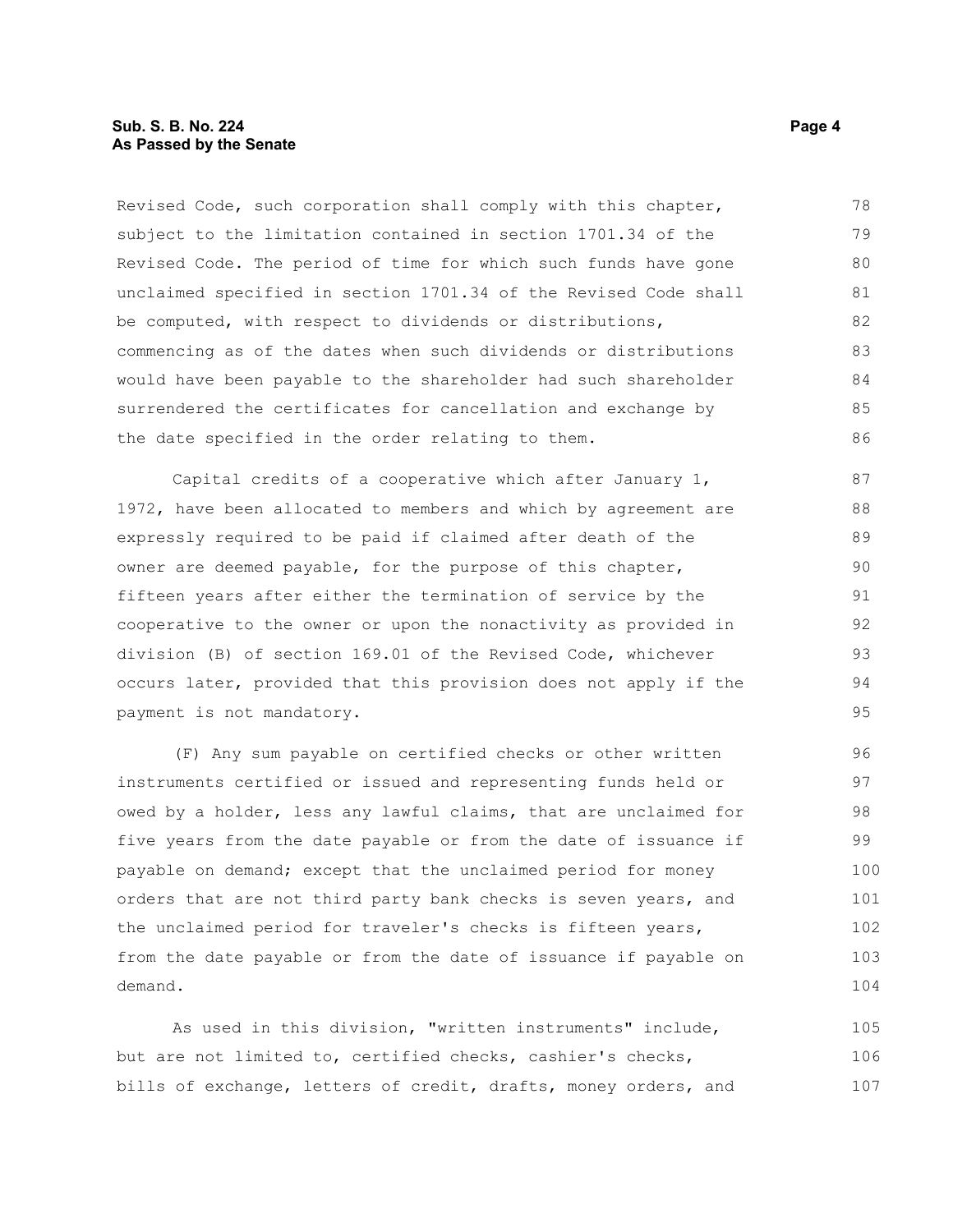#### **Sub. S. B. No. 224 Page 5 As Passed by the Senate**

traveler's checks.

If there is no address of record for the owner or other person entitled to the funds, such address is presumed to be the address where the instrument was certified or issued. 109 110 111

(G) Except as provided in division (R) of this section, all moneys, rights to moneys, or other intangible property, arising out of the business of engaging in the purchase or sale of securities, or otherwise dealing in intangibles, less any lawful claims, that are held or owed by a holder and are unclaimed for five years from the date of transaction. 112 113 114 115 116 117

(H) Except as provided in division (A) of section 3903.45 of the Revised Code, all moneys, rights to moneys, and other intangible property distributable in the course of dissolution or liquidation of a holder that are unclaimed for one year after the date set by the holder for distribution; 118 119 120 121 122

(I) All moneys, rights to moneys, or other intangible property removed from a safe-deposit box or other safekeeping repository located in this state or removed from a safe-deposit box or other safekeeping repository of a holder, on which the lease or rental period has expired, or any amount arising from the sale of such property, less any lawful claims, that are unclaimed for three years from the date on which the lease or rental period expired; 123 124 125 126 127 128 129 130

(J) Subject to division (M)(2) of this section, all moneys, rights to moneys, or other intangible property, and any income or increment on them, held or owed by a holder which is a fiduciary for the benefit of another, or a fiduciary or custodian of a qualified retirement plan or individual retirement arrangement under section 401 or 408 of the Internal 131 132 133 134 135 136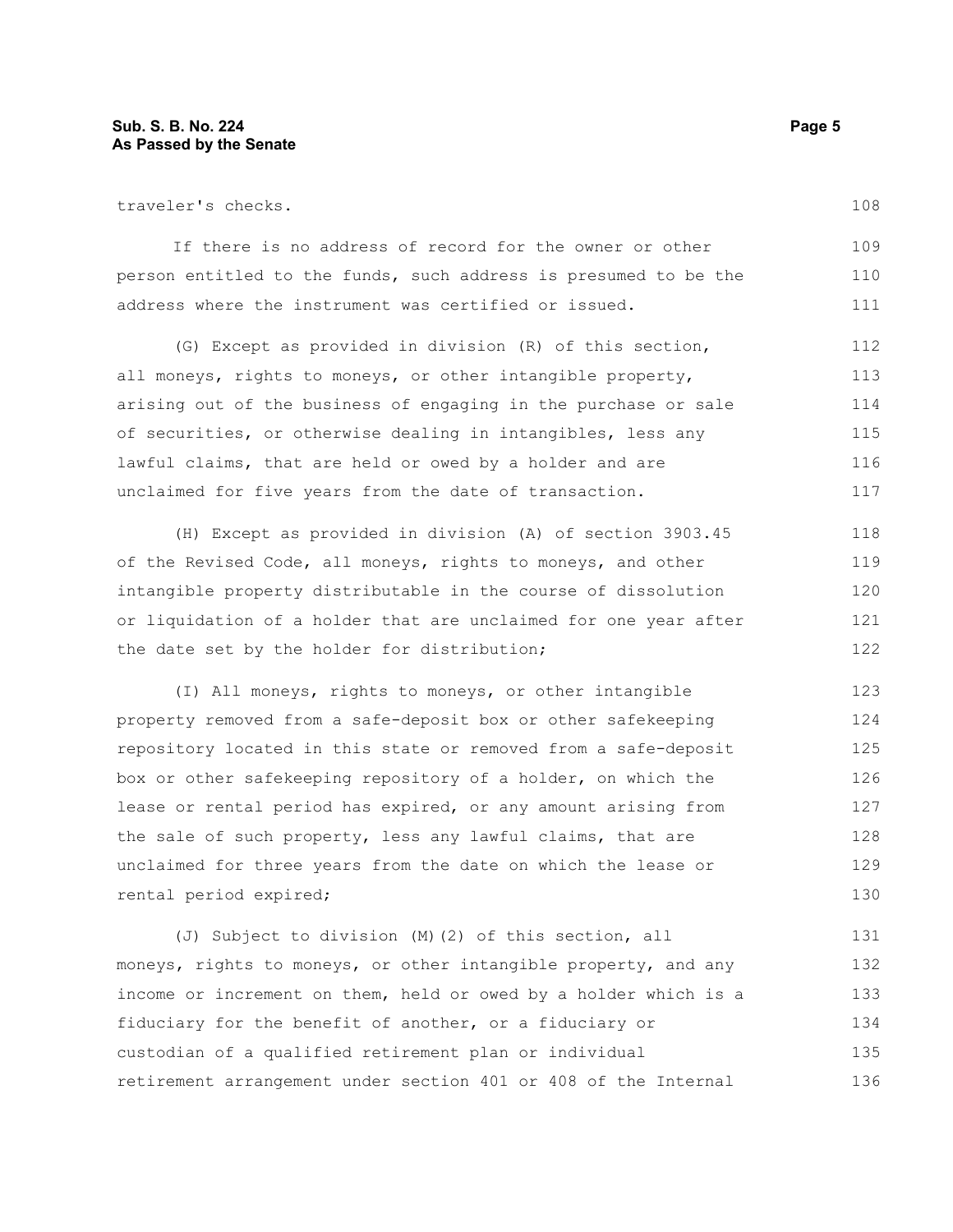### **Sub. S. B. No. 224 Page 6 As Passed by the Senate**

Revenue Code, unclaimed for three years after the final date for distribution; (K) All moneys, rights to moneys, or other intangible property held or owed in this state or held for or owed to an owner whose last known address is within this state, by the United States government or any state, as those terms are described in division (E) of section 169.01 of the Revised Code, unclaimed by the owner for three years, excluding any property in the control of any court in a proceeding in which a final adjudication has not been made; (L) Amounts payable pursuant to the terms of any policy of insurance, other than life insurance, or any refund available under such a policy, held or owed by any holder, unclaimed for three years from the date payable or distributable; 137 138 139 140 141 142 143 144 145 146 147 148 149 150

(M)(1) Subject to division (M)(2) of this section, any funds constituting rents or lease payments due, any deposit made to secure payment of rents or leases, or any sum paid in advance for rents, leases, possible damage to property, unused services, performance requirements, or any other purpose, held or owed by a holder unclaimed for one year; 151 152 153 154 155 156

(2) Any escrow funds, security deposits, or other moneys that are received by a licensed broker in a fiduciary capacity and that, pursuant to division (A)(26) of section 4735.18 of the Revised Code, are required to be deposited into and maintained in a special or trust, noninterest-bearing bank account separate and distinct from any personal or other account of the licensed broker, held or owed by the licensed broker unclaimed for two years. 157 158 159 160 161 162 163 164

(N) Any sum greater than fifty dollars payable as wages,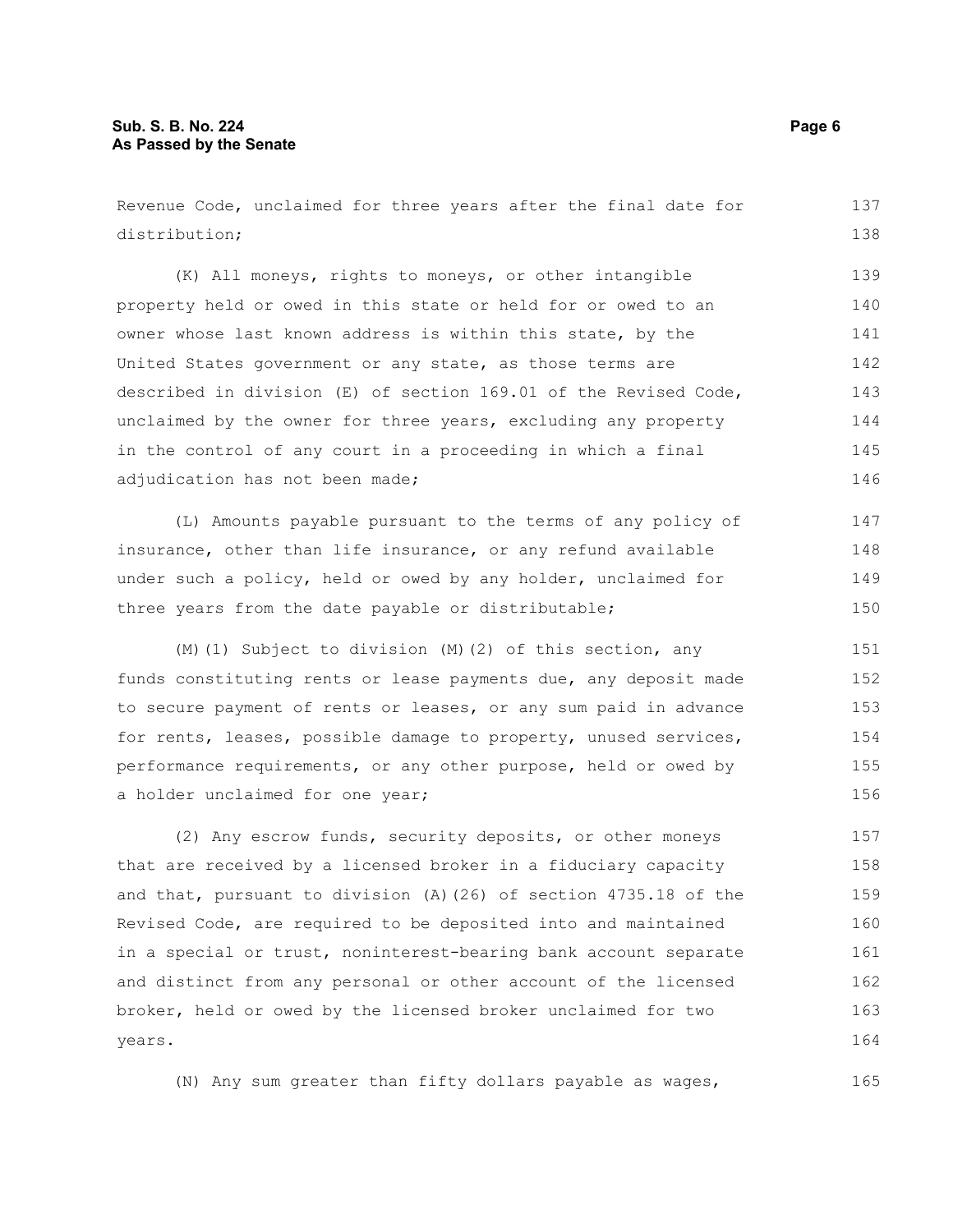#### **Sub. S. B. No. 224 Page 7 Page 7 As Passed by the Senate**

any sum payable as salaries or commissions, any sum payable for services rendered, funds owed or held as royalties, oil and mineral proceeds, funds held for or owed to suppliers, and moneys owed under pension and profit-sharing plans, held or owed by any holder unclaimed for one year from date payable or distributable, and all other credits held or owed, or to be refunded to a retail customer, by any holder unclaimed for three years from date payable or distributable; 166 167 168 169 170 171 172 173

(O) Amounts held in respect of or represented by lay-aways sold after January 1, 1972, less any lawful claims, when such lay-aways are unclaimed for three years after the sale of them; 174 175 176

(P) All moneys, rights to moneys, and other intangible property not otherwise constituted as unclaimed funds by this section, including any income or increment on them, less any lawful claims, which are held or owed by any holder, other than a holder which holds a permit issued pursuant to Chapter 3769. of the Revised Code, and which have remained unclaimed for three years after becoming payable or distributable; 177 178 179 180 181 182 183

(Q) All moneys that arise out of a sale held pursuant to section 5322.03 of the Revised Code, that are held by a holder for delivery on demand to the appropriate person pursuant to division (I) of that section, and that are unclaimed for two years after the date of the sale. 184 185 186 187 188

(R)(1) Any funds that are subject to an agreement between the holder and owner providing for automatic reinvestment and that constitute dividends, distributions, or other sums held or owed by a holder in connection with a security as defined in section 1707.01 of the Revised Code, an ownership interest in an investment company registered under the "Investment Company Act of 1940," 54 Stat. 789, 15 U.S.C. 80a-1, as amended, or a 189 190 191 192 193 194 195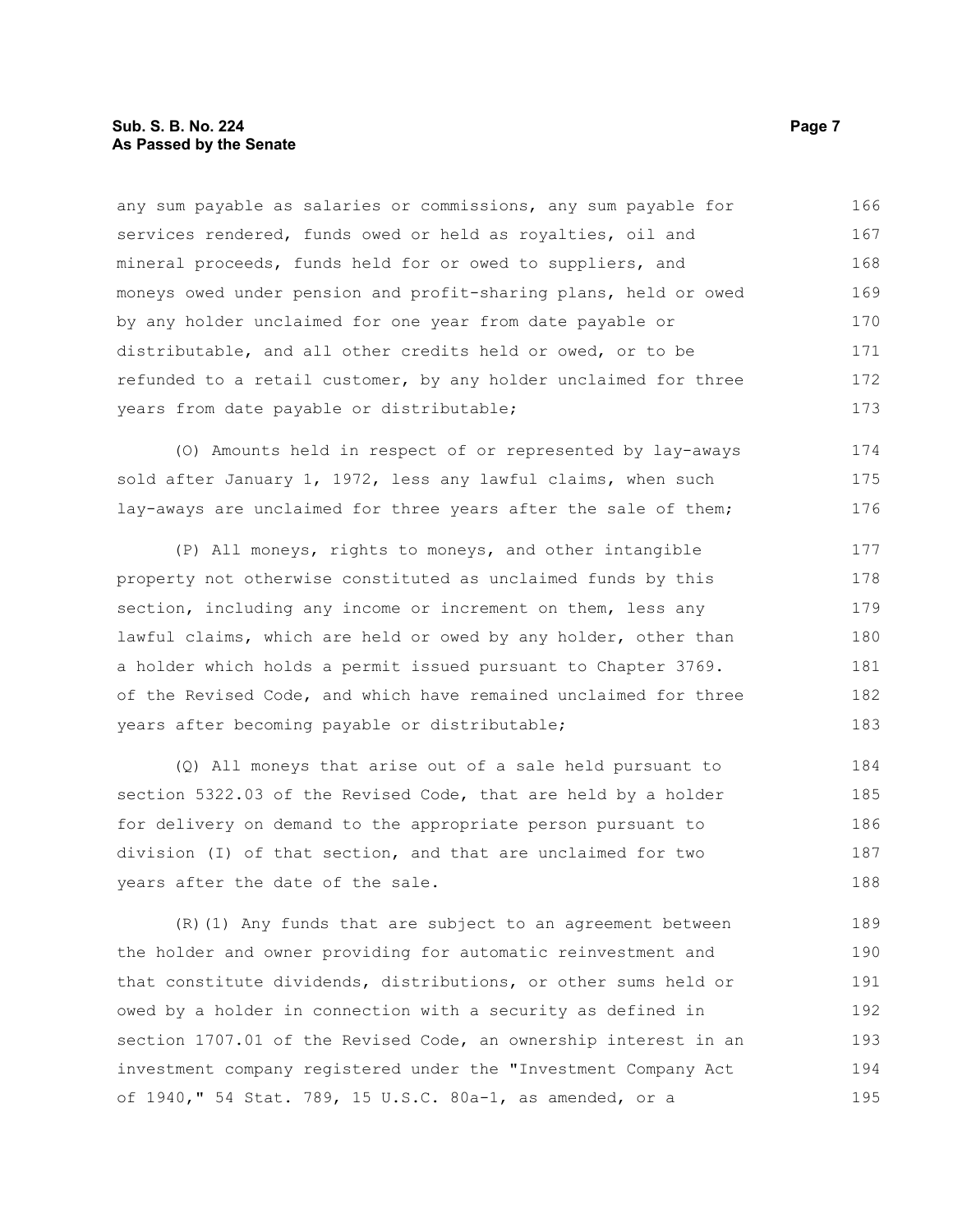| certificate of deposit, unclaimed for a period of five years.   | 196 |
|-----------------------------------------------------------------|-----|
| (2) The five-year period under division (R) (1) of this         | 197 |
| section commences from the date a second shareholder            | 198 |
| notification or communication mailing to the owner of the funds | 199 |
| is returned to the holder as undeliverable by the United States | 200 |
| postal service or other carrier. The notification or            | 201 |
| communication mailing by the holder shall be no less frequent   | 202 |
| than quarterly.                                                 | 203 |
| All moneys in a personal allowance account, as defined by       | 204 |
| rules adopted by the medicaid director, up to and including the | 205 |
| maximum resource limitation, of a medicaid recipient who has    | 206 |
| died after receiving care in a long-term care facility, and for | 207 |
| whom there is no identifiable heir or sponsor, are not subject  | 208 |
| to this chapter.                                                | 209 |
| (S) (1) Funds held or owed by a holder pursuant to a            | 210 |
| preneed funeral contract, as defined in section 4717.01 of the  | 211 |
| Revised Code, unclaimed upon the one hundred fifth birthday of  | 212 |
| the contract beneficiary, unless the holder or the seller or    | 213 |
| successor seller demonstrates to the director of commerce that  | 214 |
| the beneficiary is still alive;                                 | 215 |
| (2) Funds held or owed by a holder pursuant to a preneed        | 216 |
| funeral contract, upon either of the following:                 | 217 |
| (a) The holder's failure to confirm that the beneficiary        | 218 |
| is still alive within thirty days of the beneficiary's ninety-  | 219 |
| fifth birthday pursuant to division (B) (1) of section 4717.311 | 220 |
| of the Revised Code;                                            | 221 |
| (b) The holder's receipt of the notification described in       | 222 |
| division (B) (2) of section 4717.311 of the Revised Code.       | 223 |
| (3) Funds held or owed by a holder which is a trustee of a      | 224 |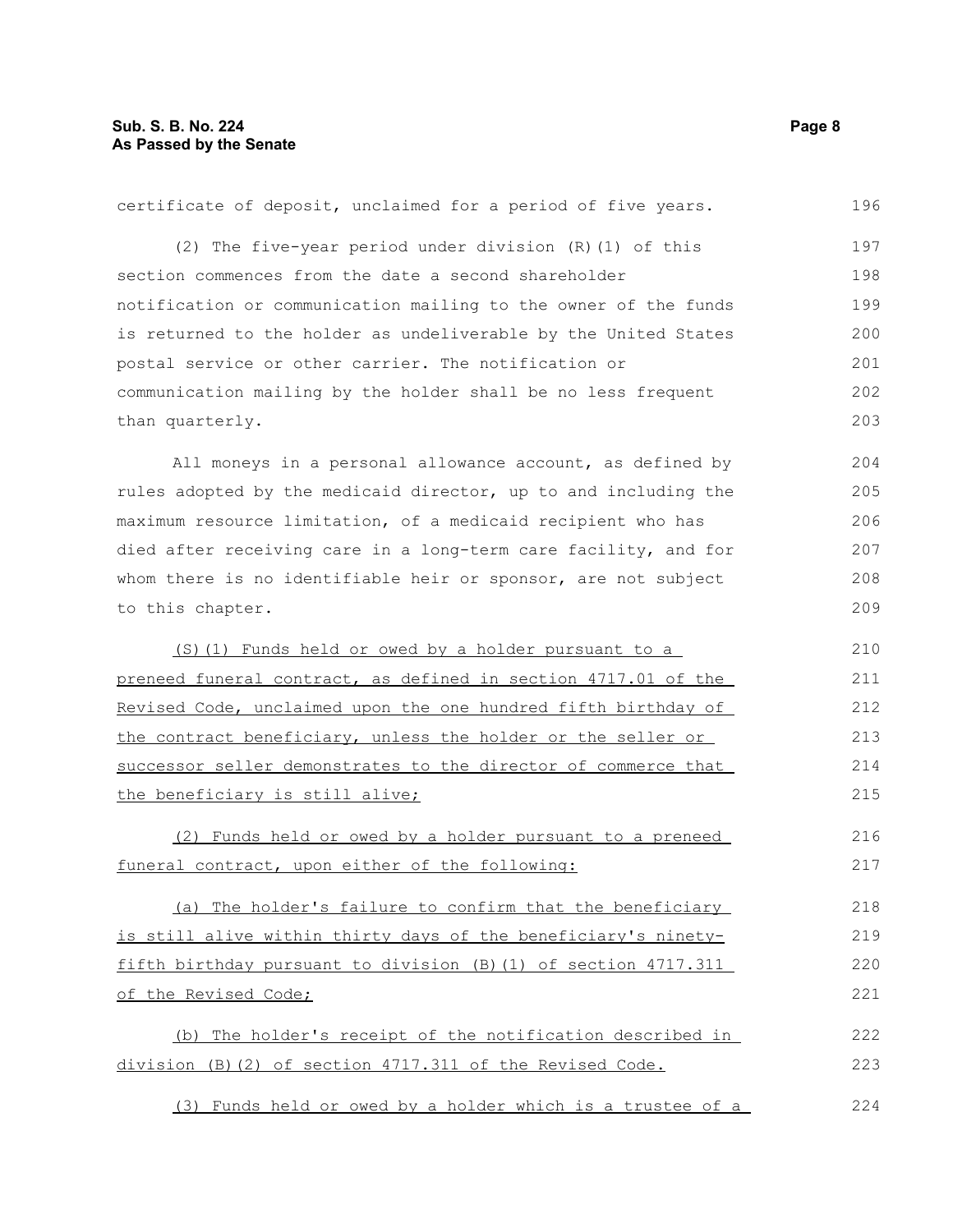| preneed funeral contract trust that the trustee was unable to    | 225 |
|------------------------------------------------------------------|-----|
| pay as required by division (J) (2) of section 4717.36 of the    | 226 |
| Revised Code upon the expiration of the one hundred eighty-day-  | 227 |
| period specified in that division.                               | 228 |
| Sec. 2108.75. (A) A person shall be disqualified from            | 229 |
| serving as a representative or successor representative, or from | 230 |
| having the right of disposition for a deceased adult pursuant to | 231 |
| section 2108.81 of the Revised Code, if any of the following     | 232 |
| occurs:                                                          | 233 |
| (1) The person dies.                                             | 234 |
| (2) A probate court declares or determines that the person       | 235 |
| is incompetent.                                                  | 236 |
| (3) The person resigns or declines to exercise the right         | 237 |
| as described in section 2108.88 of the Revised Code.             | 238 |
| (4) The person refuses fails to exercise the right within        | 239 |
| two days-forty-eight hours after notification of the declarant's | 240 |
| or deceased adult's death or, if there is no notification,       | 241 |
| within seventy-two hours of the declarant's or deceased adult's  | 242 |
| death.                                                           | 243 |
| (5) The person cannot be located with reasonable effort.         | 244 |
| (6) The person meets the criteria described in section           | 245 |
| 2108.76 or 2108.77 of the Revised Code.                          | 246 |
| (7) The person refuses to assume the liability for the           | 247 |
| costs of disposition.                                            | 248 |
| (B) No owner, employee, or agent of a funeral home,              | 249 |
| cemetery, or crematory providing funeral, burial, or cremation   | 250 |
| services for a declarant shall serve as a representative or      | 251 |
| successor representative for the declarant unless the owner,     | 252 |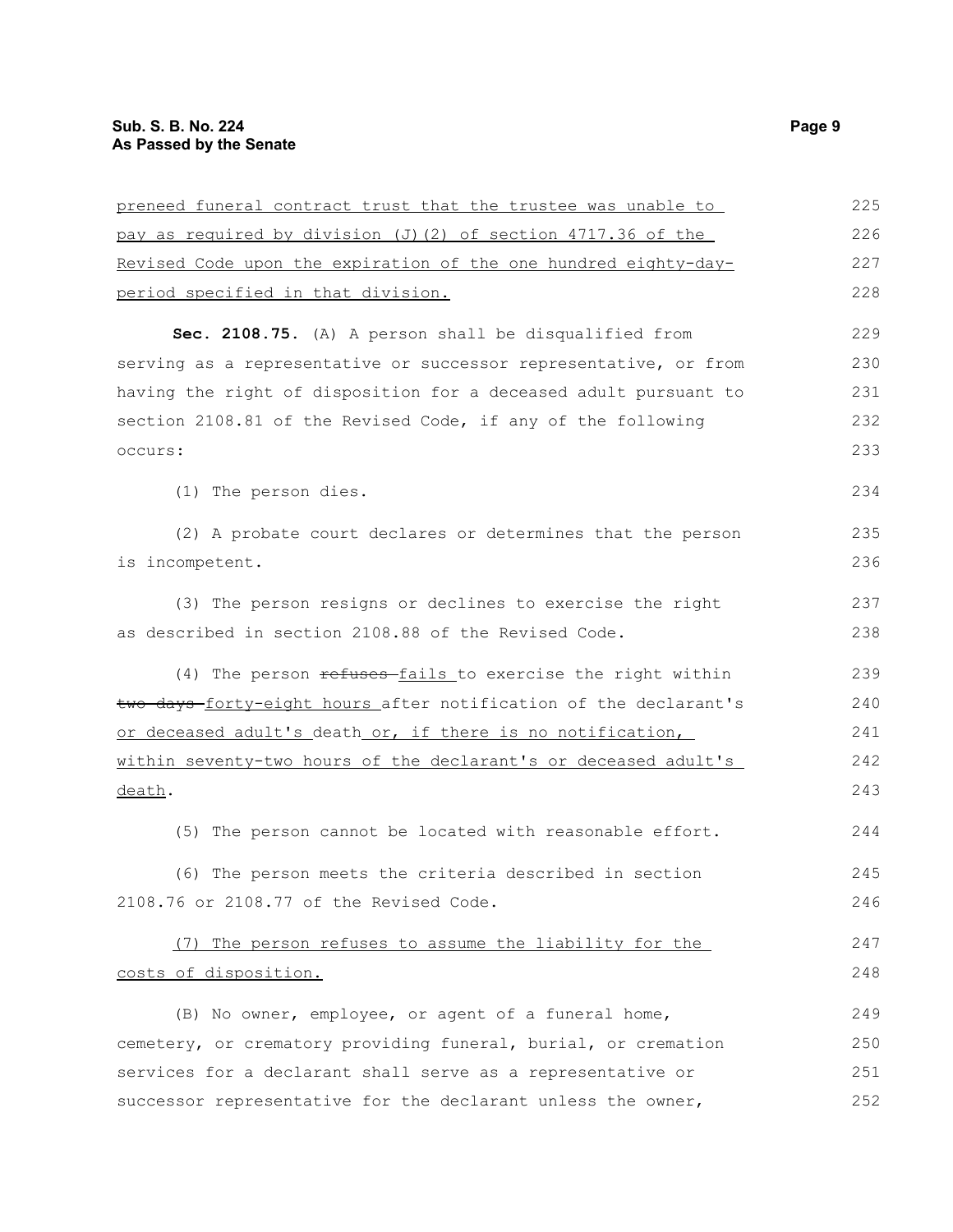(C) Subject to divisions (C)(2) and  $(D)$ (2) (D) of section 2108.70 of the Revised Code, if a person is disqualified from serving as the declarant's representative or successor representative, or from having the right of disposition for a deceased adult pursuant to section 2108.81 of the Revised Code, as described in division (A) of this section, the right is automatically reassigned to, and vests in, the next person who has the right pursuant to the declarant's written declaration or pursuant to the order of priority in section 2108.81 of the Revised Code. 255 256 257 258 259 260 261 262 263 264

If a right of disposition for a deceased adult is assigned to a funeral director under division (B)(9) of section 2108.81 of the Revised Code, the funeral director is not liable for the cost of disposition.

**Sec. 2108.82.** (A) Notwithstanding section 2108.81 of the Revised Code and in accordance with division (B) of this section, the probate court for the county in which the declarant or deceased person resided at the time of death may, on its own motion or the motion of another person, assign to any person the right of disposition for a declarant or deceased person.

(B) In making a determination for purposes of division (A) of this section and division (C) of section 2108.79 of the Revised Code, the court shall consider the following: 275 276 277

(1) Whether evidence presented to, or in the possession of the court, demonstrates that the person who is the subject of the motion and the declarant or deceased person had a close personal relationship; 278 279 280 281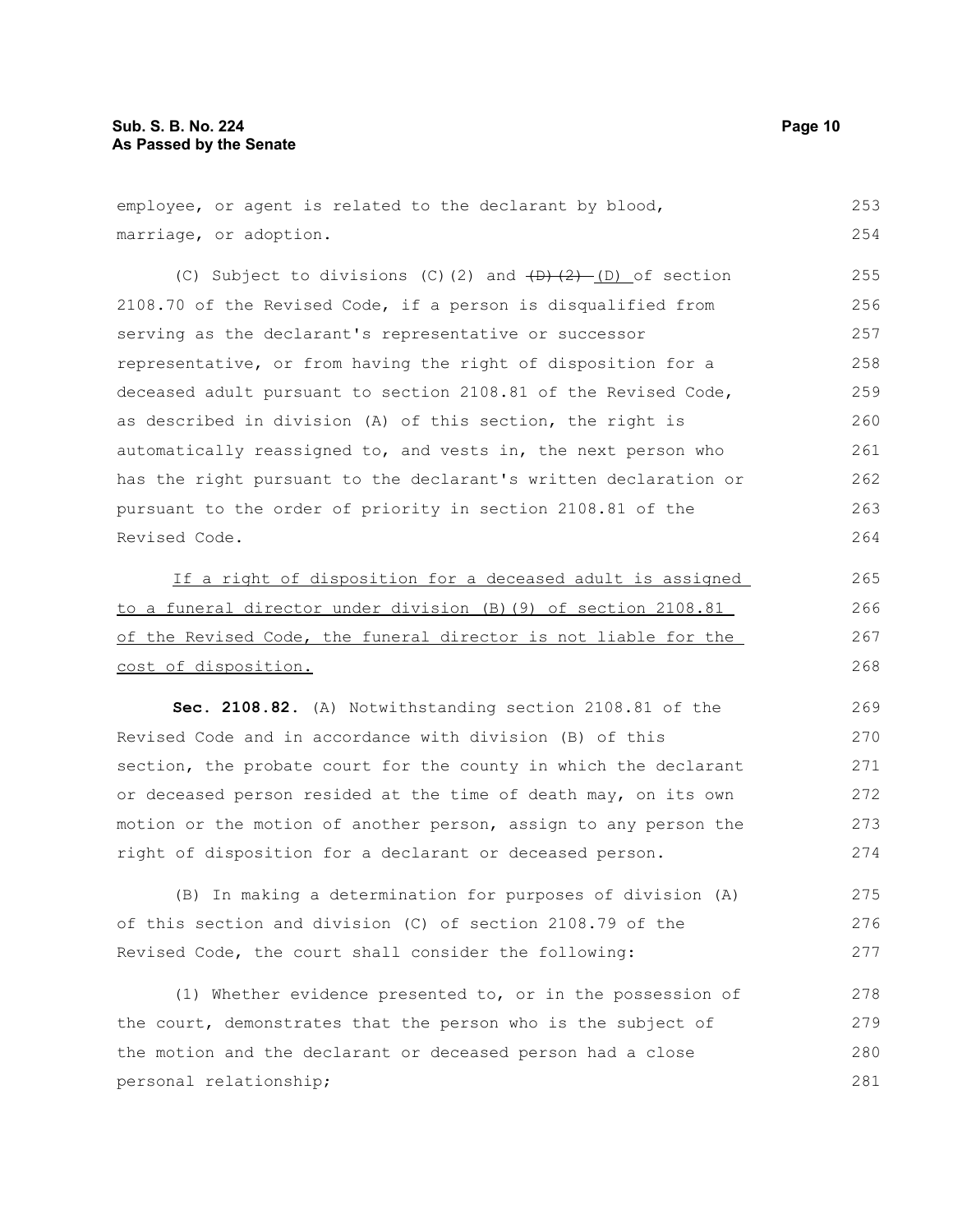# **Sub. S. B. No. 224** Page 11 **As Passed by the Senate**

| (2) The reasonableness and practicality of any plans that            | 282 |
|----------------------------------------------------------------------|-----|
| the person who is the subject of the motion may have for the         | 283 |
| declarant's or deceased person's funeral, burial, cremation, or      | 284 |
| final disposition, including the degree to which such plans          | 285 |
| allow maximum participation by all persons who wish to pay their     | 286 |
| final respects to the deceased person;                               | 287 |
| (3) The willingness of the person who is the subject of              | 288 |
| the motion to assume the responsibility to pay for the-              | 289 |
| declarant's or deceased person's funeral, burial, cremation, or-     | 290 |
| final disposition and the desires of that person;                    | 291 |
| (4) The convenience and needs of other families and                  | 292 |
| friends wishing to pay their final respects to the declarant or      | 293 |
| deceased person;                                                     | 294 |
| $(5)$ $(4)$ The express written desires of the declarant or          | 295 |
| deceased person.                                                     | 296 |
| (C) Except to the extent considered under division $(B)$ $(3)$       | 297 |
| of this section, the following persons do The personal               | 298 |
| <u>representative of either the declarant or the deceased person</u> | 299 |
| does not have a greater claim to the right of disposition than       | 300 |
| such persons otherwise have pursuant to law:                         | 301 |
| (1) A person who is willing to assume the responsibility             | 302 |
| to pay for the declarant's or deceased person's funeral, burial,     | 303 |
| eremation, or final disposition;                                     | 304 |
| (2) The personal representative of the declarant or-                 | 305 |
| deceased person.                                                     | 306 |
| Sec. 3705.20. (A) The fetal death of the product of human            | 307 |
| conception of at least twenty weeks of gestation shall be            | 308 |
| registered on a fetal death certificate.                             | 309 |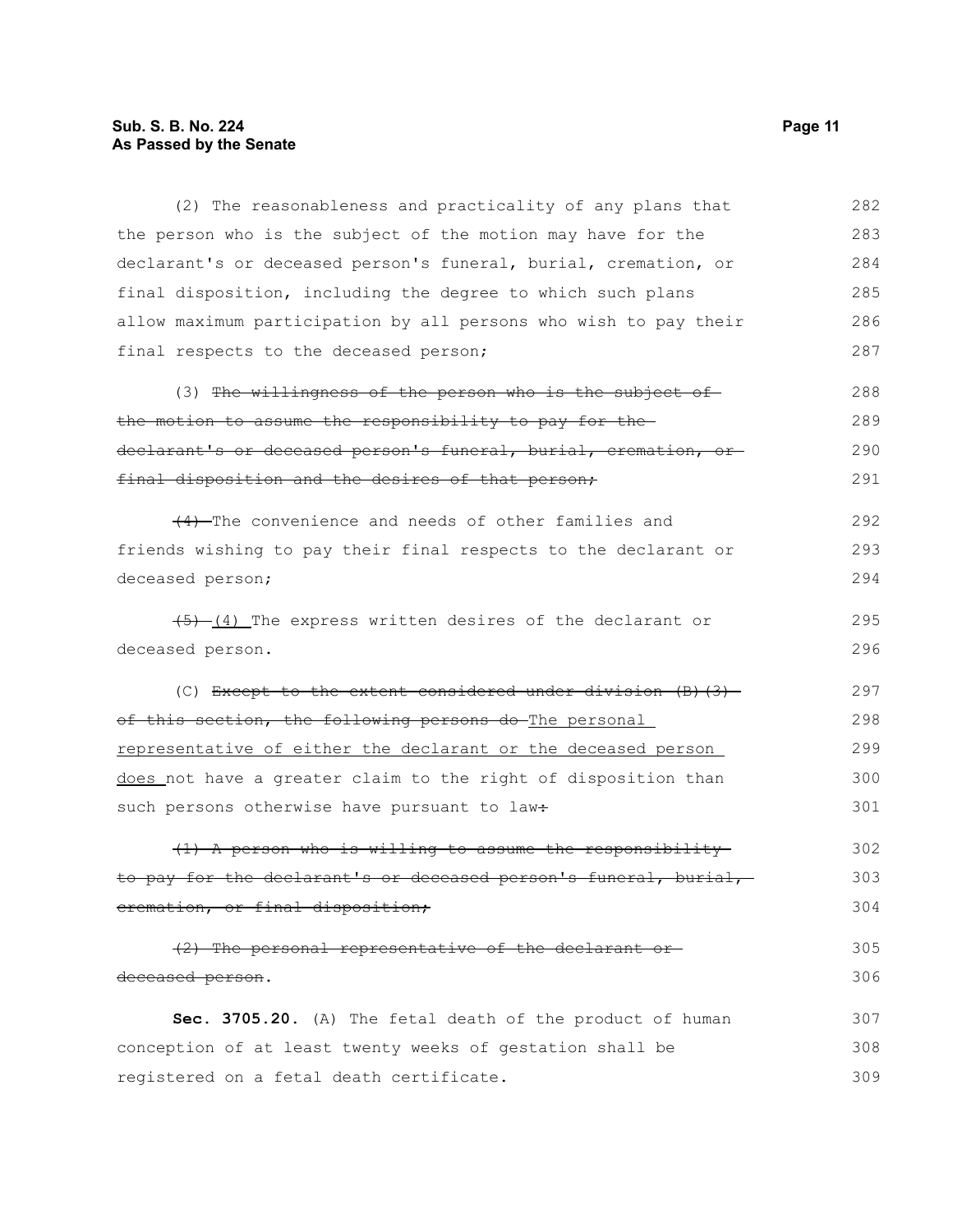#### **Sub. S. B. No. 224 Page 12 As Passed by the Senate**

On application of the funeral director or either parent, the fetal death of the product of human conception prior to twenty weeks of gestation shall be registered on a fetal death certificate, except that the fetal death certificate shall not list the cause of death. 310 311 312 313 314

The funeral director or the parent shall include with the application a copy of the statement required by division (B)(1) of section 3727.16 or division (B)(1) of section 4731.82 of the Revised Code. If the father submits the application, he shall also include with it a signed and notarized document from the mother attesting that she voluntarily provided the father with a copy of the statement.

A fetal death certificate for the product of human conception prior to twenty weeks gestation is not proof of a live birth for purposes of federal, state, and local taxes. 322 323 324

(B) The product of human conception of at least twenty weeks of gestation that suffers a fetal death occurring in Ohio shall not be interred, deposited in a vault or tomb, cremated, or otherwise disposed of by a funeral director or other person until a fetal death certificate or provisional death certificate has been filed with and a burial permit is issued by the local registrar of vital statistics of the registration district in which the fetal death occurs, or the body is found. 325 326 327 328 329 330 331 332

A burial permit for the product of human conception that suffers a fetal death prior to twenty weeks of gestation shall be issued by the local registrar of vital statistics of the registration district in which the fetal death occurs if the funeral director or either parent files a fetal death certificate with that registrar. 333 334 335 336 337 338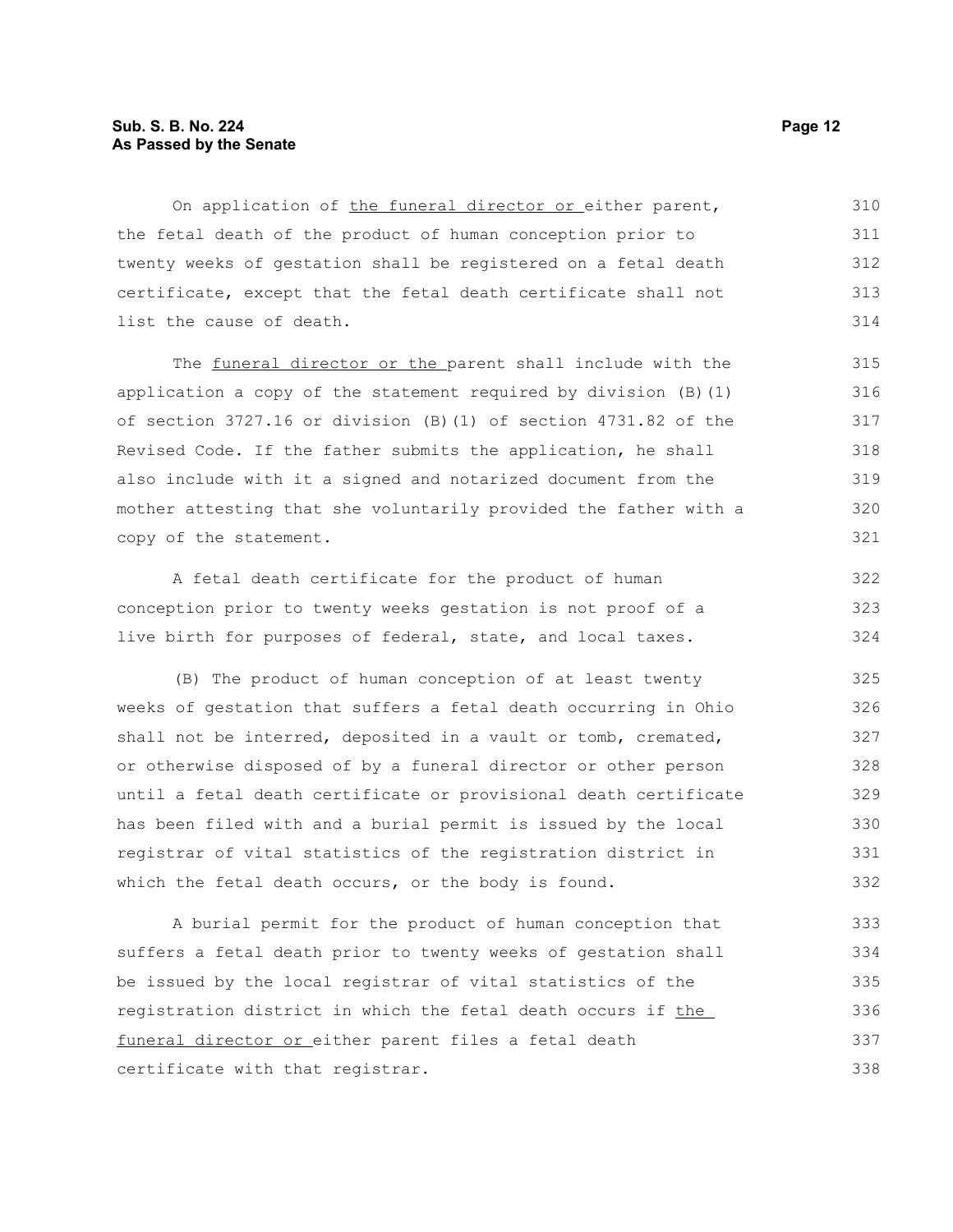(C)(1) The department of health and the local registrar shall keep a separate record and index record of fetal death certificates. 339 340 341

(2) The personal or statistical information on the fetal death certificate shall be obtained by the funeral director or other person in charge of interment or cremation from the best qualified persons or sources available. 342 343 344 345

(D) When a burial permit is issued under division (B) of this section for the product of human conception of at least twenty weeks of gestation that suffers a fetal death, the local registrar shall inform the parent or parents listed on the fetal death certificate or provisional death certificate of the option of applying for a certificate that is issued under division (B) (3) of section 3705.23 of the Revised Code. 346 347 348 349 350 351 352

**Sec. 4513.17.** (A) Whenever a motor vehicle equipped with headlights also is equipped with any auxiliary lights or spotlight or any other light on the front thereof projecting a beam of an intensity greater than three hundred candle power, not more than a total of five of any such lights on the front of a vehicle shall be lighted at any one time when the vehicle is upon a highway.

(B) Any lighted light or illuminating device upon a motor vehicle, other than headlights, spotlights, signal lights, or auxiliary driving lights, that projects a beam of light of an intensity greater than three hundred candle power, shall be so directed that no part of the beam will strike the level of the roadway on which the vehicle stands at a distance of more than seventy-five feet from the vehicle. 360 361 362 363 364 365 366

(C)(1) Flashing lights are prohibited on motor vehicles,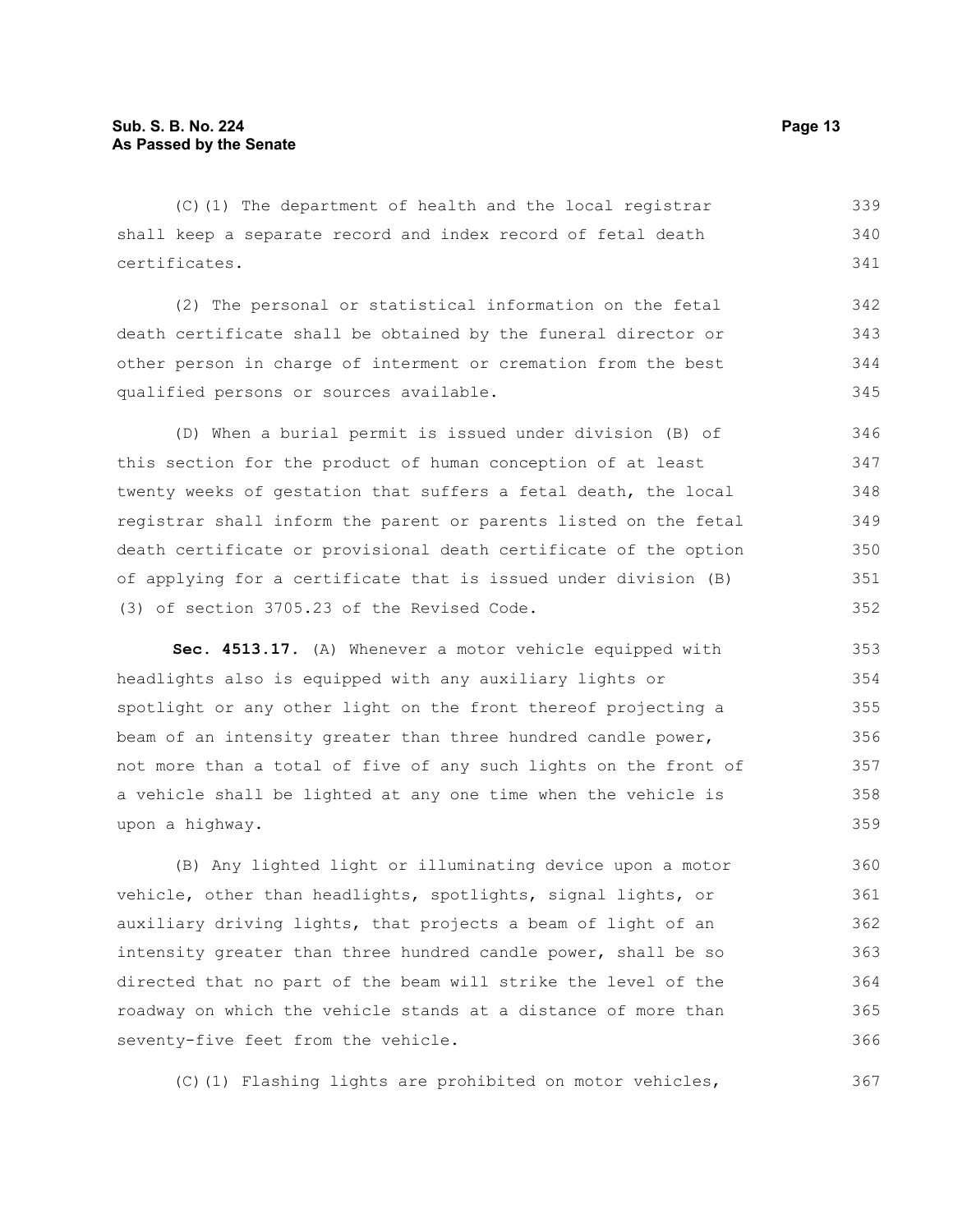#### **Sub. S. B. No. 224 Page 14 As Passed by the Senate**

except as a means for indicating a right or a left turn, or in the presence of a vehicular traffic hazard requiring unusual care in approaching, or overtaking or passing. This-368 369 370

(2) The prohibition in division (C)(1) of this section does not apply to emergency-any of the following: 371 372

(a) Emergency vehicles, road service vehicles servicing or towing a disabled vehicle, stationary waste collection vehicles actively collecting garbage, refuse, trash, or recyclable materials on the roadside, rural mail delivery vehicles, vehicles as provided in section 4513.182 of the Revised Code, highway maintenance vehicles, funeral hearses, funeral escort vehicles, and similar equipment operated by the department or local authorities, which shall be provided such vehicles are equipped with and display, when used on a street or highway for the special purpose necessitating such lights, a flashing, oscillating, or rotating amber light, but shall not display a flashing, oscillating, or rotating light of any other color, norto vehicles; 373 374 375 376 377 378 379 380 381 382 383 384 385

(b) Vehicles or machinery permitted by section 4513.11 of the Revised Code to have a flashing red light-

#### (2) When used on a street or highway, farm; 388

(c) Farm machinery and vehicles escorting farm machinery may be, provided such machinery and vehicles are equipped with and display, when used on a street or highway, a flashing, oscillating, or rotating amber light, and the prohibitioncontained in division (C)(1) of this section does not apply to such machinery or vehicles. Farm machinery also may display the lights described in section 4513.11 of the Revised Code. 389 390 391 392 393 394 395

(d) A funeral hearse or funeral escort vehicle, provided 396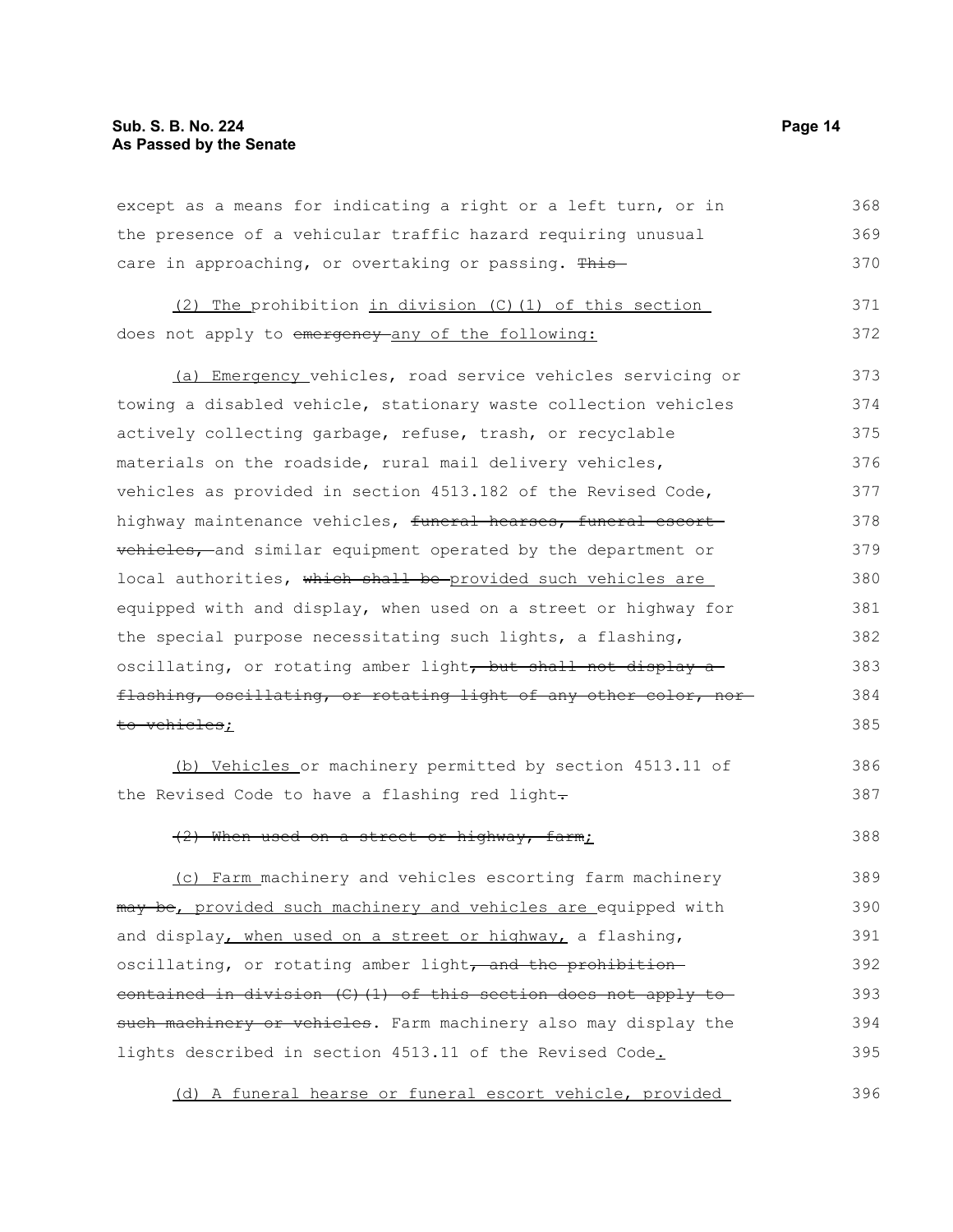| that the funeral hearse or funeral escort vehicle is equipped | 397 |
|---------------------------------------------------------------|-----|
| with and displays, when used on a street or highway for the   | 398 |
| special purpose necessitating such lights, a flashing,        | 399 |
| oscillating, or rotating purple or amber light.               | 400 |

(D) (1) Except a person operating a public safety vehicle, as defined in division (E) of section 4511.01 of the Revised Code, or a school bus, no person shall operate, move, or park upon, or permit to stand within the right-of-way of any public street or highway any vehicle or equipment that is equipped with and displaying a flashing red or a flashing combination red and white light, or an oscillating or rotating red light, or a combination red and white oscillating or rotating light, and except.

(2) Except a public law enforcement officer, or other person sworn to enforce the criminal and traffic laws of the state, operating a public safety vehicle when on duty, no person shall operate, move, or park upon, or permit to stand within the right-of-way of any street or highway any vehicle or equipment that is equipped with, or upon which is mounted, and displaying a flashing blue or a flashing combination blue and white light, or an oscillating or rotating blue light, or a combination blue and white oscillating or rotating light. 410 411 412 413 414 415 416 417 418

(E) This section does not prohibit the use of warning lights required by law or the simultaneous flashing of turn signals on disabled vehicles or on vehicles being operated in unfavorable atmospheric conditions in order to enhance their visibility. This section also does not prohibit the simultaneous flashing of turn signals or warning lights either on farm machinery or vehicles escorting farm machinery, when used on a street or highway. 419 420 421 422 423 424 425 426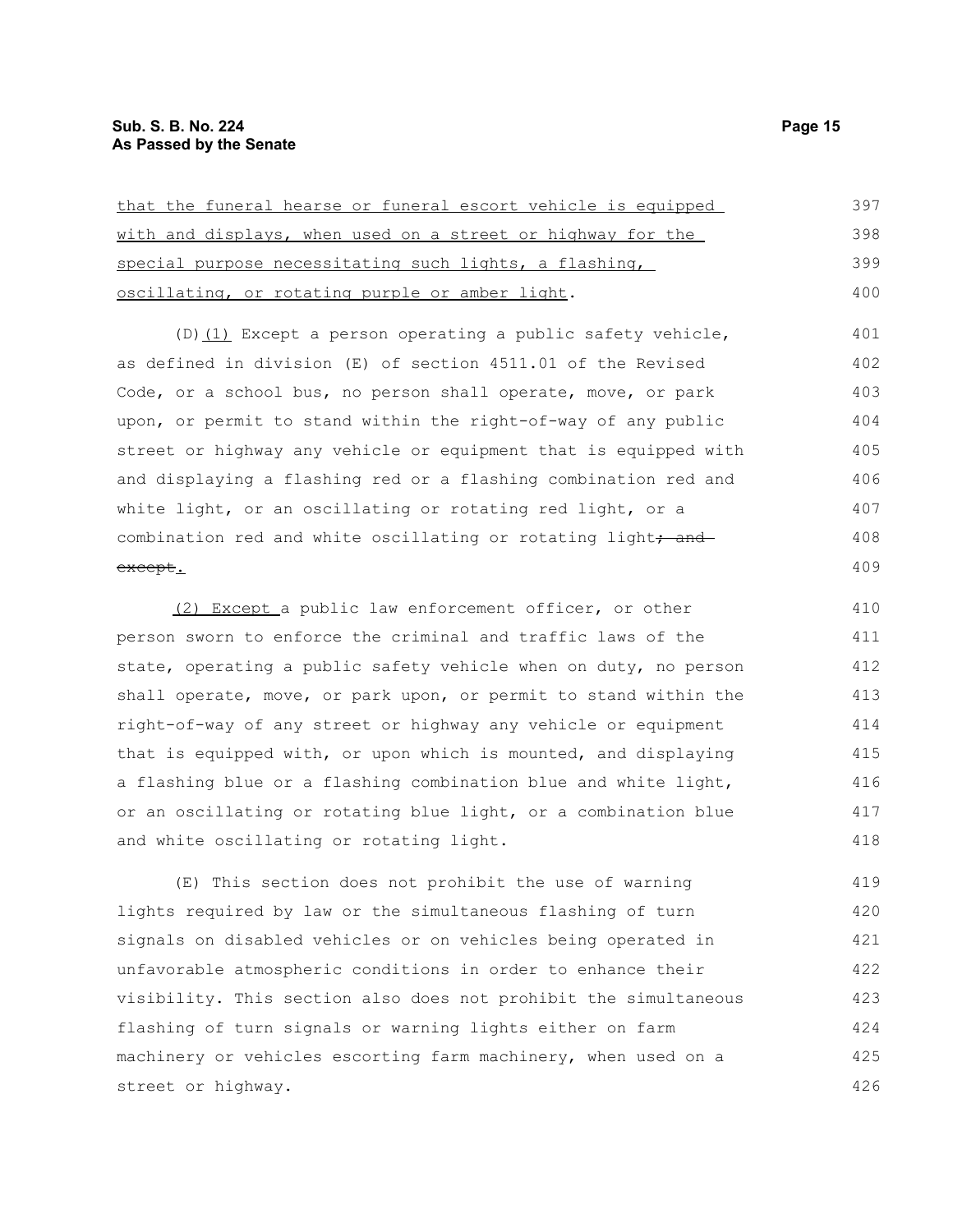(F) Whoever violates this section is guilty of a minor misdemeanor. **Sec. 4717.04.** (A) The board of embalmers and funeral directors shall adopt rules in accordance with Chapter 119. of the Revised Code for the government, transaction of the business, and the management of the affairs of the board of embalmers and funeral directors and the crematory review board, and for the administration and enforcement of this chapter. These rules shall include all of the following: (1) The nature, scope, content, and form of the 427 428 429 430 431 432 433 434 435 436

application that must be completed and license examination that must be passed in order to receive an embalmer's license or a funeral director's license under section 4717.05 of the Revised Code. The rules shall ensure both of the following: 437 438 439 440

(a) That the embalmer's license examination tests the applicant's knowledge through at least a comprehensive section and an Ohio laws section; 441 442 443

(b) That the funeral director's license examination tests the applicant's knowledge through at least a comprehensive section, an Ohio laws section, and a sanitation section. 444 445 446

(2) The minimum license examination score necessary to be licensed under section 4717.05 of the Revised Code as an embalmer or as a funeral director: 447 448 449

(3) Procedures for determining the dates of the embalmer's and funeral director's license examinations, which shall be administered at least once each year, the time and place of each examination, and the supervision required for each examination; 450 451 452 453

(4) Procedures for determining whether the board shall accept an applicant's compliance with the licensure, 454 455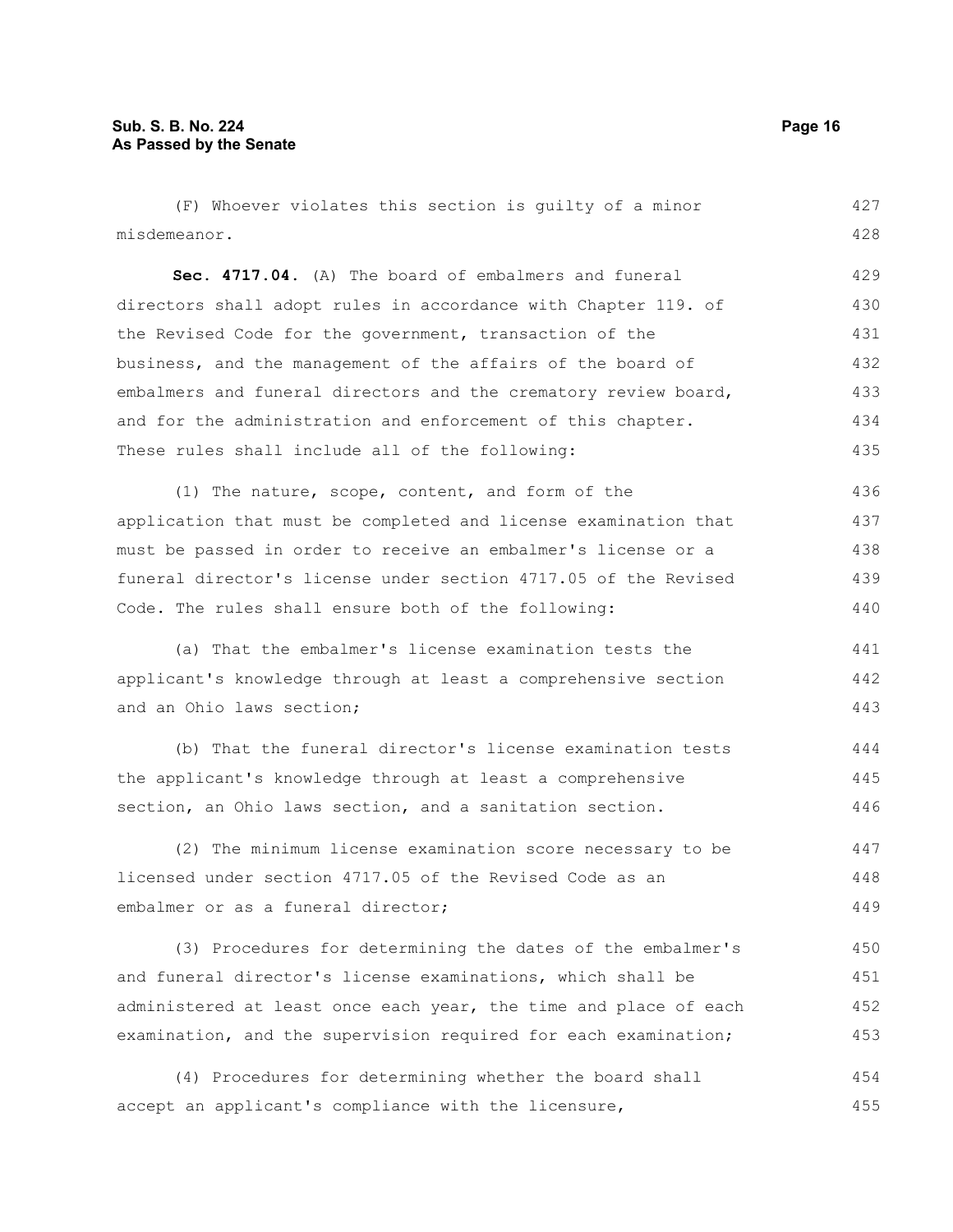| registration, or certification requirements of another state as  | 456 |
|------------------------------------------------------------------|-----|
| grounds for granting the applicant a license under this chapter; | 457 |
| (5) A determination of whether completion of a nationally        | 458 |
| recognized embalmer's or funeral director's examination          | 459 |
| sufficiently meets the license requirements for the              | 460 |
| comprehensive section of either the embalmer's or the funeral    | 461 |
| director's license examination administered under this chapter;  | 462 |
| (6) Continuing education requirements for licensed               | 463 |
| embalmers and funeral directors;                                 | 464 |
| (7) Requirements for the licensing and operation of              | 465 |
| funeral homes;                                                   | 466 |
| (8) Requirements for the licensing and operation of              | 467 |
| embalming facilities;                                            | 468 |
| (9) A schedule that lists, and specifies a forfeiture            | 469 |
| commensurate with, each of the following types of conduct which, | 470 |
| for the purposes of division (A) (9) of this section and section | 471 |
| 4717.15 of the Revised Code, are violations of this chapter:     | 472 |
| (a) Obtaining a license under this chapter by fraud or           | 473 |
| misrepresentation either in the application or in passing the    | 474 |
| required examination for the license;                            | 475 |
| (b) Purposely violating any provision of sections 4717.01        | 476 |
| to 4717.15 of the Revised Code or a rule adopted under any of    | 477 |
| those sections; division (A) or (B) of section 4717.23; division | 478 |
| (B) (1) or (2), (C) (1) or (2), (D), (E), or (F) (1) or (2), or  | 479 |
| divisions (H) to (K) of section 4717.26; division (D) (1) of     | 480 |
| section 4717.27; or divisions (A) to (C) of section 4717.28 of   | 481 |
| the Revised Code;                                                | 482 |
|                                                                  |     |

(c) Committing unprofessional conduct;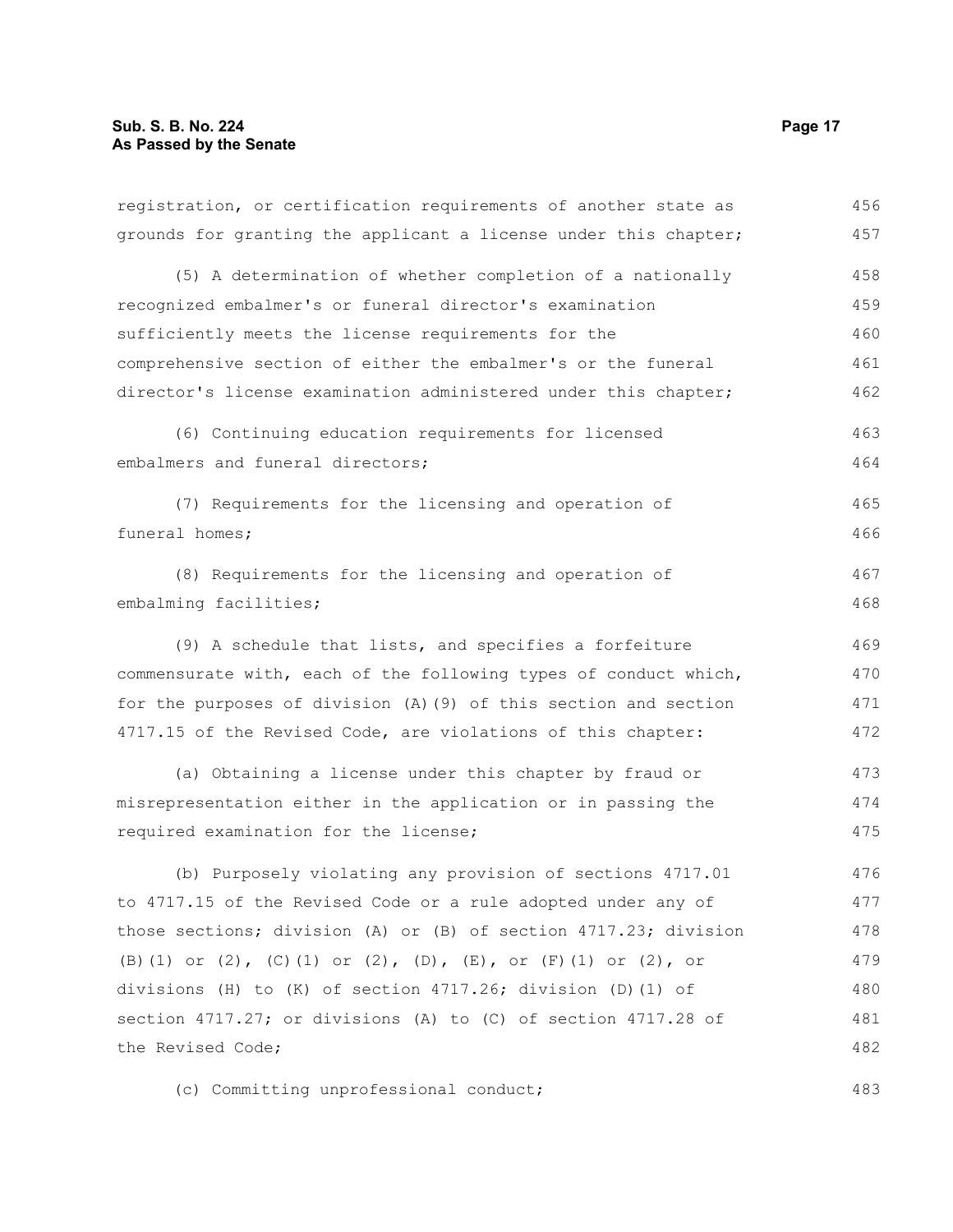(d) Knowingly permitting an unlicensed person, other than a person serving an apprenticeship, to engage in the profession or business of embalming or funeral directing under the licensee's supervision; (e) Refusing to promptly submit the custody of a dead human body or cremated remains upon the express order of the person legally entitled to the body; (f) Transferring a license to operate a funeral home, embalming facility, or crematory facility from one owner or operator to another, or from one location to another, without notifying the board and following the requirements of section 4717.11 of the Revised Code; (g) Misleading the public using false or deceptive advertising; (h) Failing to forward to the board on or before its due date the annual report of preneed funeral sales required by division (J) of section 4717.31 of the Revised Code. If the annual report is sent to the board by United States mail, it shall be postmarked on or before the due date for the submission of the annual report in order to be timely filed with the board. Mail that is not postmarked shall be considered filed on the date it is received by the board. Each instance of the commission of any of the types of 484 485 486 487 488 489 490 491 492 493 494 495 496 497 498 499 500 501 502 503 504 505 506

conduct described in division (A)(9) of this section is a separate violation. The rules adopted under division (A)(9) of this section shall establish the amount of the forfeiture for a violation of each of those divisions. The forfeiture for a first violation shall not exceed five thousand dollars, and the forfeiture for a second or subsequent violation shall not exceed 507 508 509 510 511 512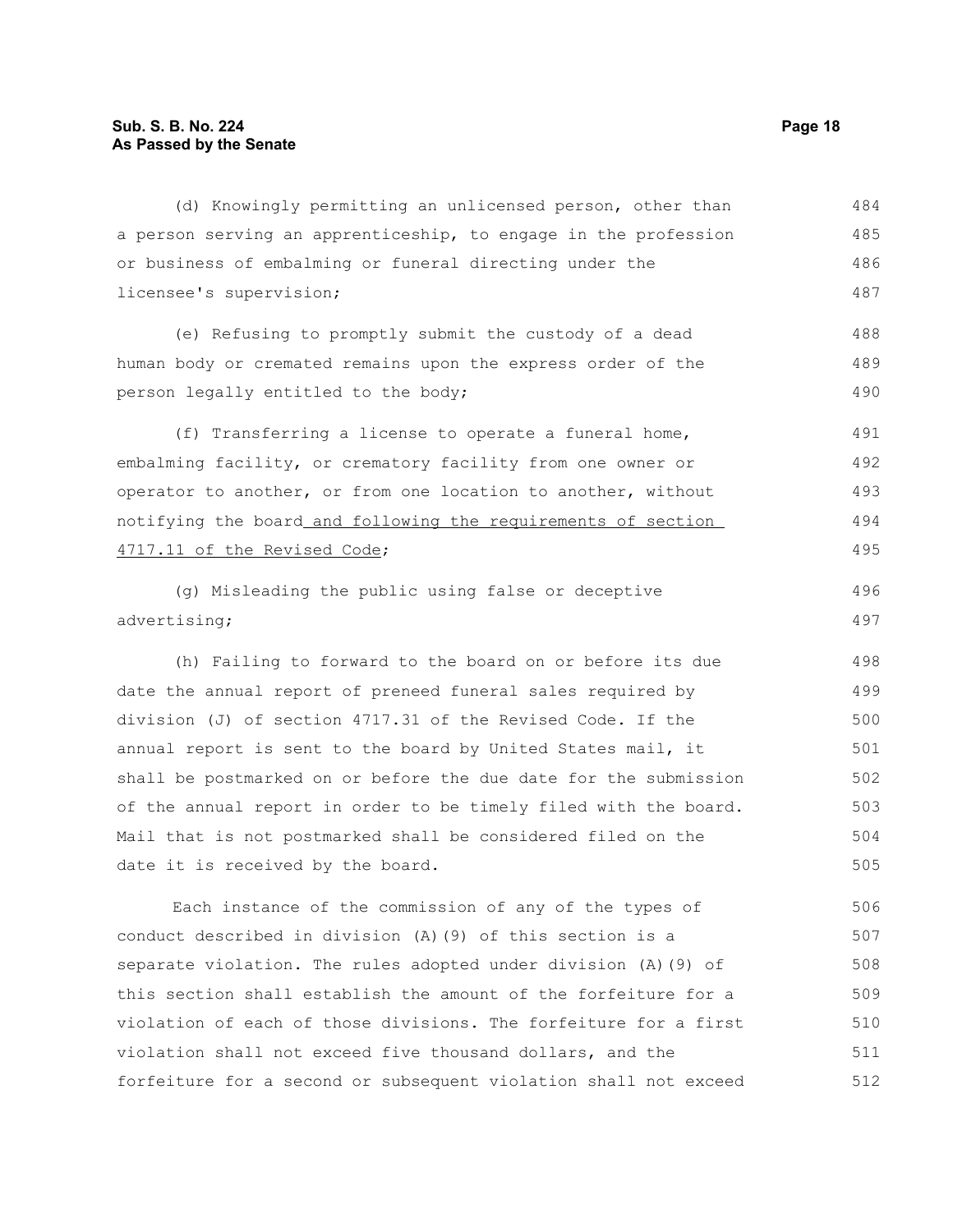ten thousand dollars. The amount of the forfeiture may differ among the types of violations according to what the board considers the seriousness of each violation. (10) Requirements for the licensing and operation of crematory facilities; (11) Procedures for the board to take possession of and to arrange the lawful disposition of unclaimed cremated remains that were held or stored at a funeral home or crematory that has been closed; (12) Procedures for the issuance of duplicate licenses; (13) Requirements for criminal records checks of applicants under section 4776.03 of the Revised Code; (14) The amount and content of corrective action courses required by the board under section 4717.14 of the Revised Code. (B) The board may adopt rules governing the educational standards for licensure as an embalmer or funeral director, or obtaining a permit to be a crematory operator, and the standards of service and practice to be followed in embalming, funeral directing, and cremation, and in the operation of funeral homes, embalming facilities, and crematory facilities in this state. (C) Nothing in this chapter authorizes the board of embalmers and funeral directors to regulate cemeteries, except that the board shall license and regulate funeral homes, embalming facilities, and crematory facilities located at cemeteries in accordance with this chapter. **Sec. 4717.05.** (A) Any person who desires to be licensed as 513 514 515 516 517 518 519 520 521 522 523 524 525 526 527 528 529 530 531 532 533 534 535 536 537 538

an embalmer shall apply to the board of embalmers and funeral directors on a form provided by the board. The applicant shall 539 540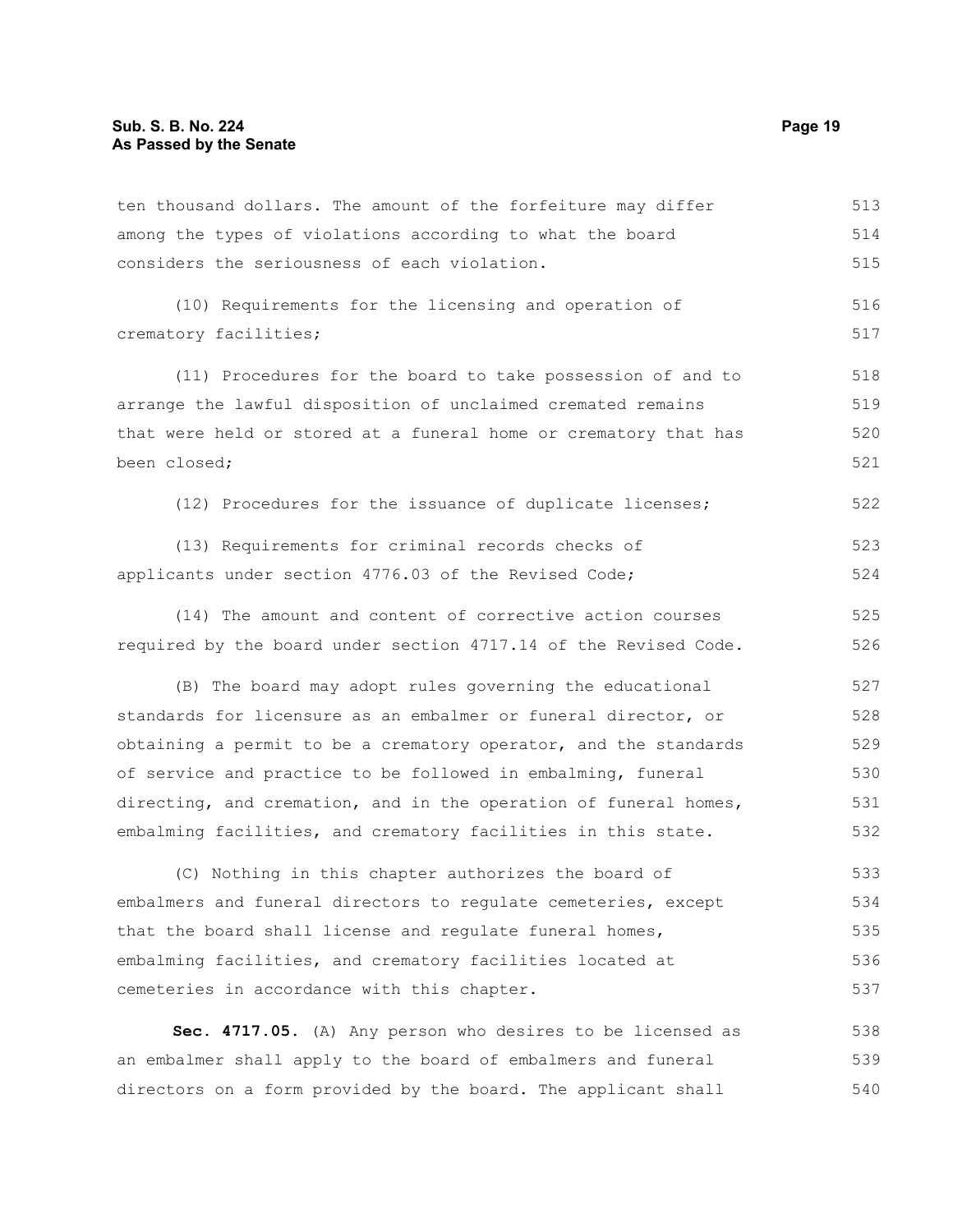include with the application an initial license fee as set forth in section 4717.07 of the Revised Code and evidence, verified by oath and satisfactory to the board, that the applicant meets all of the following requirements: 541 542 543 544

(1) The applicant is at least eighteen years of age.

(2) The applicant holds at least a bachelor's degree from a college or university authorized to confer degrees by the department of higher education or the comparable legal agency of another state in which the college or university is located and submits an official transcript from that college or university with the application. 546 547 548 549 550 551

(3) The applicant has satisfactorily completed at least twelve months of instruction in a prescribed course in mortuary science as approved by the board and has presented to the board a certificate showing successful completion of the course. The course of mortuary science college training may be completed either before or after the completion of the educational standard set forth in division (A)(2) of this section. 552 553 554 555 556 557 558

(4) The applicant has been certified by the board prior to beginning an embalmer apprenticeship.

(5) The applicant has satisfactorily completed at least one year of apprenticeship under an embalmer licensed in this state and has participated in embalming at least twenty-five dead human bodies. 561 562 563 564

(6) The applicant, upon meeting the educational standards provided for in divisions (A)(2) and (3) of this section and completing the apprenticeship required in division (A)(5) of this section, has completed the examination for an embalmer's license required by the board. 565 566 567 568 569

545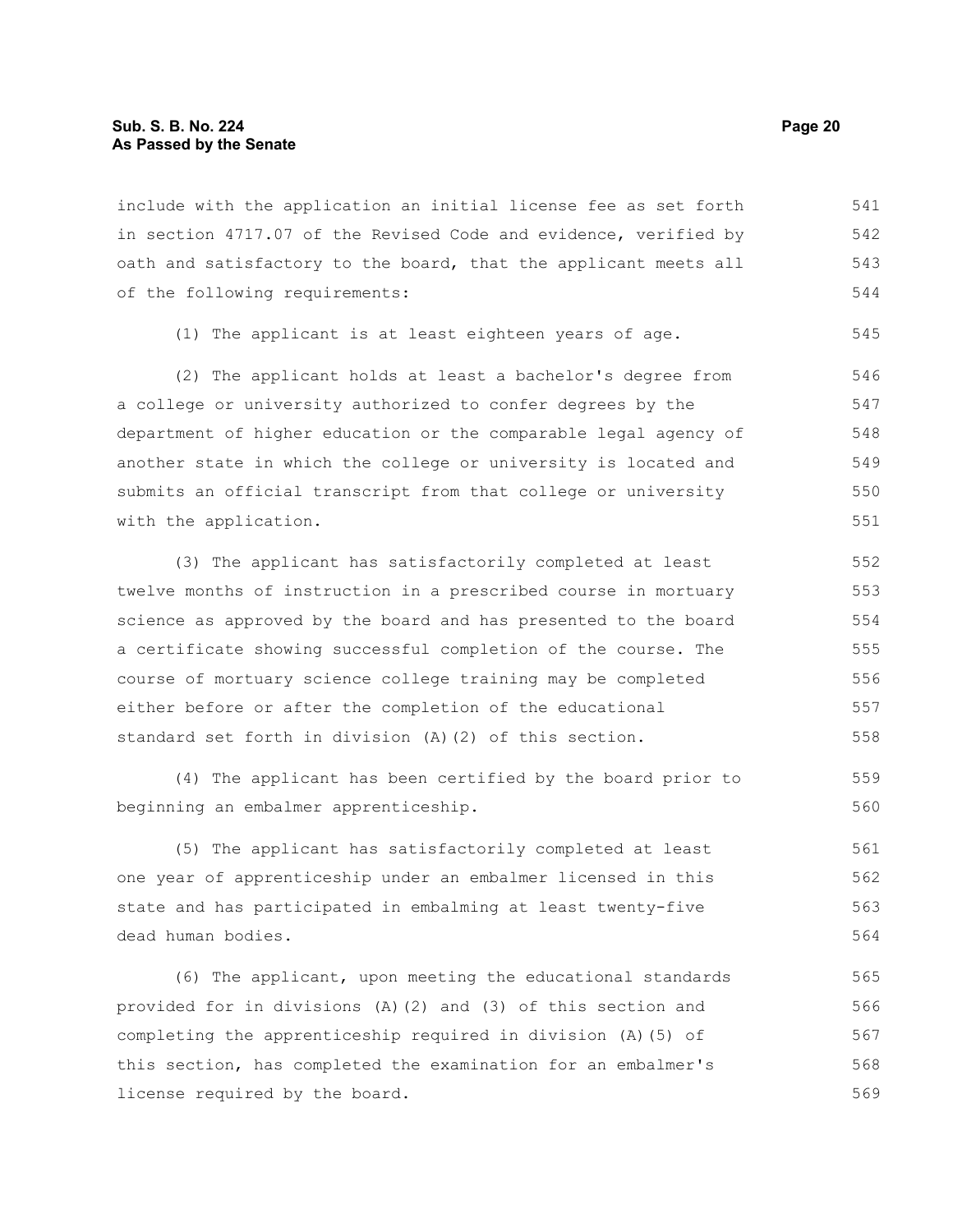(B) Upon receiving satisfactory evidence verified by oath that the applicant meets all the requirements of division (A) of this section, the board shall issue the applicant an embalmer's license. 570 571 572 573

(C) Any person who desires to be licensed as a funeral director shall apply to the board on a form prescribed by the board. The application shall include an initial license fee as set forth in section 4717.07 of the Revised Code and evidence, verified by oath and satisfactory to the board, that the applicant meets all of the following requirements: 574 575 576 577 578 579

(1) Except as otherwise provided in division (D) of this section, the applicant has satisfactorily met all the requirements for an embalmer's license as described in divisions (A)(1) to (3) of this section. 580 581 582 583

(2) The applicant has been certified by the board prior to beginning a funeral director apprenticeship.

(3) The applicant, following mortuary science college training described in division (A)(3) of this section, has satisfactorily completed a one-year apprenticeship under a licensed funeral director in this state and has participated in directing at least twenty-five funerals. 586 587 588 589 590

(4) The applicant has satisfactorily completed the examination for a funeral director's license as required by the board. 591 592 593

(D) In lieu of mortuary science college training required for a funeral director's license under division (C)(1) of this section, the applicant may substitute a satisfactorily completed two-year apprenticeship under a licensed funeral director in this state assisting that person in directing at least fifty 594 595 596 597 598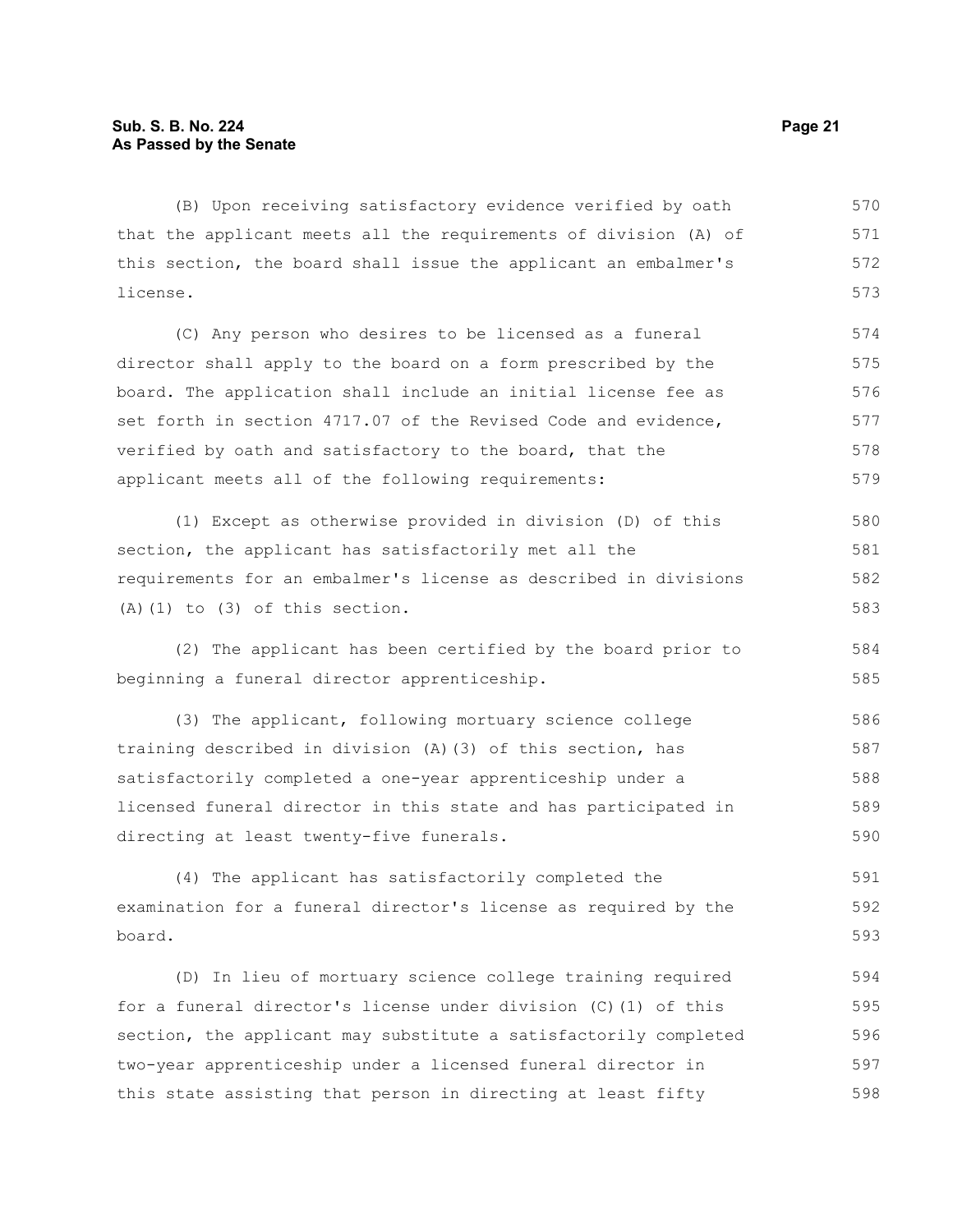#### funerals.

599

(E) Upon receiving satisfactory evidence that the applicant meets all the requirements of division (C) of this section, the board shall issue to the applicant a funeral director's license. 600 601 602 603

(F) A funeral director or embalmer may request the funeral director's or embalmer's license be placed on inactive status by submitting to the board a form prescribed by the board and such other information as the board may request. A funeral director or embalmer may not place the funeral director's or embalmer's license on inactive status unless the funeral director or embalmer is in good standing with the board and is in compliance with applicable continuing education requirements. A funeral director or embalmer who is granted inactive status is prohibited from participating in any activity for which a funeral director's or embalmer's license is required in this state. A funeral director or embalmer who has been granted inactive status is exempt from the continuing education requirements under section 4717.09 of the Revised Code during the period of the inactive status. 604 605 606 607 608 609 610 611 612 613 614 615 616 617 618

(G) A funeral director or embalmer who has been granted inactive status may not return to active status for at least two years following the date that the inactive status was granted. Following a period of at least two years of inactive status, the funeral director or embalmer may apply to return to active status upon completion of all of the following conditions: 619 620 621 622 623 624

(1) The funeral director or embalmer files with the board a form prescribed by the board seeking active status and provides any other information as the board may request; 625 626 627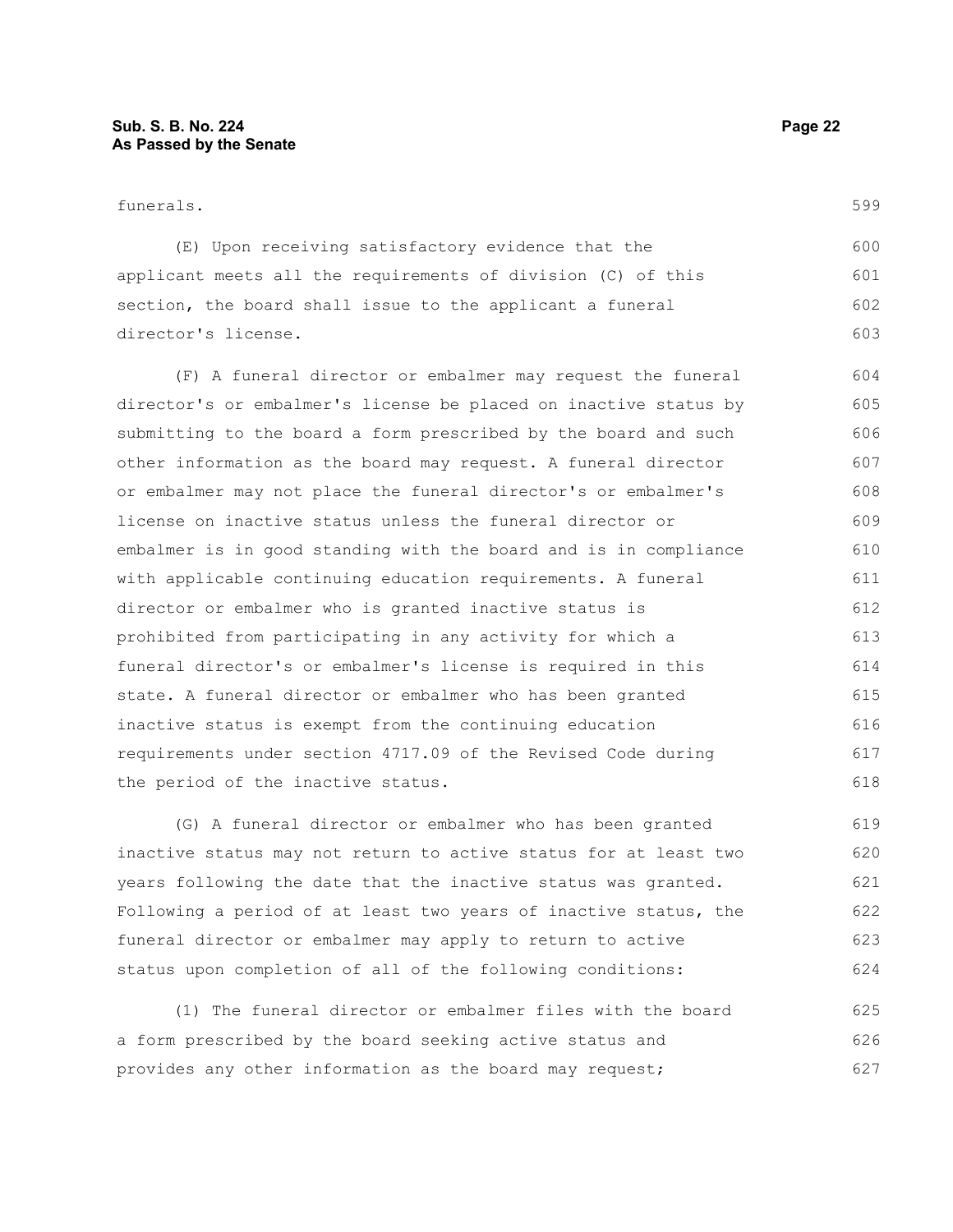#### **Sub. S. B. No. 224 Page 23 As Passed by the Senate**

(2) The funeral director or embalmer takes and passes the Ohio laws examination for each license being activated; (3) The funeral director or embalmer pays a reactivationfee to the board in the amount of one hundred forty dollars for each license being reactivatedthe reactivation fee described in division (A)(1) of section 4717.07 of the Revised Code. **Sec. 4717.06.** (A)(1) A licensed funeral director who desires to obtain a license to operate a funeral home, a licensed embalmer who desires to obtain a license to operate an embalming facility, or a holder of a crematory operator permit who desires to obtain a license to operate a crematory facility shall apply to the board of embalmers and funeral directors on a form prescribed by the board. The application shall include the initial license application fee set forth in section 4717.07 of the Revised Code and proof satisfactory to the board that the funeral home, embalming facility, or crematory facility is in compliance with rules adopted by the board under section 4717.04 of the Revised Code, rules adopted by the board of building standards under Chapter 3781. of the Revised Code, and all other federal, state, and local requirements relating to the safety of the premises. (2) If the funeral home, embalming facility, or crematory facility to which the license application pertains is owned by a corporation or limited liability company, the application shall include the name and address of the corporation's or limited liability company's statutory agent appointed under section 628 629 630 631 632 633 634 635 636 637 638 639 640 641 642 643 644 645 646 647 648 649 650 651 652 653

1701.07 of the Revised Code, former section 1705.06 of the Revised Code as that section existed prior to February 11, 2022, or section 1706.09 of the Revised Code or, in the case of a foreign corporation, the corporation's designated agent 654 655 656 657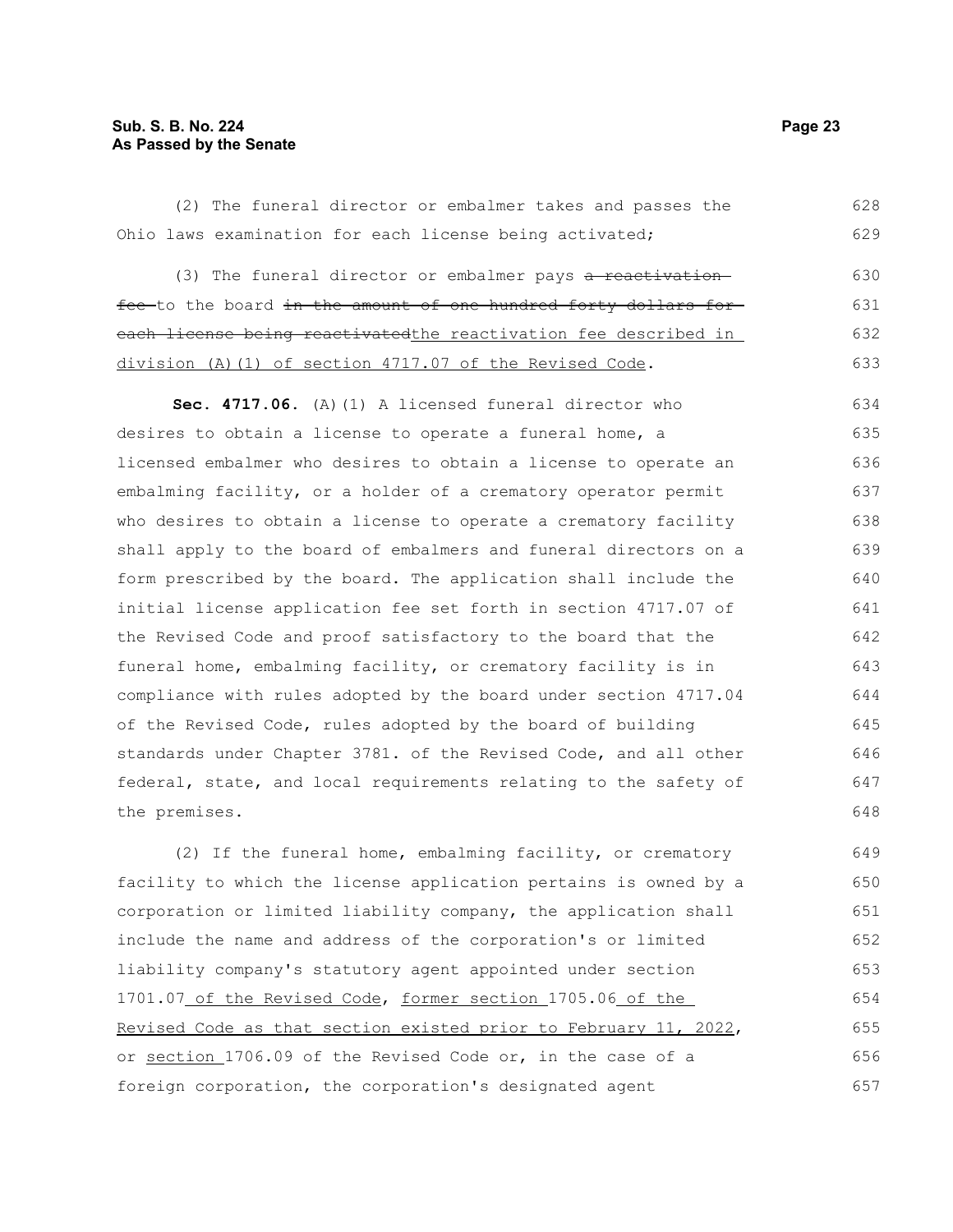#### **Sub. S. B. No. 224 Page 24 As Passed by the Senate**

appointed under section 1703.041 of the Revised Code. If the funeral home, embalming facility, or crematory facility to which the application pertains is owned by a partnership, the application shall include the name and address of each of the partners. If, at any time after the submission of a license application or issuance of a license, the statutory or designated agent of a corporation or limited liability company owning a funeral home, embalming facility, or crematory facility or the address of the statutory or designated agent changes or, in the case of a partnership, any of the partners of the funeral home, embalming facility, or crematory facility or the address of any of the partners changes, the applicant for or holder of the license to operate the funeral home, embalming facility, or crematory facility shall submit written notice to the board, within thirty days after the change, informing the board of the change and of any name or address of a statutory or designated agent or partner that has changed from that contained in the application for the license or the most recent notice submitted under division (A)(2) of this section. 658 659 660 661 662 663 664 665 666 667 668 669 670 671 672 673 674 675 676

(B)(1) The board of embalmers and funeral directors shall issue a license to operate a funeral home only to a licensed funeral director who is named in the application as the funeral director actually in charge and ultimately responsible for the funeral home. The board shall issue the license only for the address at which the funeral home is physically located and operated. The funeral home license and licenses of the embalmers and funeral directors employed by the funeral home shall be displayed in a conspicuous place within the funeral home. The name of the funeral director to whom the funeral home license has been issued shall be conspicuously displayed immediately on the outside or the inside of the primary entrance to the funeral-677 678 679 680 681 682 683 684 685 686 687 688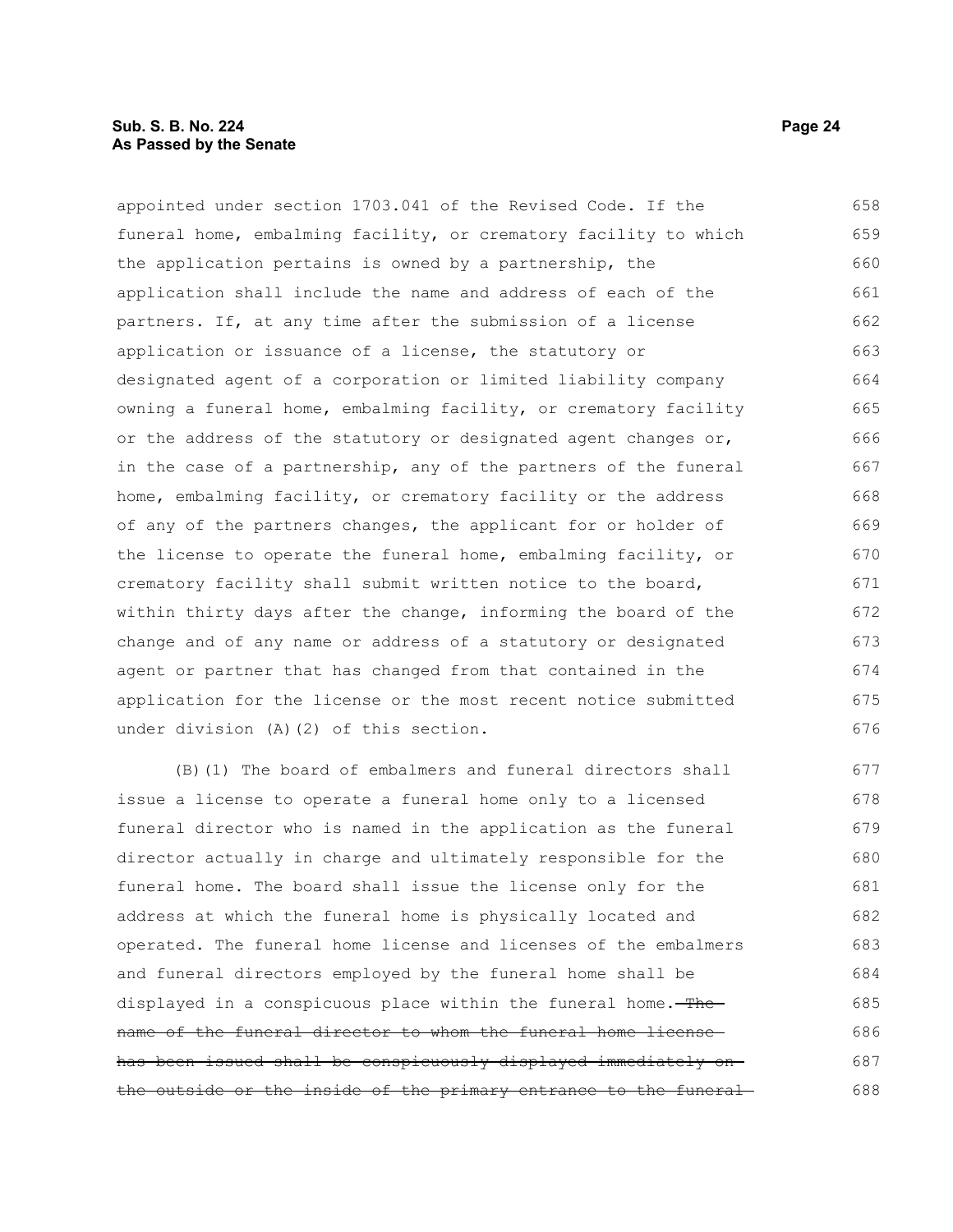#### home that is used by the public. (2) The funeral home shall have on the premises one of the following: (a) If embalming will take place at the funeral home, an embalming room that is adequately equipped and maintained. The embalming room shall be kept in a clean and sanitary manner and used only for the embalming, preparation, or holding of dead human bodies. The embalming room shall contain only the articles, facilities, and instruments necessary for those purposes. (b) If embalming will not take place at the funeral home, a holding room that is adequately equipped and maintained. The holding room shall be kept in a clean and sanitary manner and used only for the preparation, other than embalming, and holding of dead human bodies. The holding room shall contain only the articles and facilities necessary for those purposes. (3) Each funeral home shall be directly supervised by a funeral director licensed under this chapter, who may supervise more than one funeral home. 689 690 691 692 693 694 695 696 697 698 699 700 701 702 703 704 705 706 707

(C)(1) The board shall issue a license to operate an embalming facility only to a licensed embalmer who is actually in charge of and ultimately responsible for the embalming facility. The board shall issue the license only for the address at which the embalming facility is physically located and operated. The license shall be displayed in a conspicuous place within the facility. The name of the embalmer to whom the embalming facility license has been issued shall be conspicuously displayed on the outside or inside of the primary entrance to the embalming facility. 708 709 710 711 712 713 714 715 716 717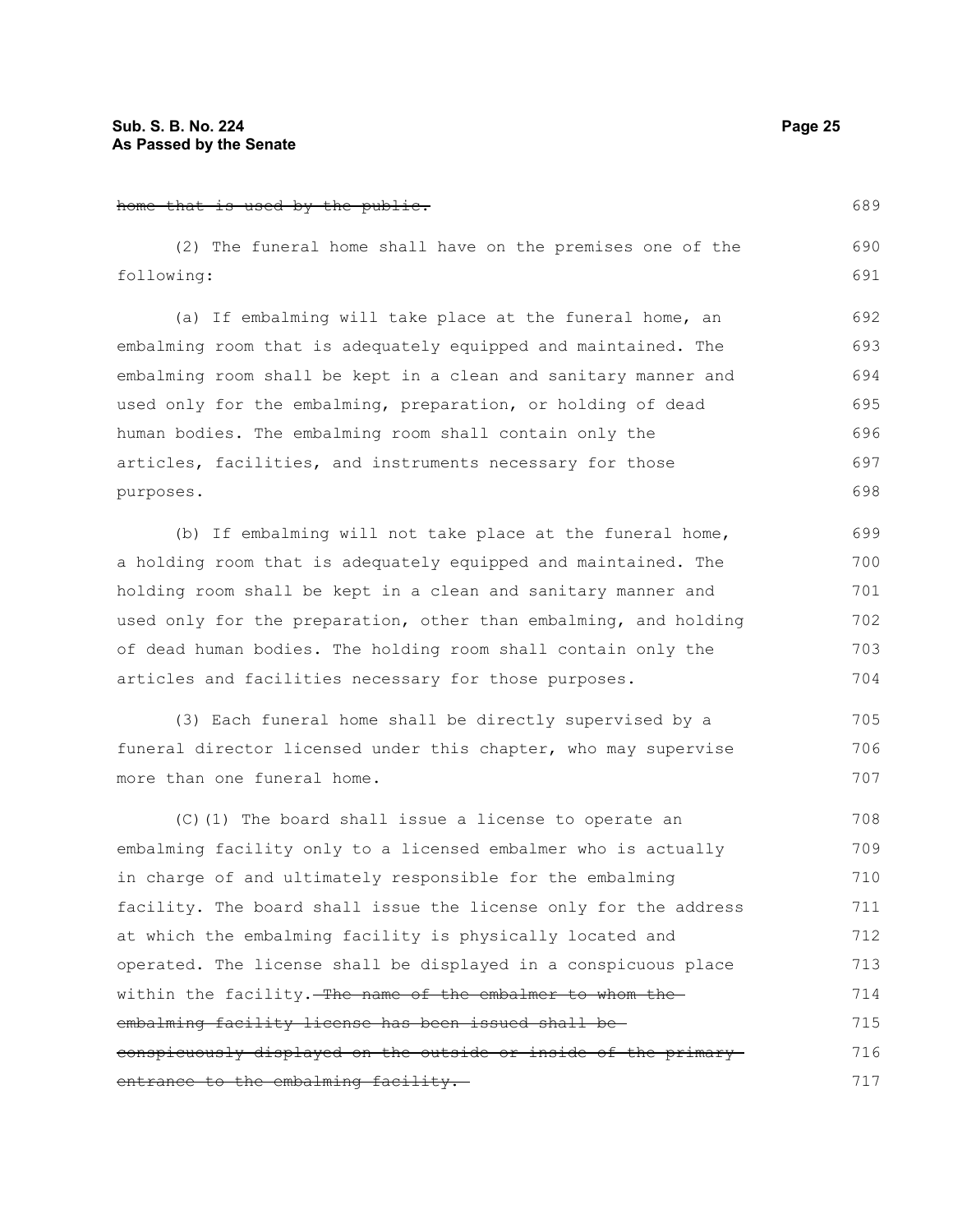### **Sub. S. B. No. 224 Page 26 As Passed by the Senate**

(2) The embalming facility shall be adequately equipped and maintained in a sanitary manner. The embalming room at such a facility shall contain only the articles, facilities, and instruments necessary for its stated purpose. The embalming room shall be kept in a clean and sanitary condition and used only for the care and preparation of dead human bodies. 718 719 720 721 722 723

(D)(1) The board shall issue a license to operate a crematory facility only to a crematory operator who is actually in charge and ultimately responsible for the crematory facility. The board shall issue the license only for the address at which the crematory facility is physically located and operated. The license shall be displayed in a conspicuous place within the crematory facility. The name of the crematory operator to whomthe crematory facility license has been issued shall be conspicuously displayed on the outside or inside of the primary entrance to the crematory facility. 724 725 726 727 728 729 730 731 732 733

(2) The crematory facility shall be adequately equipped and maintained in a clean and sanitary manner. The crematory facility may be located in a funeral home, embalming facility, cemetery building, or other building in which the crematory facility may lawfully operate. If a crematory facility engages in the cremation of animals, the crematory facility shall cremate animals in a cremation chamber that also is not used to cremate dead human bodies or human body parts and shall not cremate animals in a cremation chamber used for the cremation of dead human bodies and human body parts. Cremation chambers that are used for the cremation of dead human bodies or human body parts and cremation chambers used for the cremation of animals may be located in the same area. Cremation chambers used for the cremation of animals shall have conspicuously displayed on the unit a notice that the unit is to be used for animals only. 734 735 736 737 738 739 740 741 742 743 744 745 746 747 748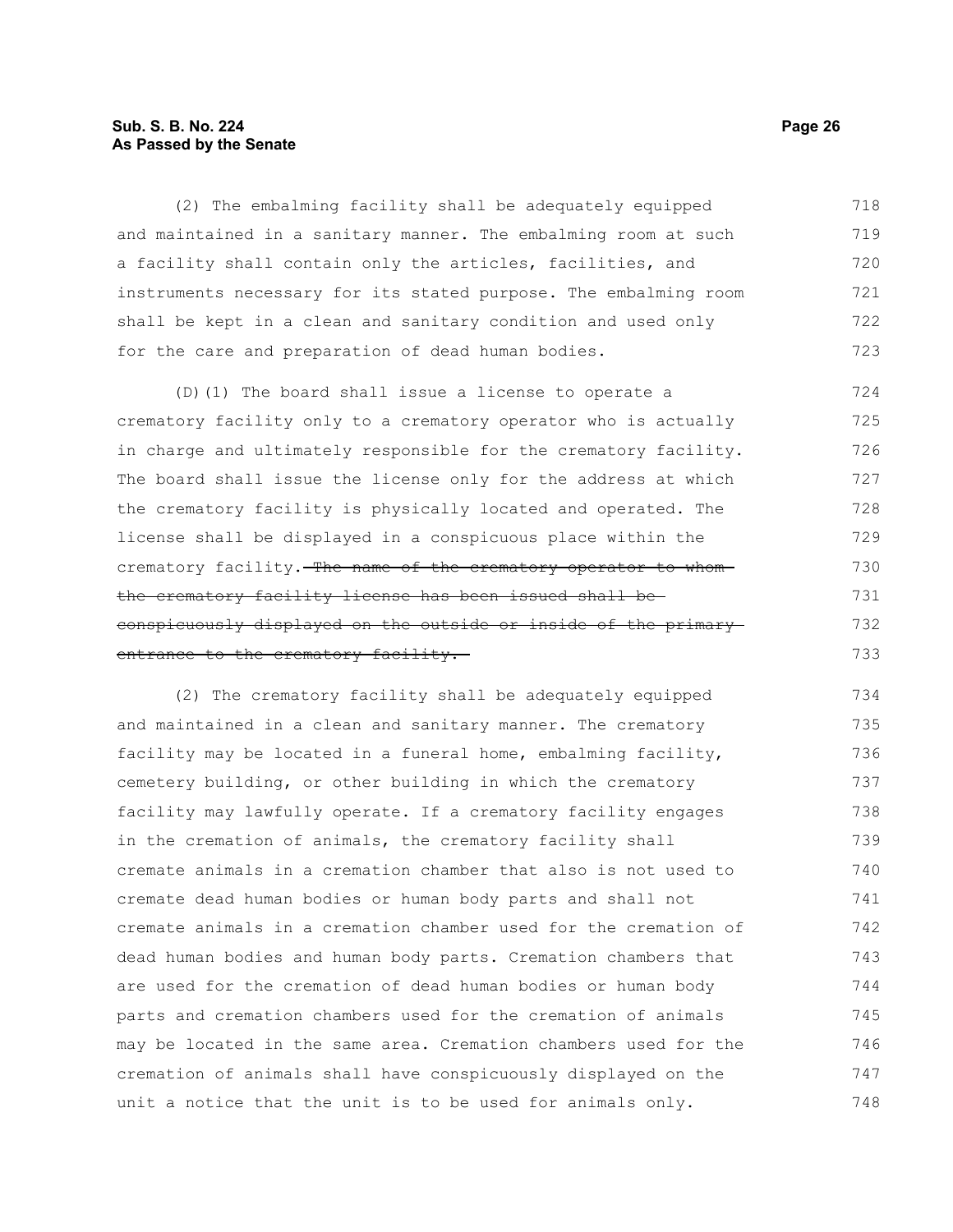# **Sub. S. B. No. 224** Page 27 **As Passed by the Senate**

| (3) A license to operate a crematory facility shall be                  | 749 |
|-------------------------------------------------------------------------|-----|
| issued to the person actually in charge of the crematory                | 750 |
| facility. This section does not require the individual who is           | 751 |
| actually in charge of the crematory facility to be an embalmer          | 752 |
| or funeral director licensed under this chapter.                        | 753 |
| (4) Nothing in this section or rules adopted under section              | 754 |
| 4717.04 of the Revised Code precludes the establishment and             | 755 |
| operation of a crematory facility on or adjacent to the property        | 756 |
| on which a cemetery, funeral home, or embalming facility is             | 757 |
| located.                                                                | 758 |
| Sec. 4717.07. (A) The board of embalmers and funeral                    | 759 |
| directors shall charge and collect the following fees:                  | 760 |
| (1) For applying for an initial or biennial renewal of an               | 761 |
| embalmer's or funeral director's license, <u>or a reactivation of a</u> | 762 |
| license as described in division (G) of section 4717.05 of the          | 763 |
| Revised Code, two hundred dollars;                                      | 764 |
| (2) For applying for an embalmer or funeral director                    | 765 |
| certificate of apprenticeship, thirty-five dollars;                     | 766 |
| (3) For the application to take the examination for a                   | 767 |
| license to practice as an embalmer or funeral director, or to           | 768 |
| retake a section of the examination, thirty-five dollars;               | 769 |
| (4) For applying for an initial license to operate a                    | 770 |
| funeral home, four hundred dollars and biennial renewal of a            | 771 |
| license to operate a funeral home, four hundred dollars;                | 772 |
| (5) For the reinstatement of a lapsed embalmer's or                     | 773 |
| funeral director's license, the renewal fee prescribed in               | 774 |
| division (A)(1) of this section plus fifty dollars for each             | 775 |
| month or portion of a month the license is lapsed, but not more         | 776 |
| than one thousand dollars;                                              | 777 |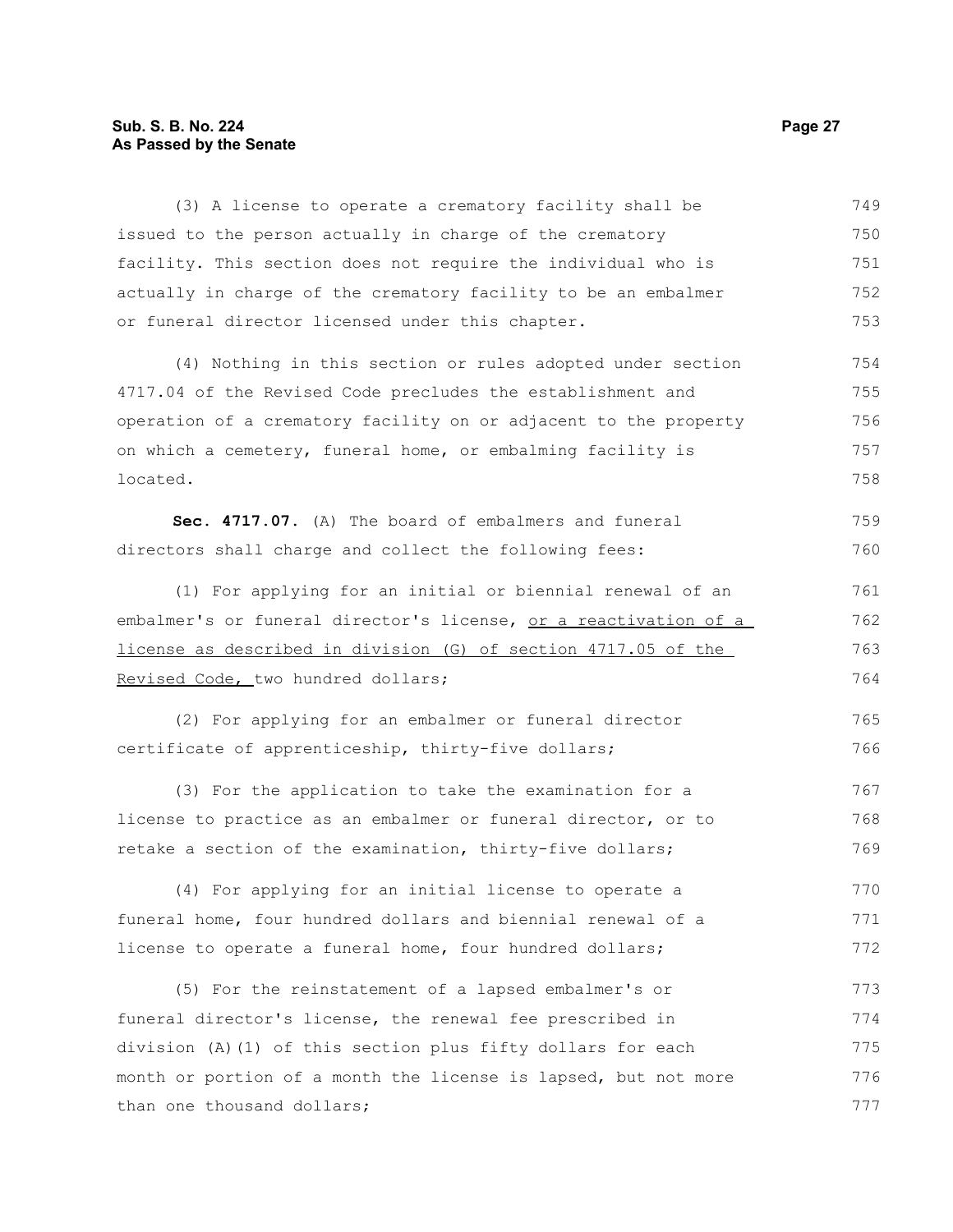#### **Sub. S. B. No. 224 Page 28 As Passed by the Senate**

(6) For the reinstatement of a lapsed license to operate a funeral home, the renewal fee prescribed in division (A)(4) of this section plus fifty dollars for each month or portion of a month the license is lapsed until reinstatement, but not more than one thousand dollars; 778 779 780 781 782

(7) For applying for a license to operate an embalming facility, four hundred dollars and biennial renewal of a license to operate an embalming facility, four hundred dollars; 783 784 785

(8) For the reinstatement of a lapsed license to operate an embalming facility, the renewal fee prescribed in division (A)(7) of this section plus fifty dollars for each month or portion of a month the license is lapsed until reinstatement, but not more than one thousand dollars; 786 787 788 789 790

(9) For applying for a license to operate a crematory facility, four hundred dollars and biennial renewal of a license to operate a crematory facility, four hundred dollars; 791 792 793

(10) For the reinstatement of a lapsed license to operate a crematory facility, the renewal fee prescribed in division (A) (9) of this section plus fifty dollars for each month or portion of a month the license is lapsed until reinstatement, but not more than five hundred dollars; 794 795 796 797 798

(11) For applying for the initial or biennial renewal of a crematory operator permit, one hundred fifty dollars; 799 800

(12) For the reinstatement of a lapsed crematory operator permit, the renewal fee prescribed in division (A)(11) of this section plus fifty dollars for each month or portion of a month the permit is lapsed, but not more than five hundred dollars; 801 802 803 804

(13) For the issuance of a duplicate of a license issued under this chapter, ten dollars; 805 806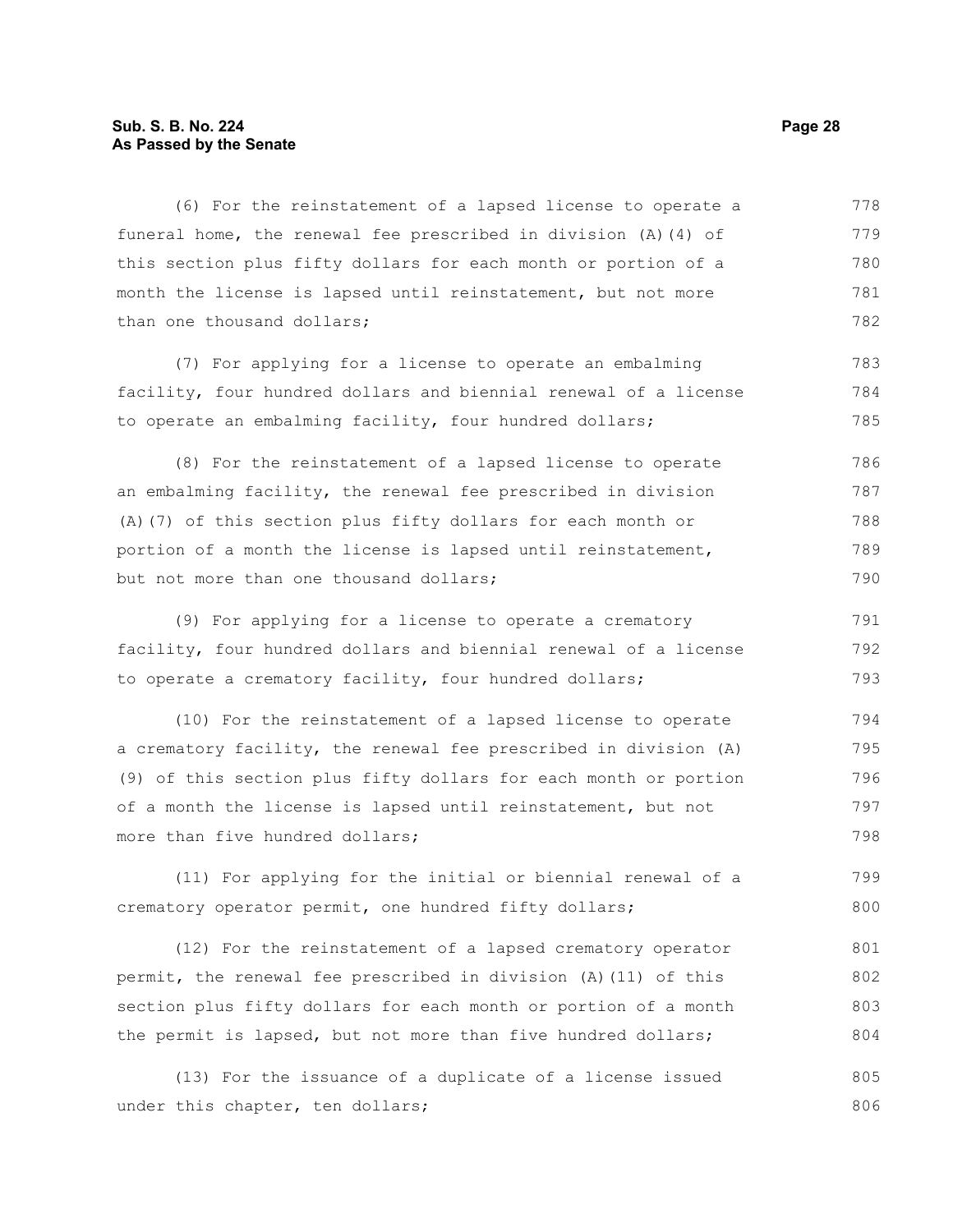(14) For each preneed funeral contract sold in the state other than those funded by the assignment of an existing insurance policy, ten dollars. 807 808 809

(B) In addition to the fees set forth in division (A) of this section, an applicant shall pay the examination fee assessed by any examining agency the board uses for any section of an examination required under this chapter.

(C) Subject to the approval of the controlling board, the board of embalmers and funeral directors may establish fees in excess of the amounts set forth in this section, provided that these fees do not exceed the amounts set forth in this section by more than fifty per cent. 814 815 816 817 818

**Sec. 4717.10.** (A) The board of embalmers and funeral directors may recognize Hicenses a license issued to embalmers and an embalmer or a funeral directors director by other states, and upon-another state. Upon presentation of such Hicenseslicense and evidence satisfactory to the board showing such embalmer or funeral director meets all requirements of this division and is in good standing in that other state, may the board shall issue to the holder an embalmer's or funeral director's license under this chapter. The board shall charge the same fee as prescribed in section 4717.07 of the Revised Code to issue or renew such an embalmer's or funeral director's license. Such licenses shall be renewed biennially as provided in section 4717.08 of the Revised Code. The board shall not issue a license to any person under this division  $(A)$  of this section unless the applicant proves that the applicant, in the state in which the applicant is licensed, has complied with requirements substantially equal to those established in section 4717.05 of the Revised Code. 819 820 821 822 823 824 825 826 827 828 829 830 831 832 833 834 835 836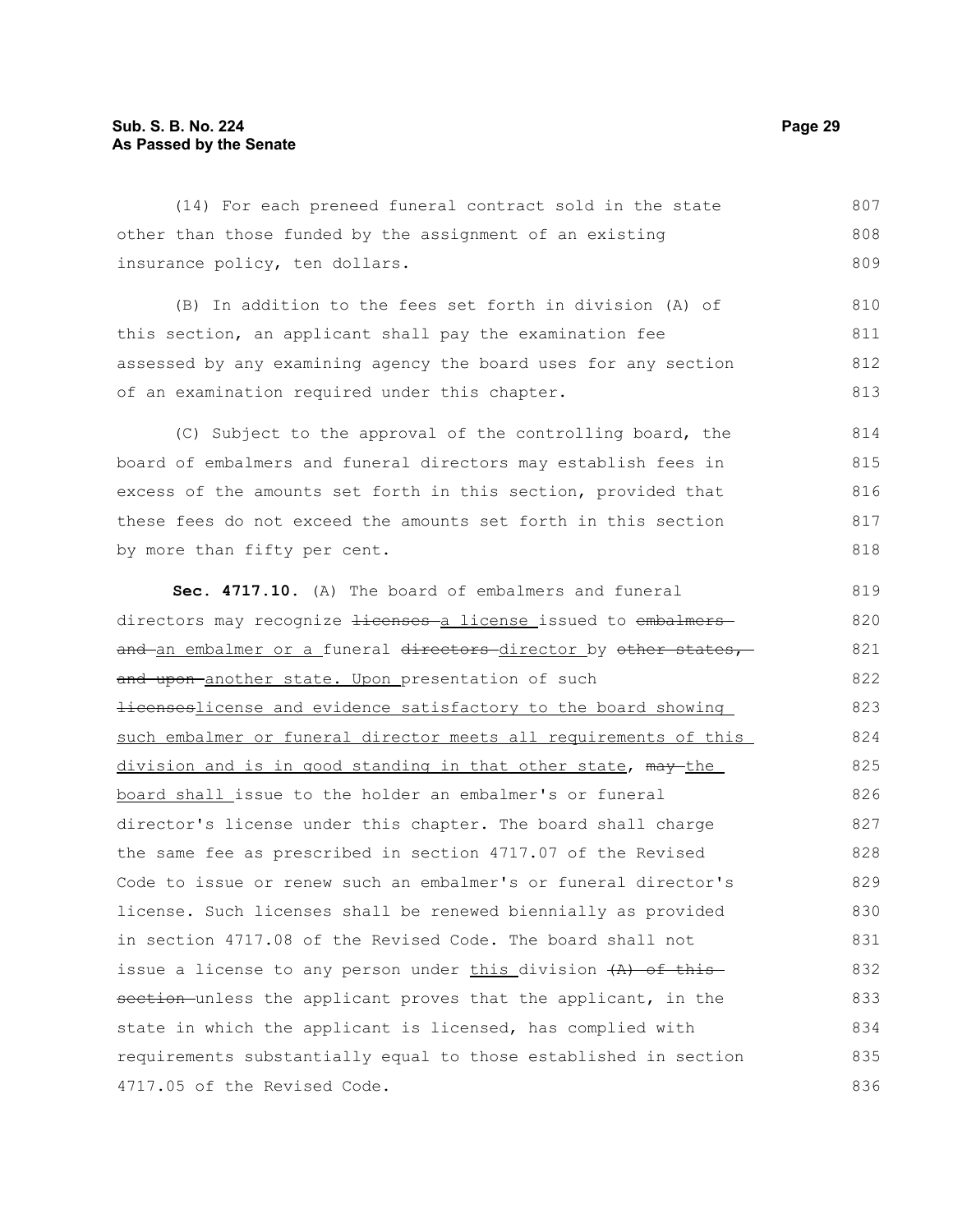### **Sub. S. B. No. 224 Page 30 As Passed by the Senate**

(B) The board of embalmers and funeral directors may issue courtesy card permits. A courtesy card permit holder shall be authorized to undertake both the following acts in this state: 837 838 839

(1) Prepare and complete those sections of a death certificate and other permits needed for disposition of deceased human remains in this state and sign and file such death certificates and permits; 840 841 842 843

(2) Supervise and conduct funeral ceremonies, interments, and entombments in this state. 844 845

(C) The board of embalmers and funeral directors  $\frac{may-shell}{}$ determine under what conditions a courtesy card permit  $m\alpha y$ -shall be issued to funeral directors in bordering states after taking into account whether and under what conditions and fees such border states issue similar courtesy card permits to funeral directors licensed in this state. A courtesy card permit holder shall comply with all applicable laws and rules of this state while engaged in any acts of funeral directing in this state. The board may revoke or suspend a courtesy card permit or subject a courtesy card permit holder to discipline in accordance with the laws, rules, and procedures applicable to funeral directors under this chapter. Applicants for courtesy card permits shall apply on forms prescribed by the board, pay a biennial fee set by the board for initial applications and renewals, and adhere to such other requirements imposed by the board on courtesy card permit holders. 846 847 848 849 850 851 852 853 854 855 856 857 858 859 860 861

(D) No courtesy card permit holder shall be authorized to undertake any of the following activities in this state: (1) Arranging funerals or disposition services with members of the public in this state; 862 863 864 865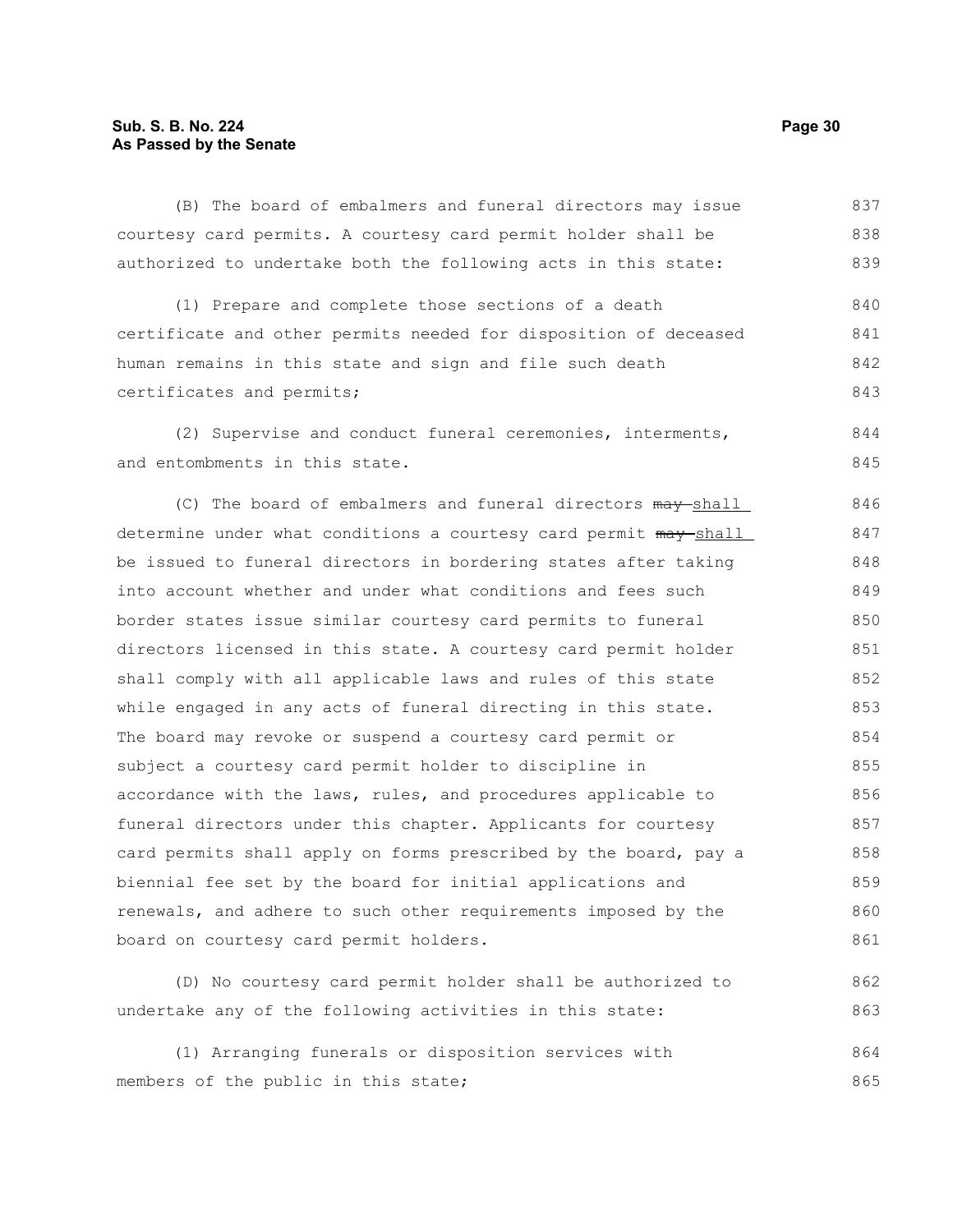| (2) Be employed by or under contract to a funeral home          | 866 |
|-----------------------------------------------------------------|-----|
| licensed in this state to perform funeral services in this      | 867 |
| state;                                                          | 868 |
| (3) Advertise funeral or disposition services in this           | 869 |
| state;                                                          | 870 |
| (4) Enter into or execute funeral or disposition contracts      | 871 |
| in this state;                                                  | 872 |
| (5) Prepare or embalm deceased human remains in this            | 873 |
| state;                                                          | 874 |
| (6) Arrange for or carry out the disinterment of human          | 875 |
| remains in this state.                                          | 876 |
| (E) As used in this section, "courtesy card permit" means       | 877 |
| a special permit that may be issued to a funeral director       | 878 |
| licensed in a state that borders this state and who does not    | 879 |
| hold a funeral director's license under this chapter.           | 880 |
| Sec. 4717.13. (A) No person shall do any of the following:      | 881 |
| (1) Engage in the business or profession of funeral             | 882 |
| directing unless the person is licensed as a funeral director   | 883 |
| under this chapter, is certified as an apprentice funeral       | 884 |
| director in accordance with rules adopted under section 4717.04 | 885 |
| of the Revised Code and under the supervision of a funeral      | 886 |
| director licensed under this chapter, or is a student in a      | 887 |
| college of mortuary sciences approved by the board of embalmers | 888 |
| and funeral directors and is under the direct supervision of a  | 889 |
| funeral director licensed by the board;                         | 890 |
| (2) Engage in embalming unless the person is licensed as        | 891 |
| an embalmer under this chapter, is certified as an apprentice   | 892 |

embalmer in accordance with rules adopted under section 4717.04 893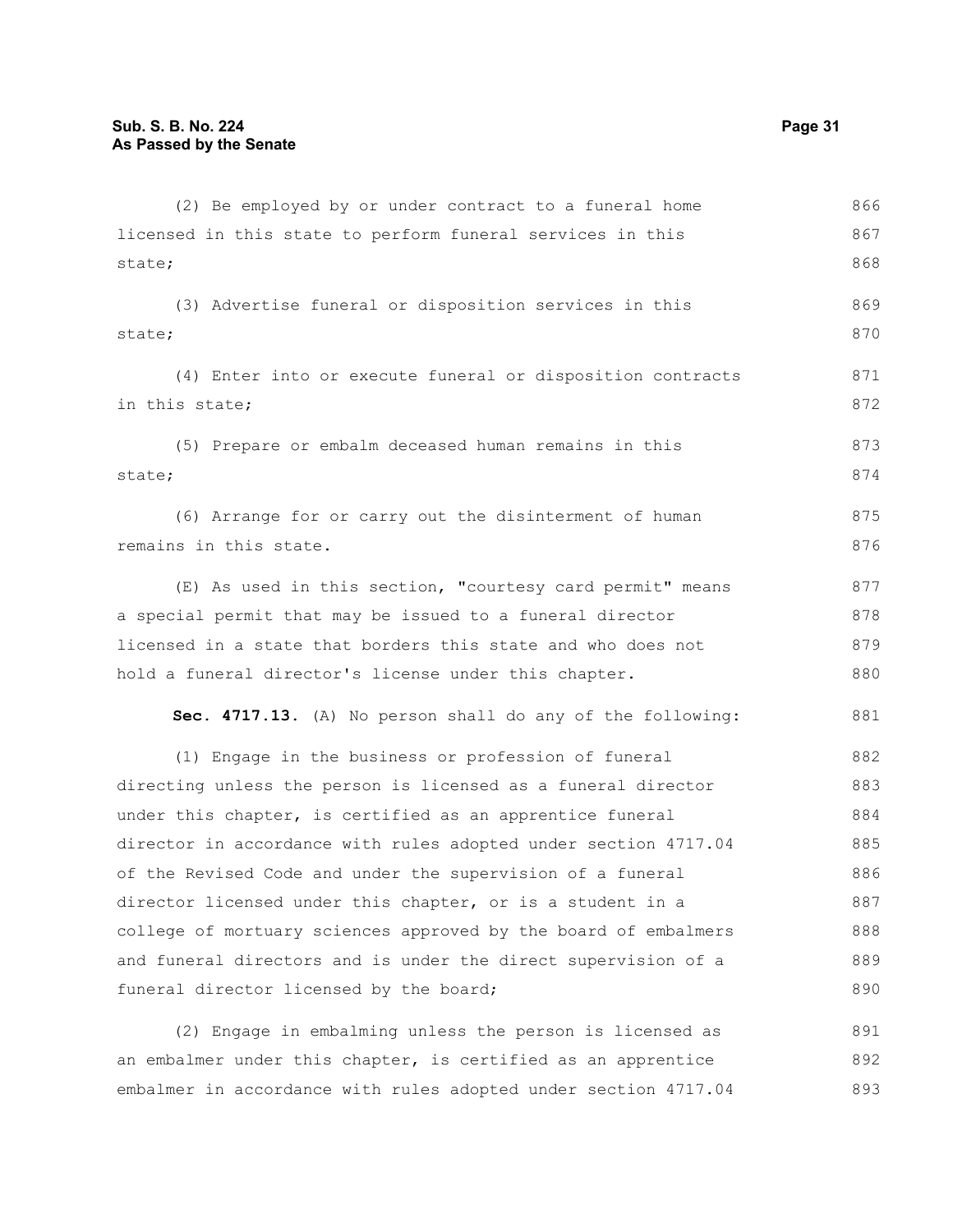#### **Sub. S. B. No. 224 Page 32 As Passed by the Senate**

of the Revised Code and is under the supervision of an embalmer licensed under this chapter, or is a student in a college of mortuary science approved by the board and is under the direct supervision of an embalmer licensed by the board; 894 895 896 897

(3) Advertise or otherwise offer to provide or convey the impression that the person provides funeral directing services unless the person is licensed as a funeral director under this chapter and is employed by or under contract to a licensed funeral home and performs funeral directing services for that funeral home in a manner consistent with the advertisement, offering, or conveyance; 898 899 900 901 902 903 904

(4) Advertise or otherwise offer to provide or convey the impression that the person provides embalming services unless the person is licensed as an embalmer under this chapter and is employed by or under contract to a licensed funeral home or a licensed embalming facility and performs embalming services for the funeral home or embalming facility in a manner consistent with the advertisement, offering, or conveyance; 905 906 907 908 909 910 911

(5) Operate a funeral home without a license to operate the funeral home issued by the board under this chapter; 912 913

(6) Practice the business or profession of funeral directing from any place except from a funeral home that a person is licensed to operate under this chapter; 914 915 916

(7) Practice embalming from any place except from a funeral home or embalming facility that a person is licensed to operate under this chapter; 917 918 919

(8) Operate a crematory or perform cremation without a license to operate the crematory issued under this chapter; 920 921

(9) Cremate animals in a cremation chamber in which dead 922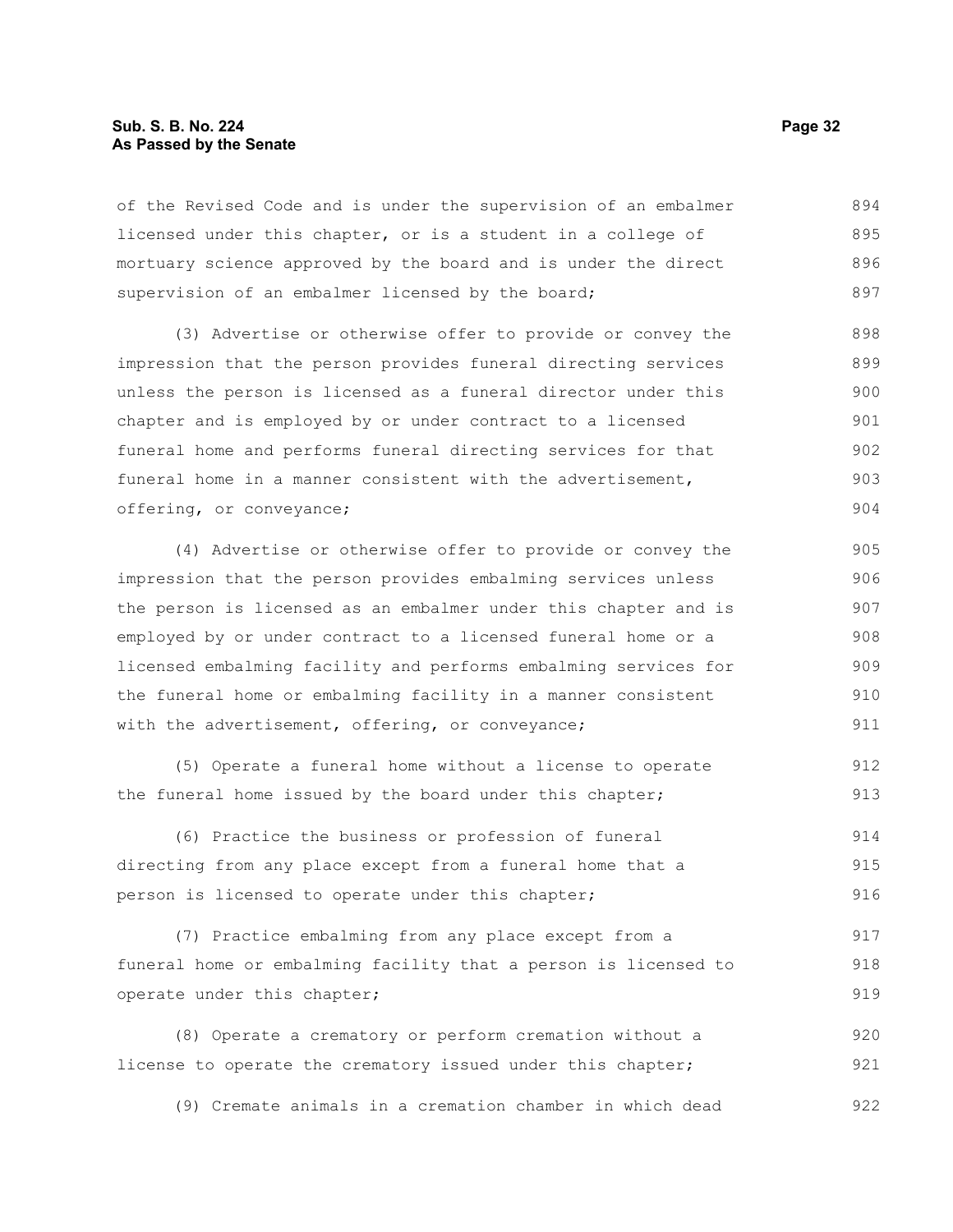human bodies or body parts are cremated or cremate dead human bodies or human body parts in a cremation chamber in which animals are cremated; (10) Hold a dead human body, before final disposition, for more than forty-eight hours after the time of death unless the dead human body is embalmed or placed into refrigeration and maintained at a constant temperature of less than forty degrees; (11) Knowingly refuse to promptly submit the custody of a dead human body or cremated remains upon the oral or written order of the person legally entitled to the body or cremated remains; (12) Except as ordered by the coroner or the person holding the right of disposition under section 2108.70 or 2108.81 of the Revised Code, knowingly fail to carry out the final disposition of a dead human body within thirty days after 923 924 925 926 927 928 929 930 931 932 933 934 935 936 937

taking custody of the body;

(13) Engage in cremation as defined in section 4717.01 of the Revised Code unless the person holds a crematory operator permit under this chapter; 939 940 941

(14) Engage in the business or profession of funeral directing, engage in embalming, or operate a crematory or perform cremation with a lapsed license as defined under section 4717.01 of the Revised Code. 942 943 944 945

(B) No funeral director or other person in charge of the final disposition of a dead human body shall fail to do one of the following prior to the interment of the body: 946 947 948

(1) Affix to the ankle or wrist of the deceased a tag encased in a durable and long-lasting material that contains the name, date of birth, date of death, and social security number 949 950 951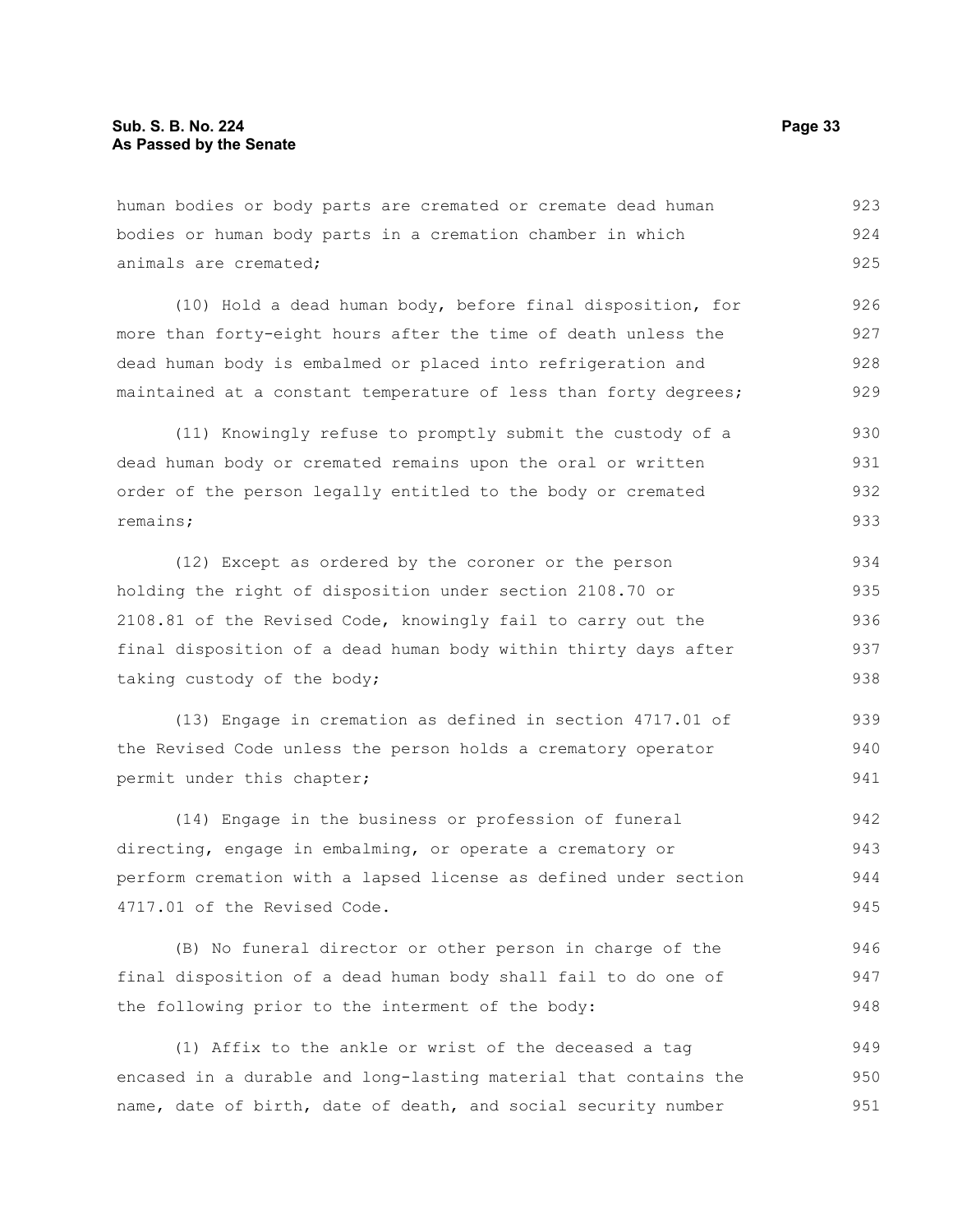977 978

| of the deceased;                                                 | 952 |
|------------------------------------------------------------------|-----|
| (2) Place in the casket a capsule containing a tag bearing       | 953 |
| the information described in division (B) (1) of this section;   | 954 |
| (3) If the body was cremated, place $\frac{1}{2}$ the vessel     | 955 |
| containing the cremated remains a tag bearing the information    | 956 |
| described in division (B)(1) of this section_in any vessel_      | 957 |
| containing either of the following:                              | 958 |
| (a) All the cremated remains;                                    | 959 |
| (b) More than ten cubic inches of the cremated remains.          | 960 |
| (C) No person who holds a funeral home license for a             | 961 |
| funeral home that is closed, or that is owned by a funeral       | 962 |
| business in which changes in the ownership of the funeral        | 963 |
| business result in a majority of the ownership of the funeral    | 964 |
| business being held by one or more persons who solely or in      | 965 |
| combination with others did not own a majority of the funeral    | 966 |
| business immediately prior to the change in ownership, shall     | 967 |
| fail to submit to the board within thirty days after the closing | 968 |
| or such change of ownership of the funeral business owning the   | 969 |
| funeral home, a clearly enumerated account of all of the         | 970 |
| following from which the licensee, at the time of the closing or | 971 |
| change of ownership of the funeral business and in connection    | 972 |

change of ownership of the funeral business and in connection with the funeral home, was to receive payment for providing the funeral services, funeral goods, or any combination of those in connection with the funeral or final disposition of a dead human body: 972 973 974 975 976

(1) Preneed funeral contracts governed by sections 4717.31 to 4717.38 of the Revised Code;

(2) Life insurance policies or annuities the benefits of which are payable to the provider of funeral or burial goods or 979 980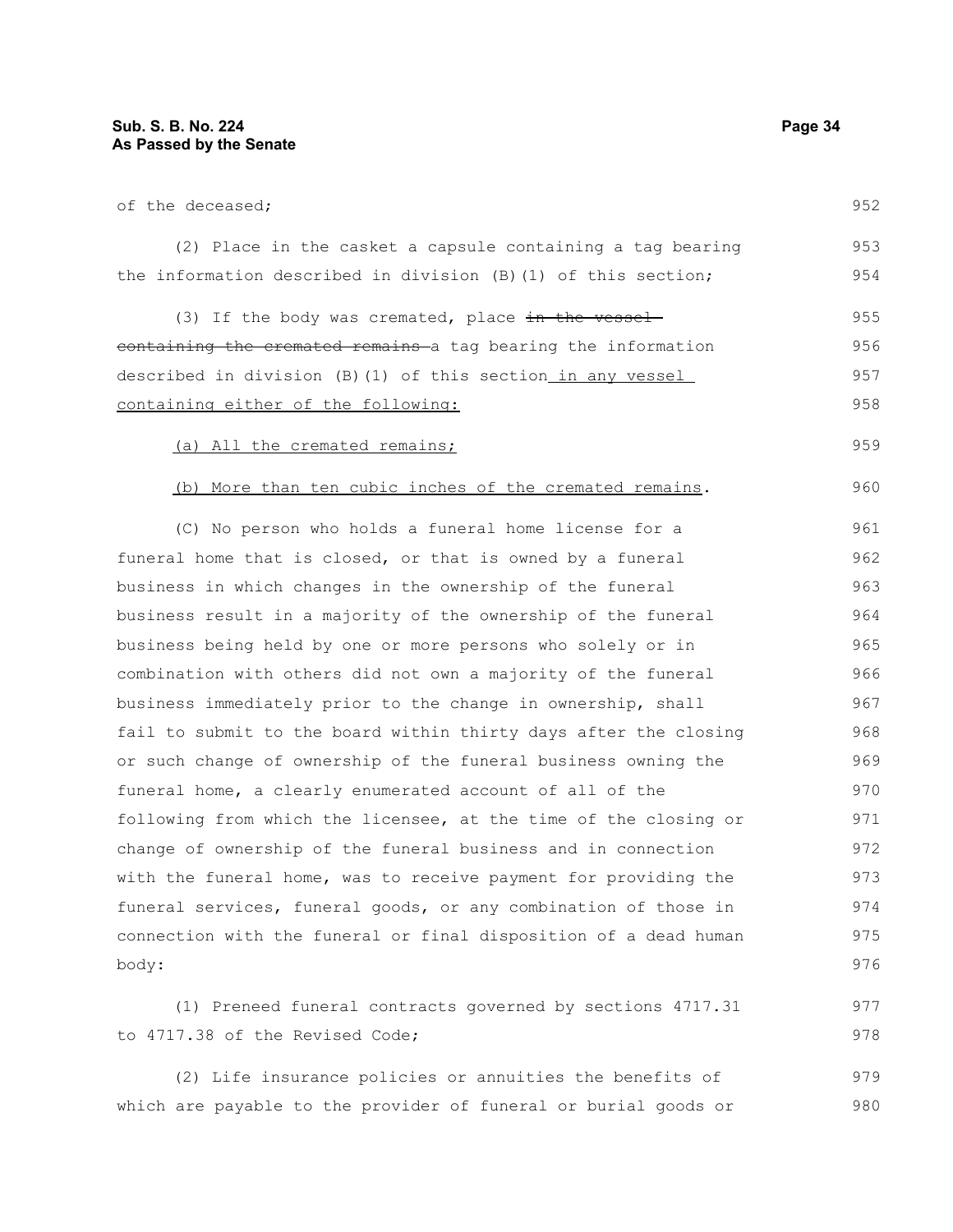981

| (3) Accounts at banks or savings banks insured by the            | 982 |
|------------------------------------------------------------------|-----|
| federal deposit insurance corporation, savings and loan          | 983 |
| associations insured by the federal savings and loan insurance   | 984 |
| corporation or the Ohio deposit quarantee fund, or credit unions | 985 |
| insured by the national credit union administration or a credit  | 986 |
| union share quaranty corporation organized under Chapter 1761.   | 987 |
| of the Revised Code that are payable upon the death of the       | 988 |
| person for whose benefit deposits into the accounts were made.   | 989 |

(D)(1) No person who holds a funeral home license for a funeral home that is closed shall negligently fail to send written notice to the purchaser of every preneed funeral contract to which the funeral business is a party via first class United States mail. Such notice shall be addressed to the purchaser's last known address and shall explain that the funeral business is being closed and the name of any funeral business that has been designated to assume the obligations of the preneed contract. 990 991 992 993 994 995 996 997 998

(2) Within thirty days of the closing of a funeral home, no person who held the funeral home license for the closed funeral home shall negligently fail to transfer all preneed contracts to the funeral home or funeral homes that have been designated to assume the obligation of the preneed contracts. If the person who holds a funeral home license for a funeral home that is closed fails to designate a successor funeral home or funeral homes to assume the obligations of the preneed funeral contracts, the board shall make such designations and order the transfer of the preneed funeral contracts to the designated funeral home or funeral homes. 999 1000 1001 1002 1003 1004 1005 1006 1007 1008 1009

(E) No person who holds a license under this chapter for a 1010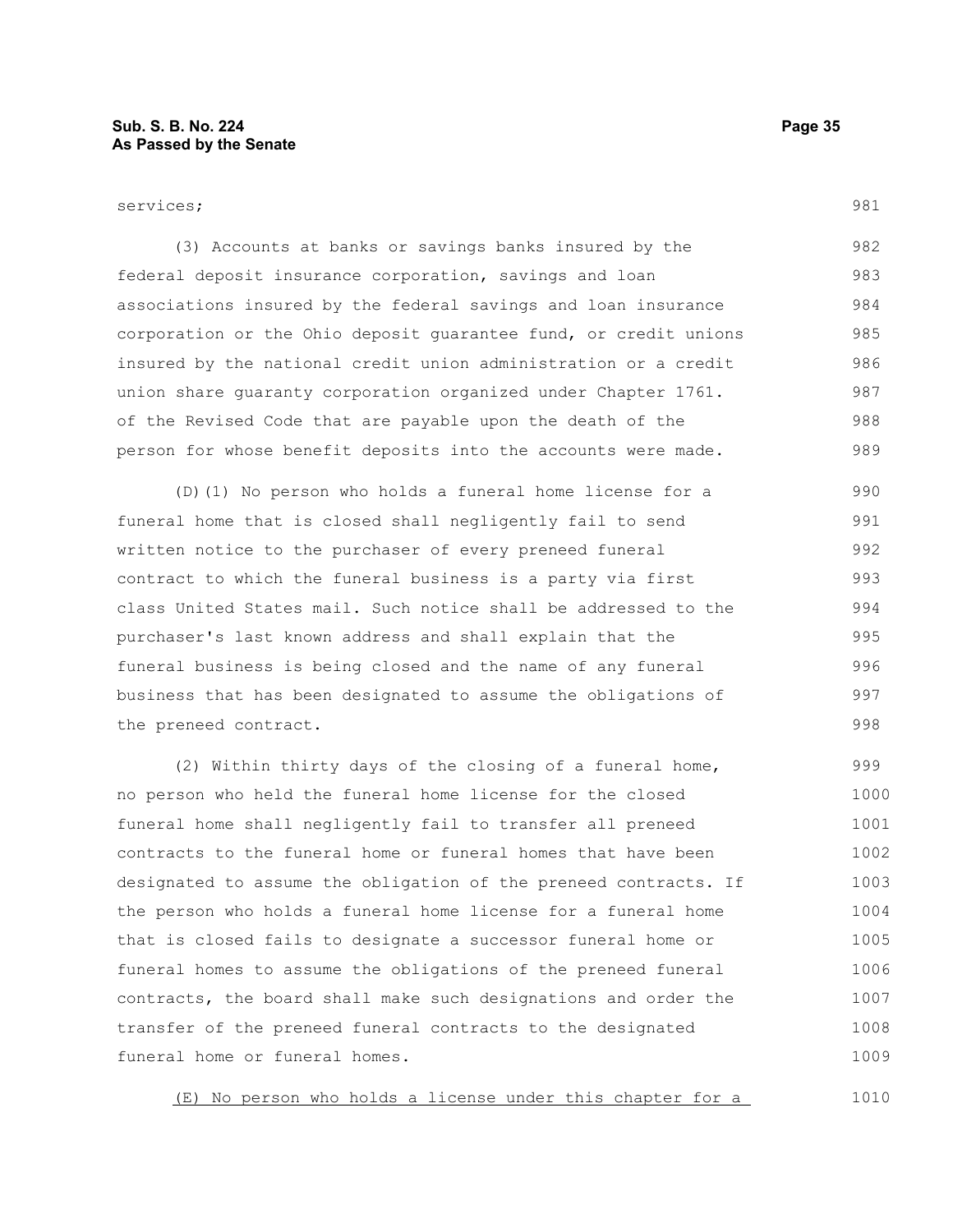| facility that is going out of business and that is in possession | 1011 |
|------------------------------------------------------------------|------|
| of unclaimed cremated remains shall fail to submit to the board, | 1012 |
| within thirty days prior to the closing, a copy of the written   | 1013 |
| notice required in division (F) of this section and a clearly    | 1014 |
| enumerated account of all unclaimed cremated remains in          | 1015 |
| possession of the facility.                                      | 1016 |
| (F) Within thirty days prior to the closing of a facility        | 1017 |
| that is going out of business and that is in possession of       | 1018 |
| unclaimed cremated remains, the person who is actually in charge | 1019 |
| of and ultimately responsible for the facility shall send        | 1020 |
| written notice via first-class mail to the last known address of | 1021 |
| the authorizing agent who executed the cremation authorization   | 1022 |
| form or the person designated on the cremation authorization     | 1023 |
| form to receive the cremated remains. Such notice shall include  | 1024 |
| the following:                                                   | 1025 |
| (1) A statement that the funeral business is going out of        | 1026 |
| business and will close;                                         | 1027 |
| (2) The expected date of closure;                                | 1028 |
| (3) The manner in which the unclaimed cremated remains           | 1029 |
| will be disposed and, if applicable, the location from which the | 1030 |
| cremated remains can be retrieved.                               | 1031 |
| (G) If the person who is actually in charge of and               | 1032 |
| ultimately responsible for the facility is unable to comply with | 1033 |
| $divisions$ (F)(1) to (3) of this section and cannot locate the  | 1034 |
| last known address of the authorizing agent who executed the     | 1035 |
| cremation authorization form or the person designated on the     | 1036 |
| cremation authorization form to receive the cremated remains,    | 1037 |
| the person who is actually in charge of and ultimately           | 1038 |
| responsible for the facility may seek a declaratory judgment to  | 1039 |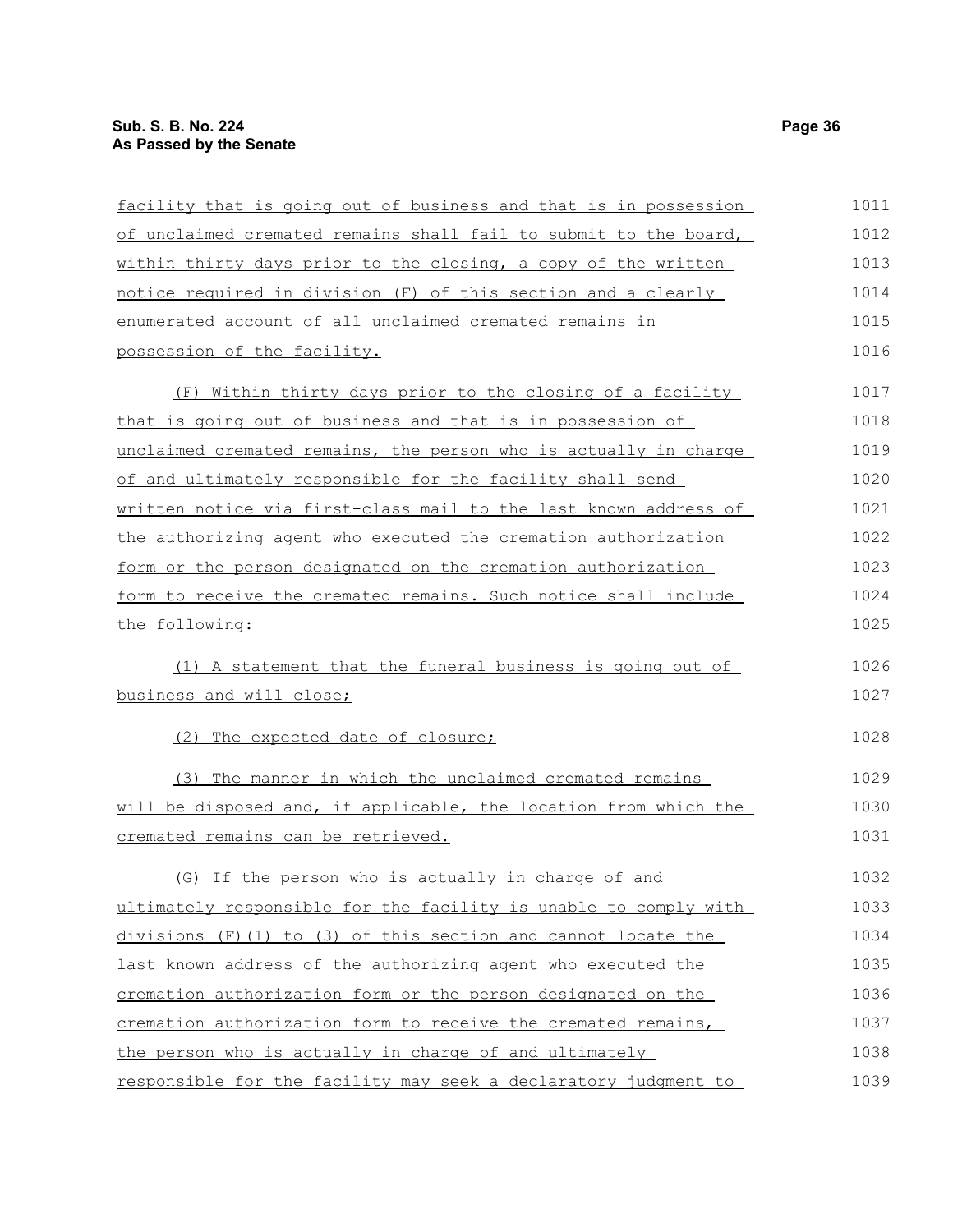| dispose of the unclaimed cremated remains from the probate court     | 1040 |
|----------------------------------------------------------------------|------|
| in the county in which the facility is located.                      | 1041 |
| (H) Within thirty days prior to the closing of a facility            | 1042 |
| that is going out of business, no person who held the license        | 1043 |
| for the facility shall negligently fail to dispose of all            | 1044 |
| unclaimed cremated remains as designated in the written notice       | 1045 |
| or, if unclaimed in excess of sixty days, in a manner consistent     | 1046 |
| with section 4717.27 of the Revised Code.                            | 1047 |
| Sec. 4717.14. (A) The board of embalmers and funeral                 | 1048 |
| directors may, except as provided in division (G) of this            | 1049 |
| section, refuse to grant or renew, or may suspend or revoke, any     | 1050 |
| license or permit issued under this chapter or may require the       | 1051 |
| holder of a license or permit to take corrective action courses      | 1052 |
| for any of the following reasons:                                    | 1053 |
| (1) The holder of a license or permit obtained the license           | 1054 |
| or permit by fraud or misrepresentation either in the                | 1055 |
| application or in passing the examination.                           | 1056 |
|                                                                      |      |
| (2) The licensee or permit holder has been convicted of or           | 1057 |
| has pleaded guilty to a felony or of any crime involving moral       | 1058 |
| turpitude.                                                           | 1059 |
| (3) The applicant, licensee, or permit holder has                    | 1060 |
| recklessly violated any provision of sections 4717.01 to 4717.15     | 1061 |
| or a rule adopted under any of those sections; division (A) or       | 1062 |
| (B) of section 4717.23; division (B)(1) or (2), (C)(1) or (2),       | 1063 |
| (D), $(E)$ , or $(F)$ (1) or (2), or divisions (H) to (K) of section | 1064 |
| 4717.26; division (D) (1) of section 4717.27; or divisions (A) to    | 1065 |
| (C) of section 4717.28 of the Revised Code; or any provisions of     | 1066 |
| sections 4717.31 to 4717.38 of the Revised Code; any rule or         | 1067 |
| order of the department of health or a board of health of a          | 1068 |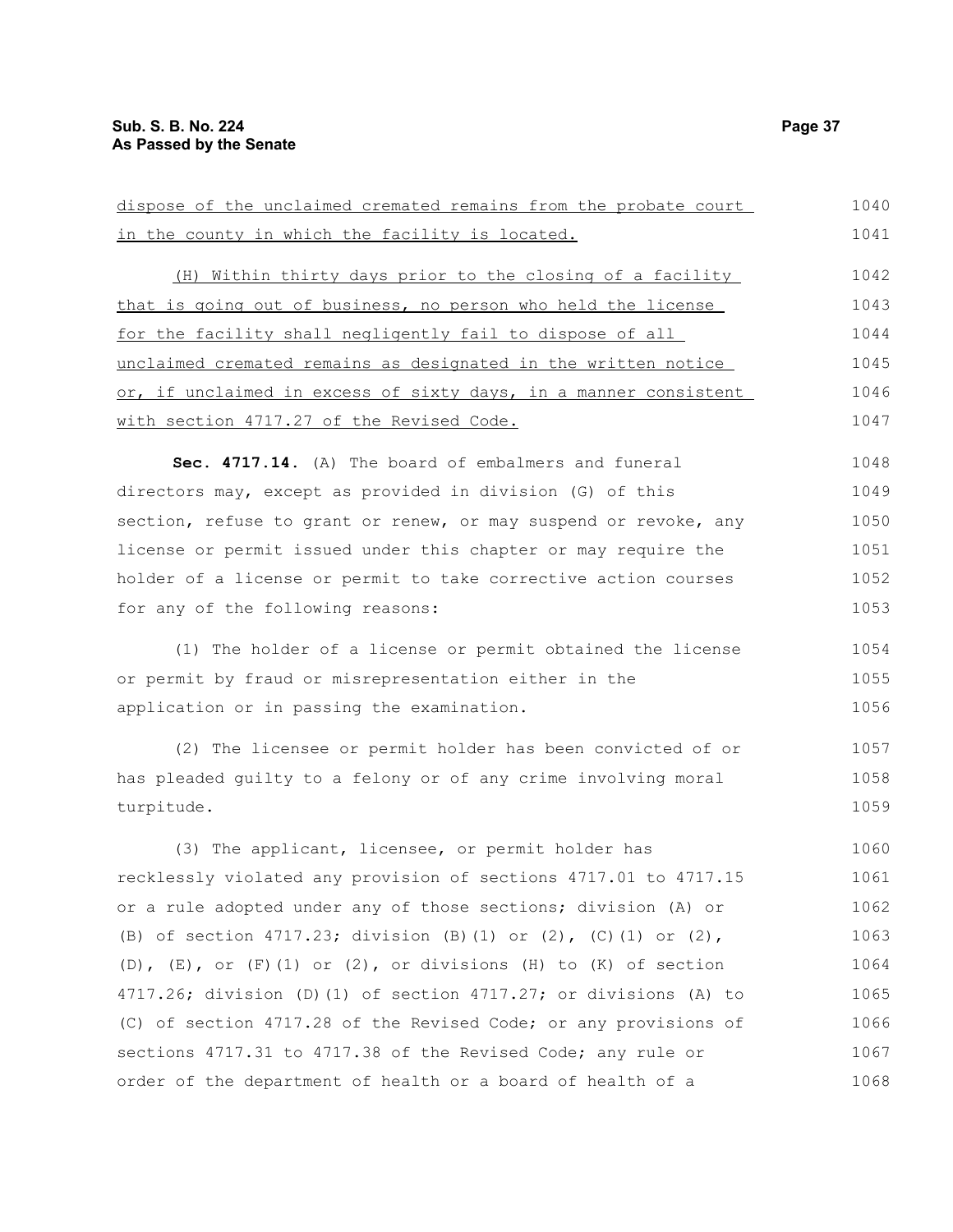health district governing the disposition of dead human bodies; or any other rule or order applicable to the applicant or licensee. 1069 1070 1071

(4) The licensee or permit holder has committed immoral or unprofessional conduct. 1072 1073

(5) The applicant or licensee knowingly permitted an unlicensed person, other than a person serving an apprenticeship, to engage in the profession or business of embalming or funeral directing under the applicant's or licensee's supervision. 1074 1075 1076 1077 1078

(6) The applicant, licensee, or permit holder has been habitually intoxicated, or is addicted to the use of morphine, cocaine, or other habit-forming or illegal drugs. 1079 1080 1081

(7) The applicant, licensee, or permit holder has refused to promptly submit the custody of a dead human body or cremated remains upon the express order of the person legally entitled to the body or cremated remains. 1082 1083 1084 1085

(8) The licensee or permit holder loaned the licensee's own license or the permit holder's own permit, or the applicant, licensee, or permit holder borrowed or used the license or permit of another person, or knowingly aided or abetted the granting of an improper license or permit. 1086 1087 1088 1089 1090

(9) The applicant, licensee, or permit holder misled the public by using false or deceptive advertising. As used in this division, "false and deceptive advertising" includes, but is not limited to, any of the following: 1091 1092 1093 1094

(a) Using the names of persons who are not licensed to practice funeral directing in a way that leads the public to believe that such persons are engaging in funeral directing; 1095 1096 1097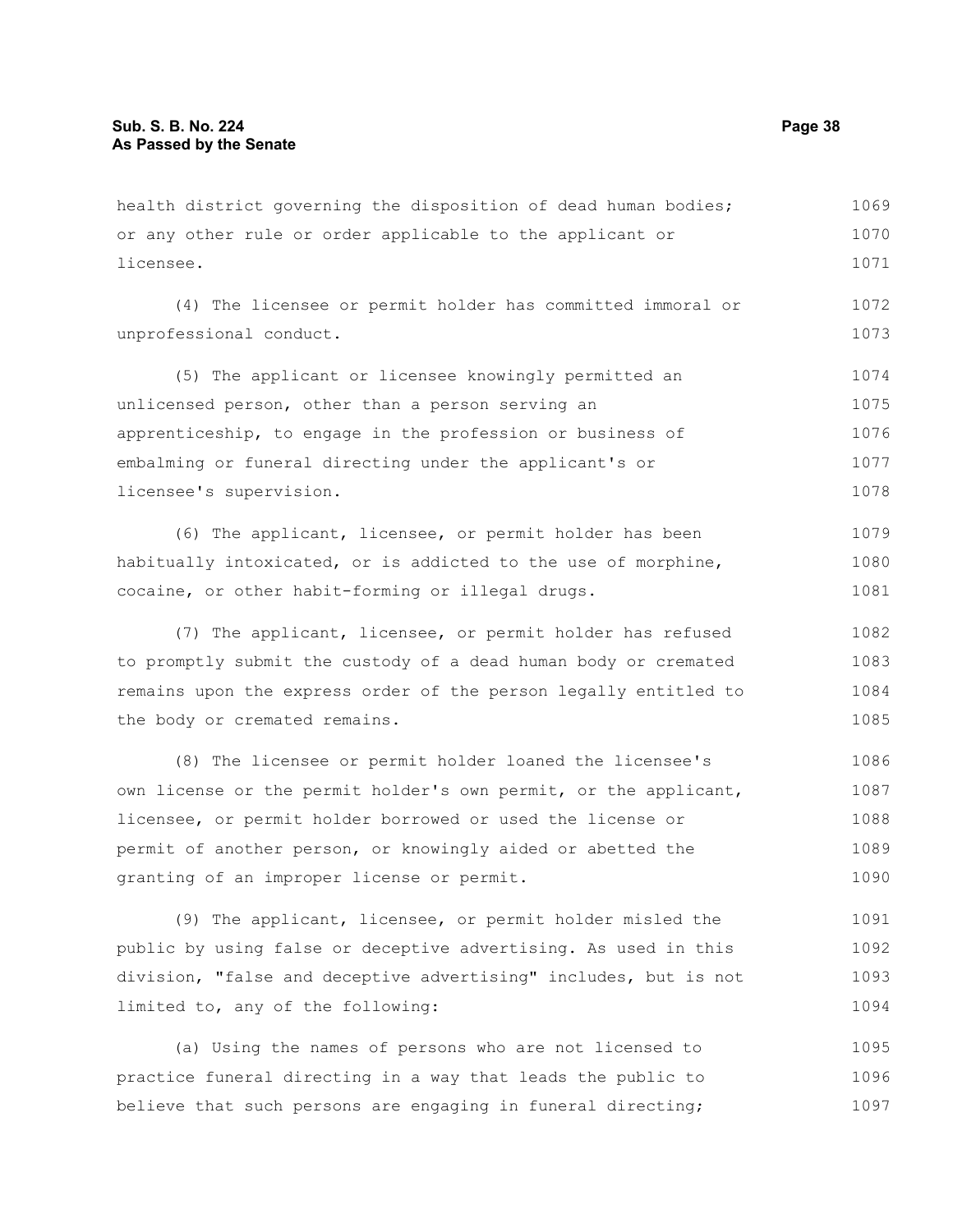### **Sub. S. B. No. 224 Page 39 As Passed by the Senate**

(b) Using any name for the funeral home other than the name under which the funeral home is licensed; (c) Using in the funeral home's name the surname of an individual who is not directly, actively, or presently associated with the funeral home, unless such surname has been previously and continuously used by the funeral home. (10) The licensee or permit holder provided services to a person knowing that those services were sold to that person by 1098 1099 1100 1101 1102 1103 1104 1105

another person who lacked a license or permit under this chapter to perform the services. 1106 1107

(B)(1) The board of embalmers and funeral directors shall refuse to grant or renew, or shall suspend or revoke a license or permit only in accordance with Chapter 119. of the Revised Code.

(2) The board shall send to the crematory review board written notice that it proposes to refuse to issue or renew, or proposes to suspend or revoke, a license to operate a crematory facility. If, after the conclusion of the adjudicatory hearing on the matter conducted under division (F) of section 4717.03 of the Revised Code, the board of embalmers and funeral directors finds that any of the circumstances described in divisions (A) (1) to (9) of this section apply to the person named in its proposed action, the board may issue a final order under division (F) of section 4717.03 of the Revised Code refusing to issue or renew, or suspending or revoking, the person's license to operate a crematory facility. 1112 1113 1114 1115 1116 1117 1118 1119 1120 1121 1122 1123

(C) If the board of embalmers and funeral directors determines that there is clear and convincing evidence that any of the circumstances described in divisions (A)(1) to (9) of 1124 1125 1126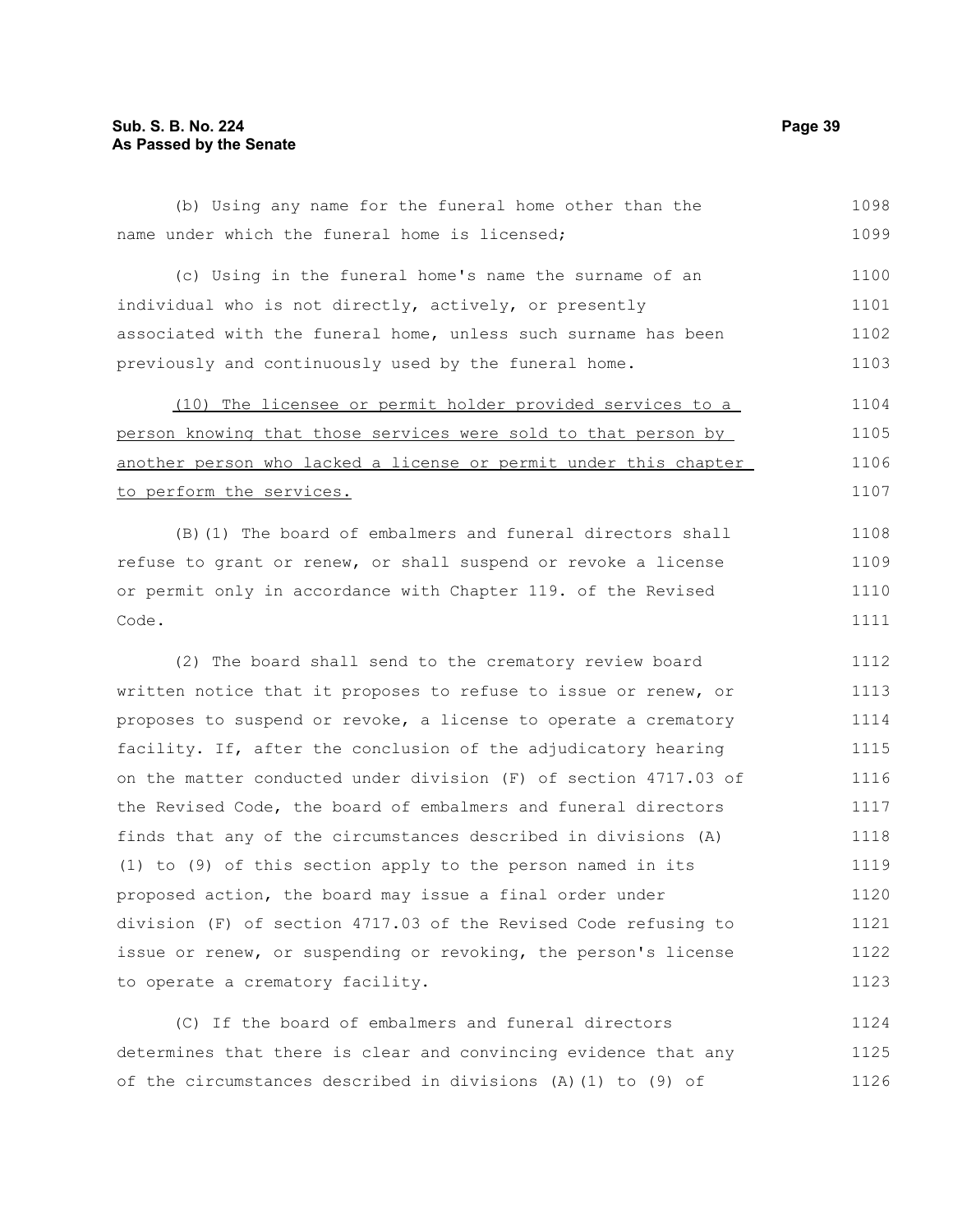#### **Sub. S. B. No. 224 Page 40 As Passed by the Senate**

this section apply to the holder of a license or permit issued under this chapter and that the licensee's or permit holder's continued practice presents a danger of immediate and serious harm to the public, the board may suspend the licensee's license or permit holder's permit without a prior adjudicatory hearing. The executive director of the board shall prepare written allegations for consideration by the board. 1127 1128 1129 1130 1131 1132 1133

The board, after reviewing the written allegations, may suspend a license or permit without a prior hearing. 1134 1135

Notwithstanding section 121.22 of the Revised Code, the board may suspend a license or permit under this division by utilizing a telephone conference call to review the allegations and to take a vote. 1136 1137 1138 1139

The board shall issue a written order of suspension by a delivery system or in person in accordance with section 119.07 of the Revised Code. Such an order is not subject to suspension by the court during the pendency of any appeal filed under section 119.12 of the Revised Code. If the licensee or permit holder requests an adjudicatory hearing by the board, the date set for the hearing shall be within fifteen days, but not earlier than seven days, after the licensee or permit holder has requested a hearing, unless the board and the licensee or permit holder agree to a different time for holding the hearing. 1140 1141 1142 1143 1144 1145 1146 1147 1148 1149

Upon issuing a written order of suspension to the holder of a license to operate a crematory facility, the board of embalmers and funeral directors shall send written notice of the issuance of the order to the crematory review board. The crematory review board shall hold an adjudicatory hearing on the order under division (F) of section 4717.03 of the Revised Code within fifteen days, but not earlier than seven days, after the 1150 1151 1152 1153 1154 1155 1156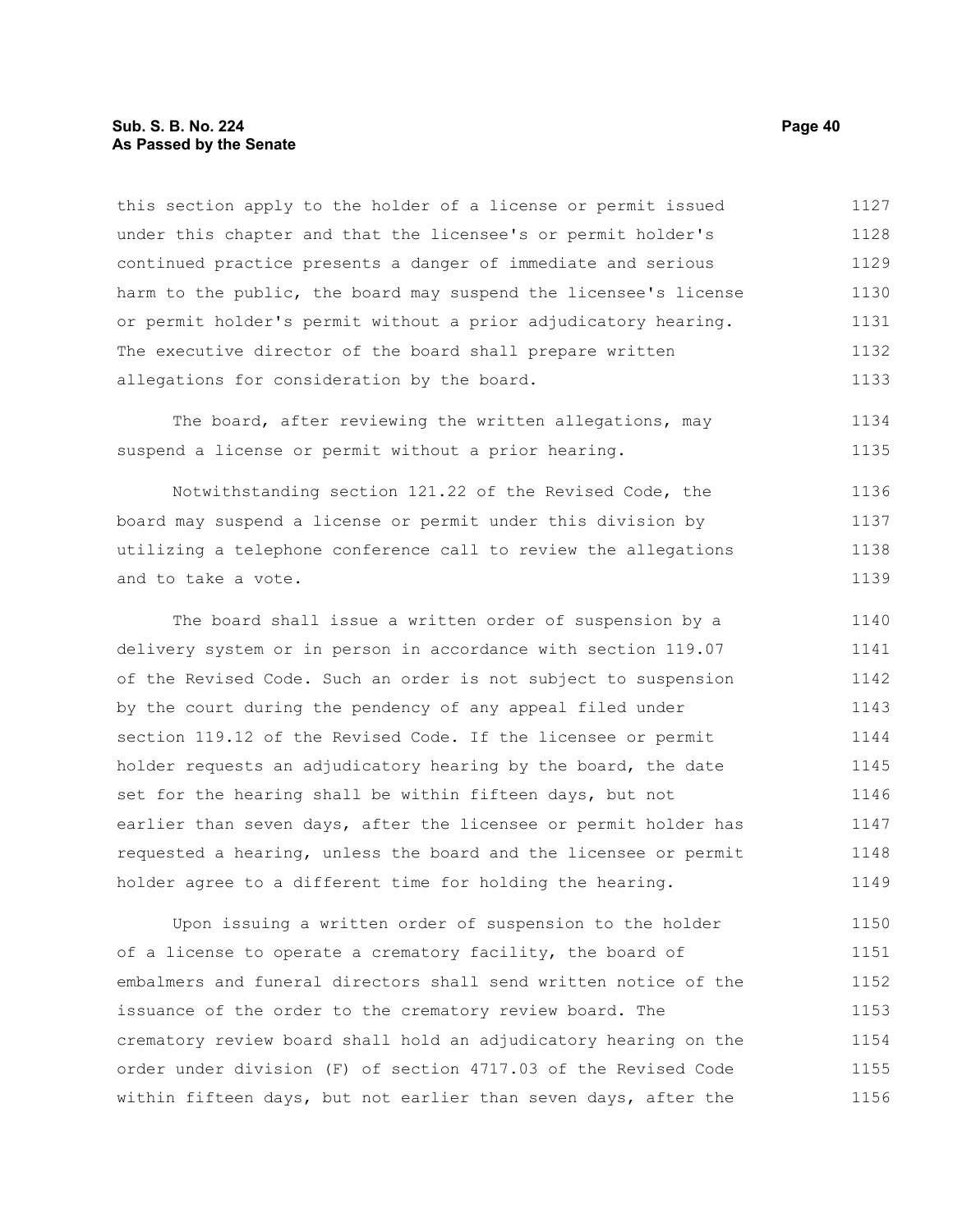issuance of the order, unless the crematory review board and the licensee agree to a different time for holding the adjudicatory hearing. 1157 1158 1159

Any summary suspension imposed under this division shall remain in effect, unless reversed on appeal, until a final adjudicatory order issued by the board of embalmers and funeral directors pursuant to this division and Chapter 119. of the Revised Code, or division (F) of section 4717.03 of the Revised Code, as applicable, becomes effective. The board of embalmers and funeral directors shall issue its final adjudicatory order within sixty days after the completion of its hearing or, in the case of the summary suspension of a license to operate a crematory facility, within sixty days after completion of the adjudicatory hearing by the crematory review board. A failure to issue the order within that time results in the dissolution of the summary suspension order, but does not invalidate any subsequent final adjudicatory order. 1160 1161 1162 1163 1164 1165 1166 1167 1168 1169 1170 1171 1172 1173

(D) If the board of embalmers and funeral directors suspends or revokes a funeral director's license or a license to operate a funeral home for any reason identified in division (A) of this section, the board may file a complaint with the court of common pleas in the county where the violation occurred requesting appointment of a receiver and the sequestration of the assets of the funeral home that held the suspended or revoked license or the licensed funeral home that employs the funeral director that held the suspended or revoked license. If the court of common pleas is satisfied with the application for a receivership, the court may appoint a receiver. 1174 1175 1176 1177 1178 1179 1180 1181 1182 1183 1184

The board or a receiver may employ and procure whatever assistance or advice is necessary in the receivership or 1185 1186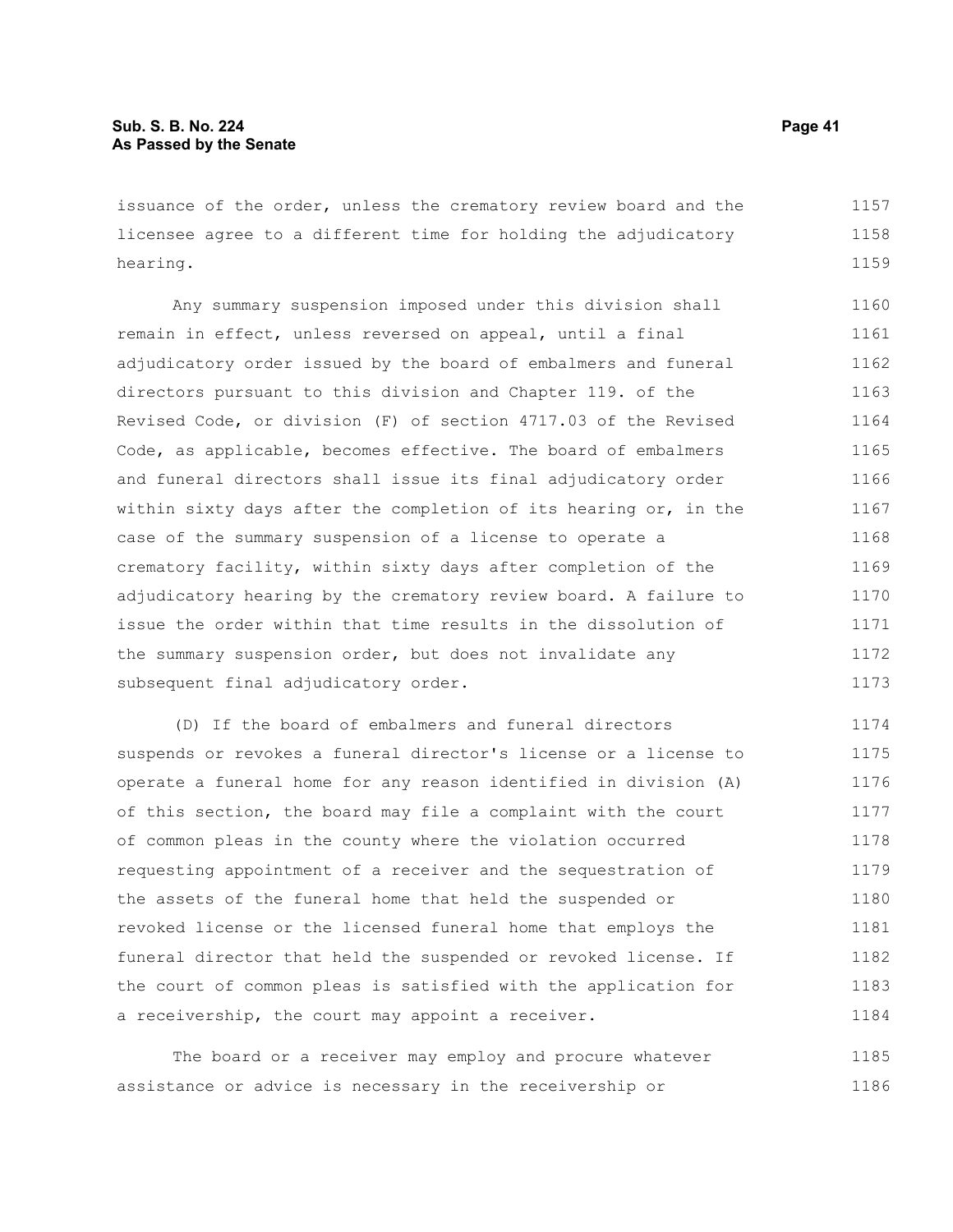#### **Sub. S. B. No. 224 Page 42 As Passed by the Senate**

liquidation and distribution of the assets of the funeral home, and, for that purpose, may retain officers or employees of the funeral home as needed. All expenses of the receivership or liquidation shall be paid from the assets of the funeral home and shall be a lien on those assets, and that lien shall be a priority to any other lien. 1187 1188 1189 1190 1191 1192

(E) Any holder of a license or permit issued under this chapter who has pleaded guilty to, has been found by a judge or jury to be guilty of, or has had a judicial finding of eligibility for treatment in lieu of conviction entered against the individual in this state for aggravated murder, murder, voluntary manslaughter, felonious assault, kidnapping, rape, sexual battery, gross sexual imposition, aggravated arson, aggravated robbery, or aggravated burglary, or who has pleaded guilty to, has been found by a judge or jury to be guilty of, or has had a judicial finding of eligibility for treatment in lieu of conviction entered against the individual in another jurisdiction for any substantially equivalent criminal offense, is hereby suspended from practice under this chapter by operation of law, and any license or permit issued to the individual under this chapter is hereby suspended by operation of law as of the date of the guilty plea, verdict or finding of guilt, or judicial finding of eligibility for treatment in lieu of conviction, regardless of whether the proceedings are brought in this state or another jurisdiction. The board shall notify the suspended individual of the suspension of the individual's license or permit by the operation of this division by a delivery system or in person in accordance with section 119.07 of the Revised Code. If an individual whose license or permit is suspended under this division fails to make a timely request for an adjudicatory hearing, the board shall enter a final order 1193 1194 1195 1196 1197 1198 1199 1200 1201 1202 1203 1204 1205 1206 1207 1208 1209 1210 1211 1212 1213 1214 1215 1216 1217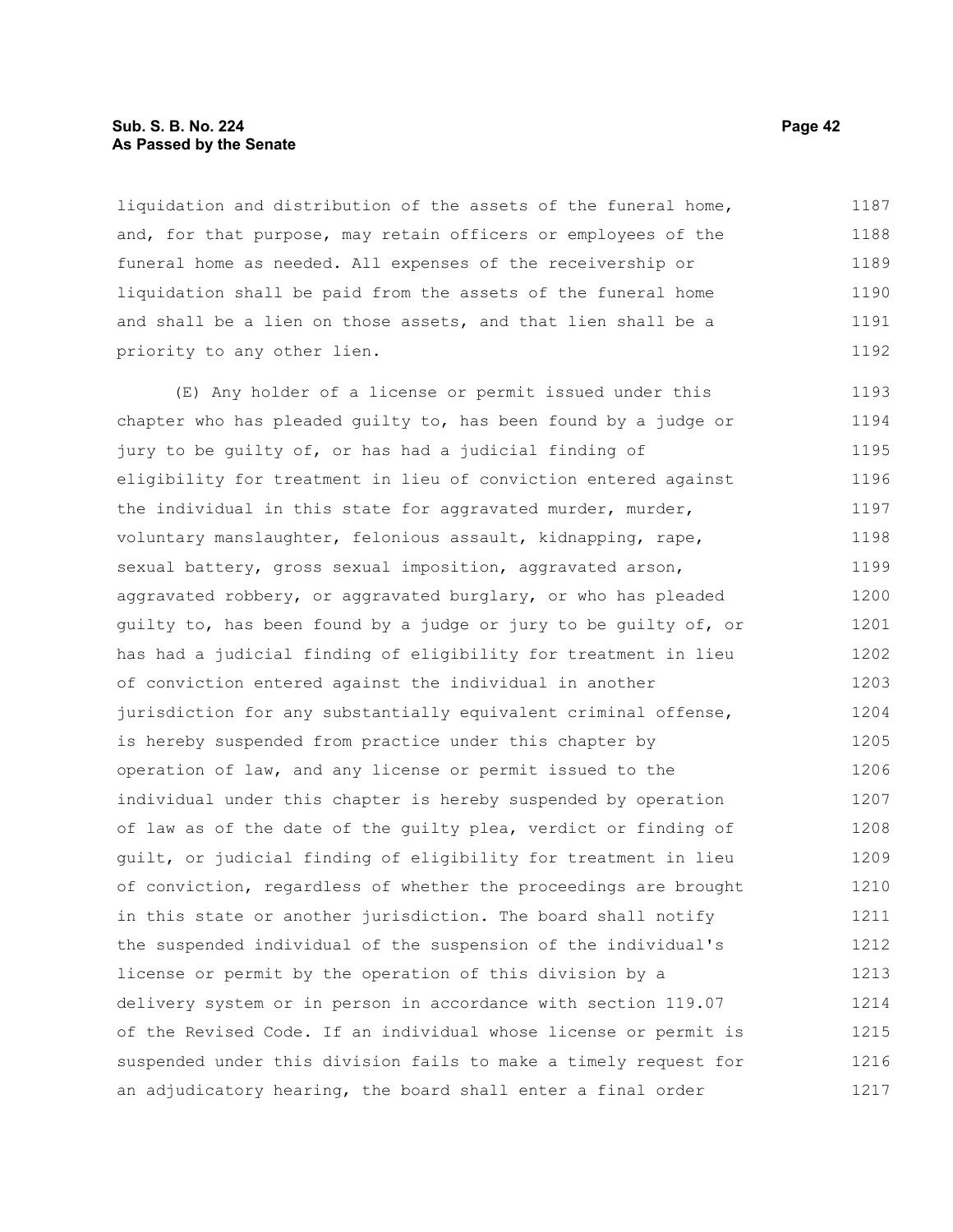revoking the license.

(F) No person whose license or permit has been suspended or revoked under or by the operation of this section shall knowingly practice embalming, funeral directing, or cremation, or operate a funeral home, embalming facility, or crematory facility until the board has reinstated the person's license or permit. 1219 1220 1221 1222 1223 1224

(G) The board shall not refuse to issue a license or permit to an applicant because of a conviction of or plea of guilty to a criminal offense unless the refusal is in accordance with section 9.79 of the Revised Code. 1225 1226 1227 1228

**Sec. 4717.24.** (A) A cremation authorization form authorizing the cremation of a dead human body, other than one that was donated to science for purposes of medical education or research, shall include at least all of the following information and statements: 1229 1230 1231 1232 1233

(1) A statement that the decedent has been identified in accordance with division (B) of this section; 1234 1235

(2) The name of the funeral director or other individual who obtained the burial or burial-transit permit authorizing the cremation of the decedent; 1236 1237 1238

(3) The name of the authorizing agent and the relationship of the authorizing agent to the decedent; 1239 1240

(4) A statement that the authorizing agent in fact has the right to authorize cremation of the decedent and that the authorizing agent does not have actual knowledge of the existence of any living person who has a superior priority right to act as the authorizing agent under section 4717.22 of the Revised Code. If the person executing the cremation 1241 1242 1243 1244 1245 1246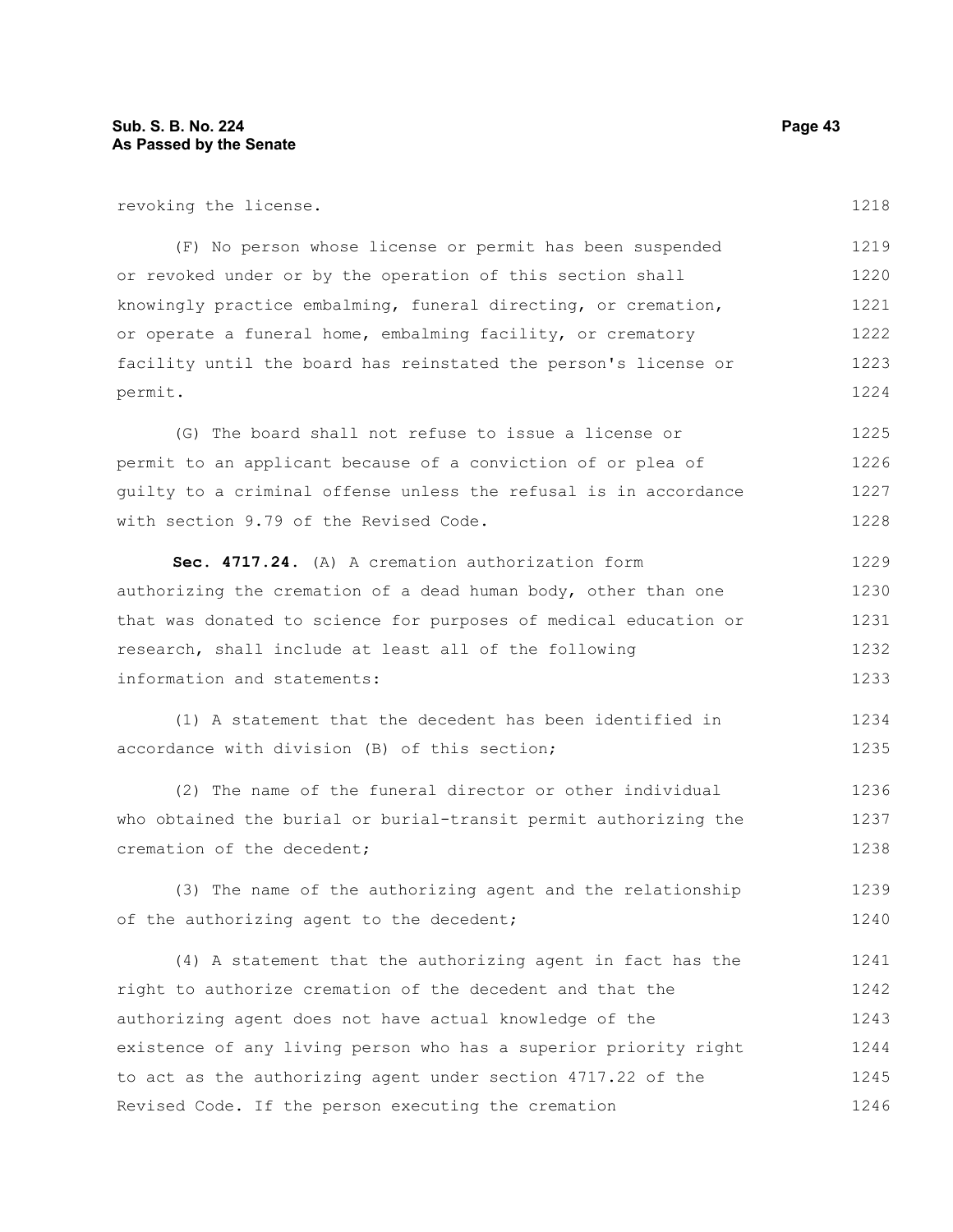#### **Sub. S. B. No. 224 Page 44 As Passed by the Senate**

authorization form knows of another living person who has such a superior priority right, the authorization form shall include a statement indicating that the person executing the authorization form has made reasonable efforts to contact the person having the superior priority right and has been unable to do so and that the person executing the authorization form has no reason to believe that the person having the superior priority right would object to the cremation of the decedent. 1247 1248 1249 1250 1251 1252 1253 1254

(5) A statement of whether the authorizing agent has actual knowledge of the presence in the decedent of a pacemaker, defibrillator, or any other mechanical or radioactive device or implant that poses a hazard to the health or safety of personnel performing the cremation; 1255 1256 1257 1258 1259

(6) A statement indicating the crematory facility is to cremate the casket or alternative container in which the decedent was delivered to or accepted by the crematory facility; 1260 1261 1262

(7) A statement of whether the crematory facility is authorized to simultaneously cremate the decedent in the same cremation chamber with one or more other decedents who were related to the decedent named in the cremation authorization form by consanguinity or affinity or who, at any time during the one-year period preceding the decedent's death, lived with the decedent in a common law marital relationship or otherwise cohabited with the decedent. A cremation authorization form executed under this section shall not authorize the simultaneous cremation of a decedent in the same cremation chamber with one or more other decedents except under the circumstances described in the immediately preceding sentence. 1263 1264 1265 1266 1267 1268 1269 1270 1271 1272 1273 1274

(8) The names of any persons designated by the authorizing agent to be present in the holding facility or cremation room 1275 1276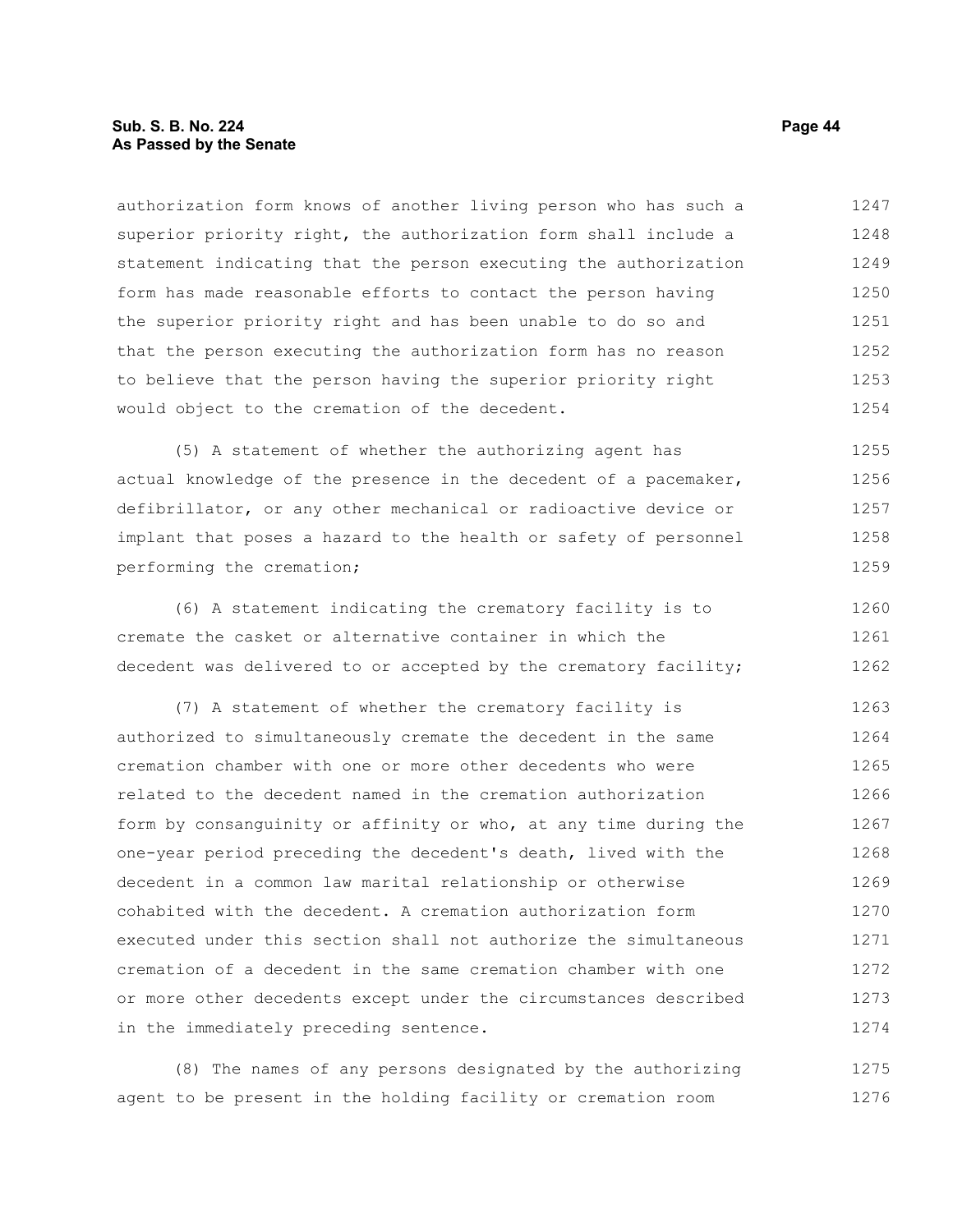prior to or during the cremation of the decedent or during the removal of the cremated remains from the cremation chamber; 1277 1278

(9) The authorization for the crematory facility to cremate the decedent and to process or pulverize the cremated remains as is the practice at the particular crematory facility; 1279 1280 1281

(10) A statement of whether it is the crematory facility's practice to return all of the residue removed from the cremation chamber following the cremation or to separate and remove foreign matter from the residue before returning the cremated remains to the authorizing agent or the person designated on the authorization form to receive the cremated remains pursuant to division (A)(11) of this section; 1282 1283 1284 1285 1286 1287 1288

(11) The name of the person who is to receive the cremated remains of the decedent from the crematory facility;

(12) The manner in which the final disposition of the cremated remains of the decedent is to occur, if known. If the cremation authorization form does not specify the manner of the final disposition of the cremated remains, it shall indicate that the cremated remains will be held by the crematory facility for thirty days after the cremation, unless, prior to the end of that period, they are picked up from the crematory facility by the person designated on the cremation authorization form to receive them, the authorizing agent, or, if applicable, the funeral director who obtained the burial or burial-transit permit for the decedent, or are delivered or shipped by the crematory facility to one of those persons. The authorization form shall indicate that if no instructions for the final disposition are provided on the authorization form and that if no arrangements for final disposition have been made within the thirty-day period, the crematory facility may return the 1291 1292 1293 1294 1295 1296 1297 1298 1299 1300 1301 1302 1303 1304 1305 1306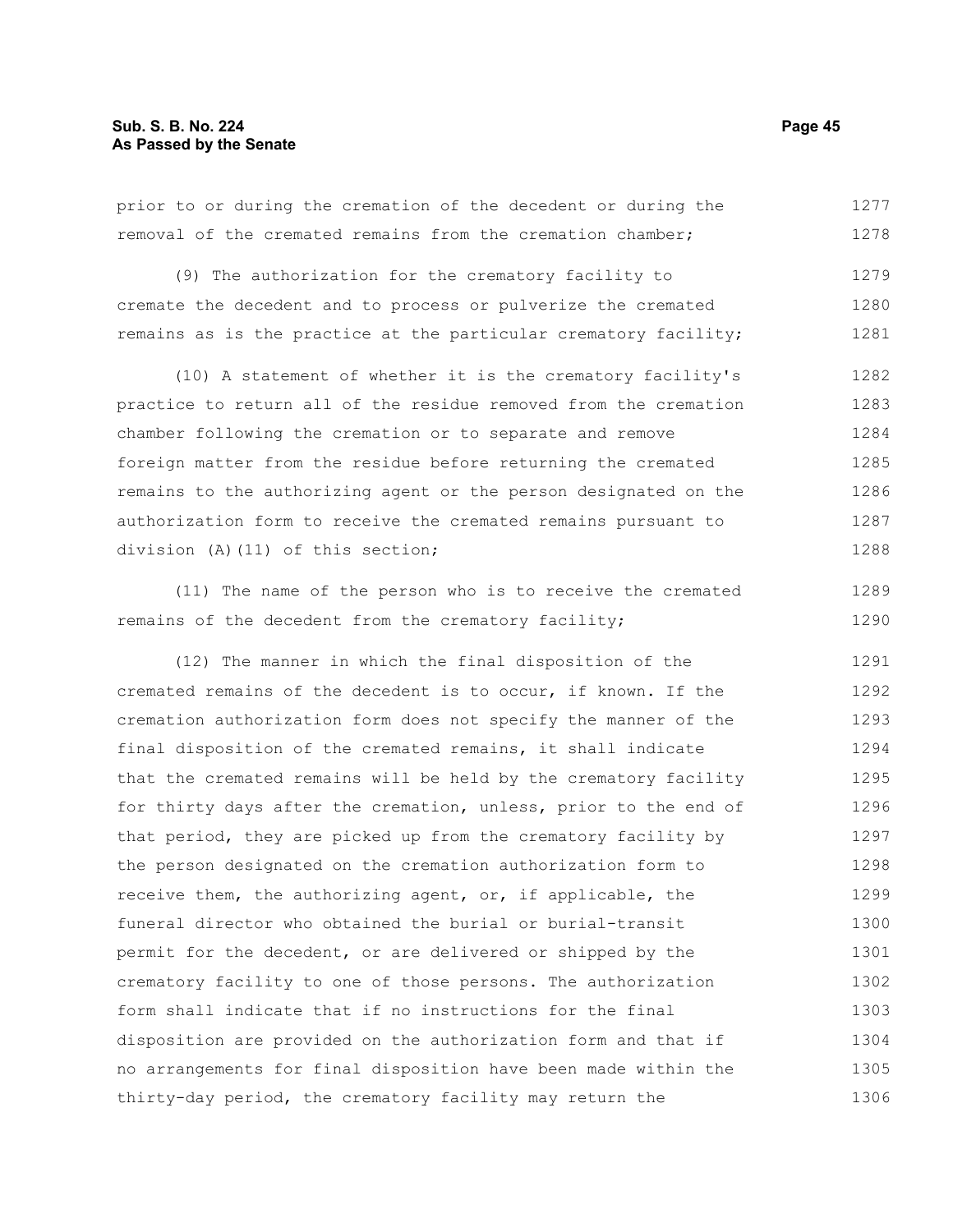#### **Sub. S. B. No. 224 Page 46 As Passed by the Senate**

cremated remains to the authorizing agent. The authorization form shall further indicate that if no arrangements for the final disposition of the cremated remains have been made within sixty days after the completion of the cremation and if the authorizing agent has not picked them up or caused them to be picked up within that period, the crematory operator or crematory facility may dispose of them in accordance with division (C) of section 4717.27 of the Revised Code. 1307 1308 1309 1310 1311 1312 1313 1314

(13) A listing of the items of value to be delivered to the crematory facility along with the dead human body, if any, and instructions regarding how those items are to be handled; 1315 1316 1317

(14) A statement of whether the authorizing agent has made arrangements for any type of viewing of the decedent or for a service with the decedent present prior to the cremation and, if so, the date, time, and place of the service; 1318 1319 1320 1321

(15) A statement of whether the crematory facility may proceed with the cremation at any time after the conditions set forth in division (A) of section 4717.23 of the Revised Code have been met and the decedent has been received at the facility; 1322 1323 1324 1325 1326

(16) The certification of the authorizing agent to the effect that all of the information and statements contained in the authorization form are accurate; 1327 1328 1329

(17) The signature of the authorizing agent and the signature of at least one witness who observed the authorizing agent execute the cremation authorization form. 1330 1331 1332

(B) In making the identification of the decedent required by division (A)(1) of this section, the funeral home arranging the cremation shall require the authorizing agent or the agent's 1333 1334 1335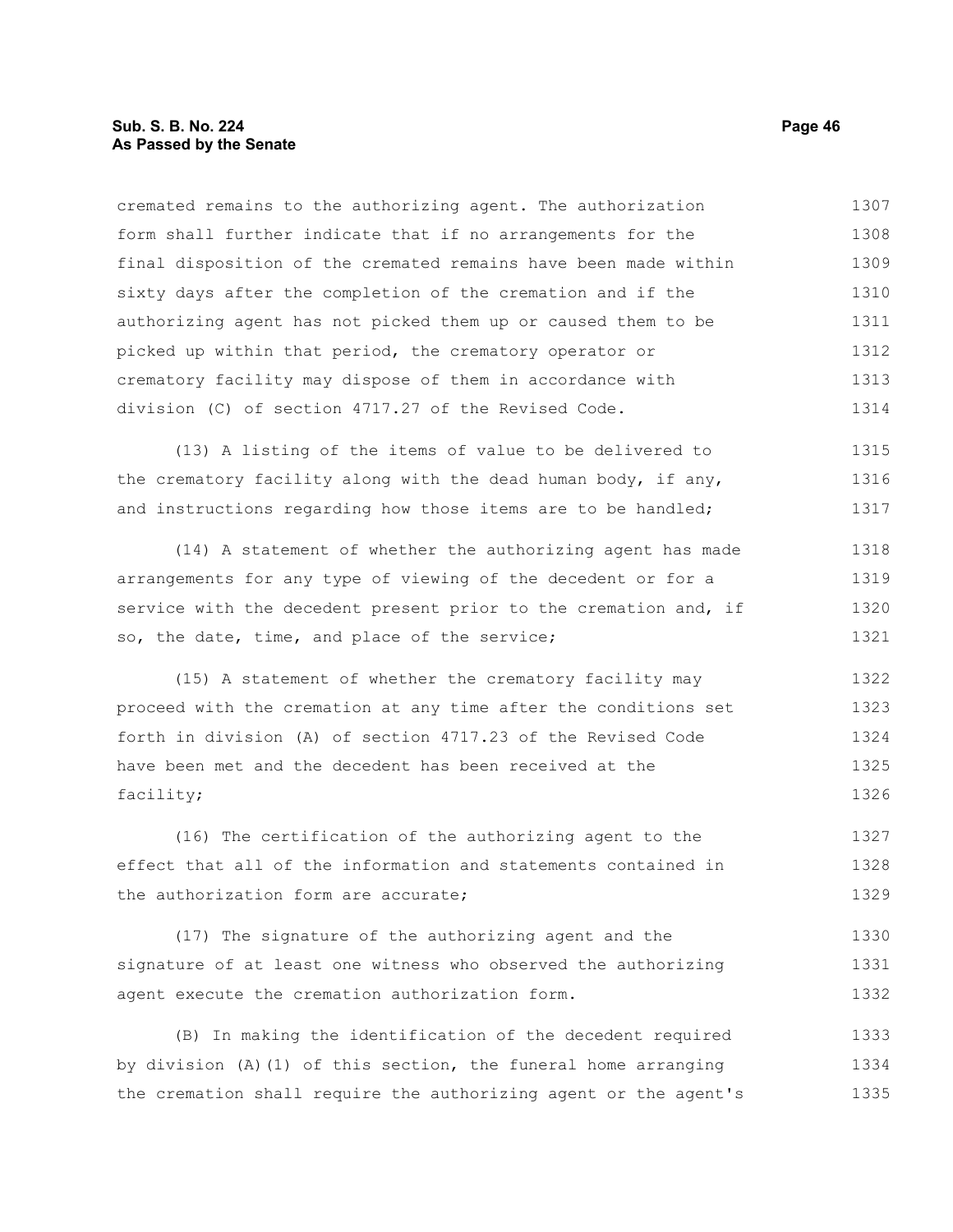#### **Sub. S. B. No. 224 Page 47 As Passed by the Senate**

appointed representative to visually identify the decedent's remains or a photograph or other visual image of the remains. If identification is by photograph or other visual image, the authorizing agent or representative shall sign the photograph or other visual image. If visual identification is not feasible, other positive identification of the decedent may be used including, but not limited to, reliance upon an identification made through the coroner's office or identification of photographs or other visual images of scars, tattoos, or physical deformities taken from the decedent's remains. 1336 1337 1338 1339 1340 1341 1342 1343 1344 1345

(C) An authorizing agent who is not available to execute a cremation authorization form in person may designate another individual to serve as the authorizing agent by providing to the crematory facility where the cremation is to occur a written designation, acknowledged before a notary public or other personauthorized to administer oaths, signed by the authorizing agent and by a witness who observed the authorizing agent execute the designation, authorizing that other individual to serve as the authorizing agent. Any such written designation shall contain the name of the decedent, the name and address of the authorizing agent, the relationship of the authorizing agent to the decedent, and the name and address of the individual who is being designated to serve as the authorizing agent. Upon receiving such a written designation, the operator shall permit the individual named in the written designation to serve as the authorizing agent and to execute the cremation authorization form authorizing the cremation of the decedent named in the written designation. 1346 1347 1348 1349 1350 1351 1352 1353 1354 1355 1356 1357 1358 1359 1360 1361 1362 1363

(D) An authorizing agent who signs a cremation authorization form under this section is hereby deemed to warrant the accuracy of the information and statements contained 1364 1365 1366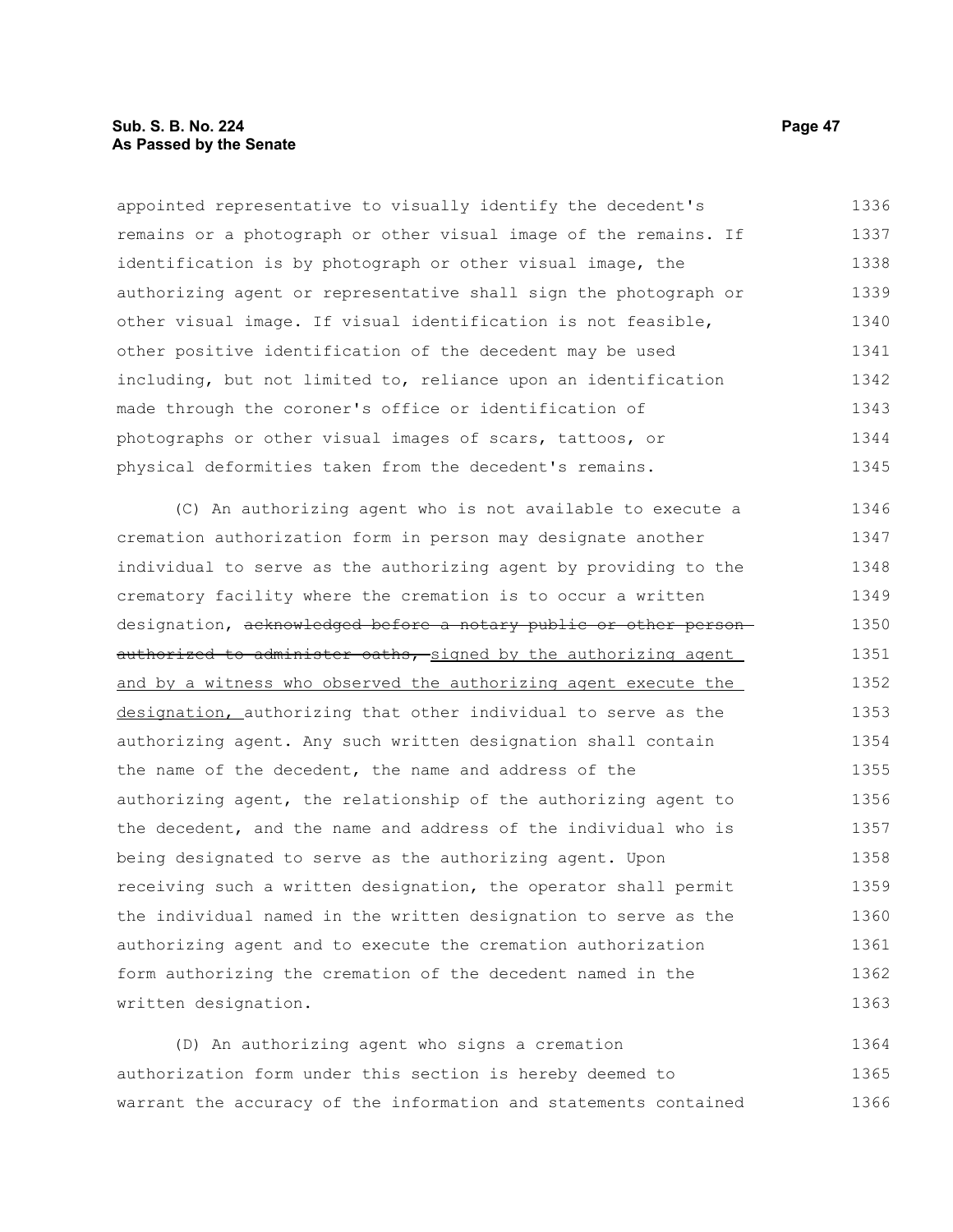#### **Sub. S. B. No. 224 Page 48 As Passed by the Senate**

in such authorization form, including the identification of the decedent and the agent's authority to authorize the cremation. A funeral home and its employees are not responsible for verifying the accuracy of any information or statements the authorizing agent made on the authorization form, unless the funeral home or its employees have actual knowledge to the contrary regarding any such information or statement. When delivering the decedent's remains to a crematory facility or in carrying out the disposition in its own facility, the funeral home is responsible for having the decedent identified pursuant to division (B) of this section and carrying out the obligations imposed on the funeral home by division (B) of section 4717.29 of the Revised Code. 1367 1368 1369 1370 1371 1372 1373 1374 1375 1376 1377 1378 1379

(E) At any time after executing a cremation authorization form and prior to the beginning of the cremation process, the authorizing agent who executed the cremation authorization form under division (A) or (C) of this section may, in writing, modify the arrangements for the final disposition of the cremated remains of the decedent set forth in the authorization form or may, in writing, revoke the authorization, cancel the cremation, and claim the decedent's body for purposes of making alternative arrangements for the final disposition of the decedent's body. The crematory facility shall cancel the cremation if the crematory facility receives such a revocation before beginning the cremation. 1380 1381 1382 1383 1384 1385 1386 1387 1388 1389 1390 1391

(F) A cremation authorization form executed under this section does not constitute a contract for conducting the cremation of the decedent named in the authorization form or for the final disposition of the cremated remains of the decedent. The revocation of a cremation authorization form or modification of the arrangements for the final disposition of the cremated 1392 1393 1394 1395 1396 1397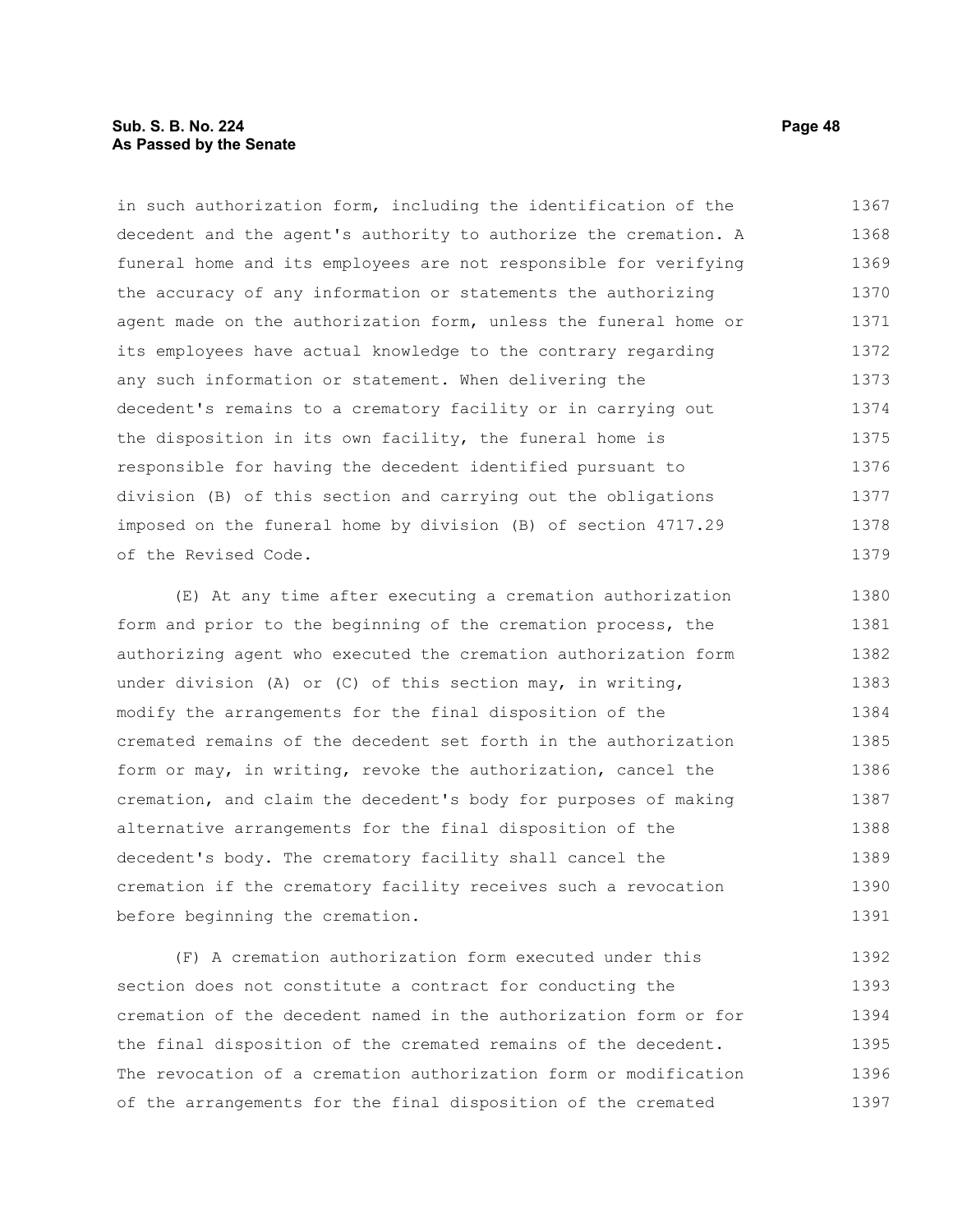#### **Sub. S. B. No. 224 Page 49 As Passed by the Senate**

remains of the decedent pursuant to division (E) of this section does not affect the validity or enforceability of any contract for the cremation of the decedent named in the authorization form or for the final disposition of the cremated remains of the decedent. 1398 1399 1400 1401 1402

**Sec. 4717.28.** (A) No crematory facility shall fail to ensure that a written receipt is provided to the person who delivers a dead human body or body parts to the facility for cremation. If the dead human body is other than one that was donated to science for purposes of medical education or research, the receipt shall be signed by both a representative of the crematory facility and the person who delivered the decedent to the crematory facility and shall indicate the name of the decedent; the date and time of delivery; the type of casket or alternative container in which the decedent was delivered to the facility; the name of the person who delivered the decedent to the facility; if applicable, the name of the funeral home or other establishment with whom the delivery person is affiliated; and the name of the person who received the decedent on behalf of the facility. If the dead human body was donated to science for purposes of medical education or research, the receipt shall consist of a copy of the cremation authorization form executed under section 4717.21, 4717.24, or 4717.25 of the Revised Code that authorizes the cremation of the decedent or body parts that has been signed by both a representative of the crematory facility and the person who delivered the decedent or body parts to the crematory facility and that indicates the date and time of the delivery. The operator may provide the copy of the receipt to the person who delivered the decedent or body parts to the facility either in person or by certified mail, return receipt requested. 1403 1404 1405 1406 1407 1408 1409 1410 1411 1412 1413 1414 1415 1416 1417 1418 1419 1420 1421 1422 1423 1424 1425 1426 1427 1428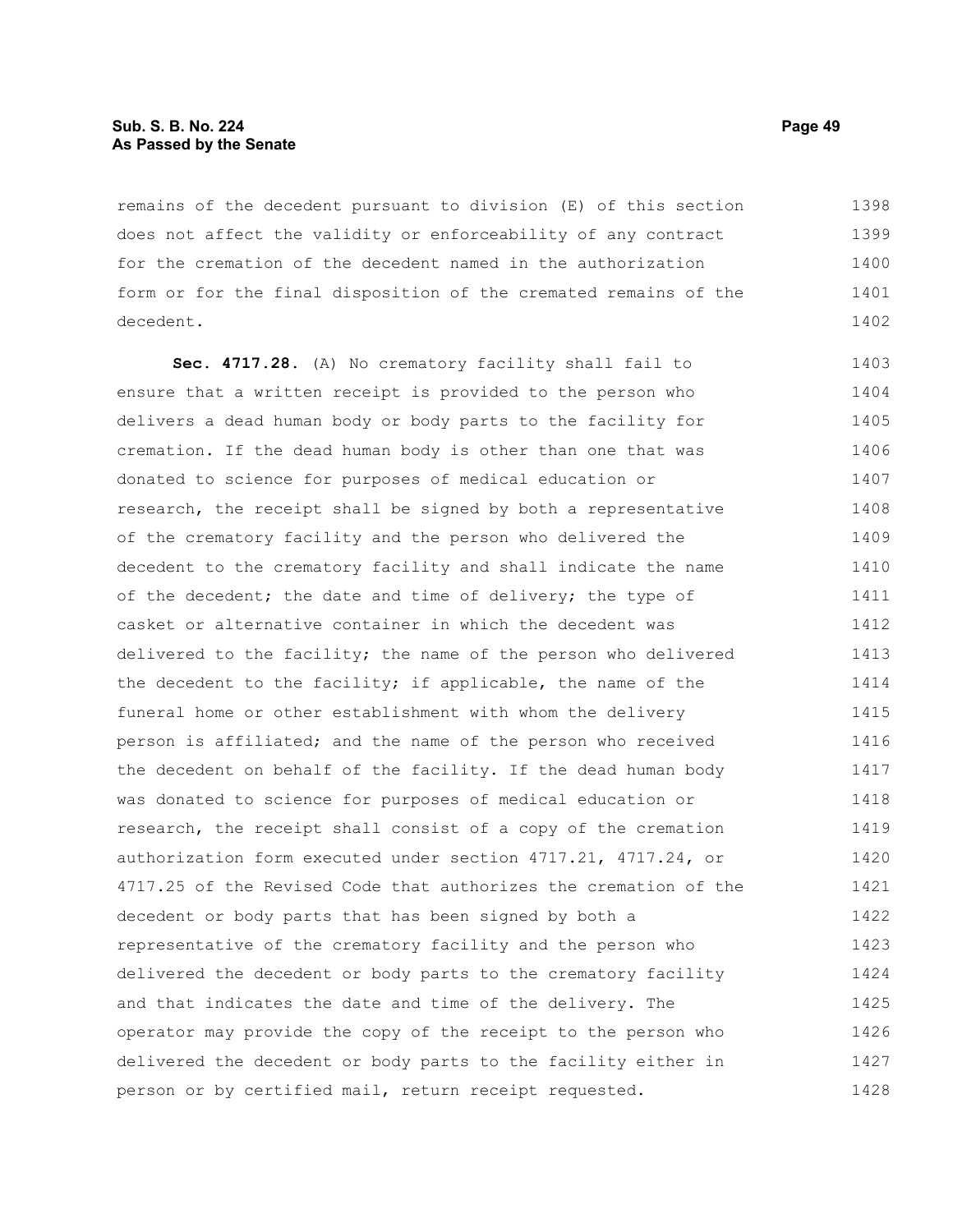### **Sub. S. B. No. 224 Page 50 As Passed by the Senate**

(B) No crematory facility shall fail to ensure at the time of releasing cremated remains that a written receipt signed by both a representative of the crematory facility and the person who received the cremated remains is provided to the person who received the cremated remains. Unless the cremated remains are those of a dead human body that was donated to science for purposes of medical education or research or are those of body parts, the receipt shall indicate the name of the decedent; the date and time of the release; the name of the person to whom the cremated remains were released; if applicable, the name of the funeral home, cemetery, or other entity to whom the cremated remains were released; and the name of the person who released the cremated remains on behalf of the crematory facility. If the cremated remains are those of a dead human body that was donated to science for purposes of medical education or research or are those of body parts, the receipt shall consist of a copy of the cremation authorization form executed under section 4717.21, 4717.24, or 4717.25 of the Revised Code that authorizes the cremation of the decedent or body parts that has been signed by both a representative of the crematory facility and the person who received the cremated remains and that indicates the date and time of the release. If the cremated remains were delivered to the authorizing agent or other individual designated on the cremation authorization form by a method described in division (I) of section 4717.26 of the Revised Code that is acceptable under that division, the receipt required by this division shall accompany the cremated remains, and the signature of the authorizing agent or other designated individual on the delivery receipt meets the requirement of this division that the person receiving the cremated remains sign the receipt provided by the crematory facility. 1429 1430 1431 1432 1433 1434 1435 1436 1437 1438 1439 1440 1441 1442 1443 1444 1445 1446 1447 1448 1449 1450 1451 1452 1453 1454 1455 1456 1457 1458 1459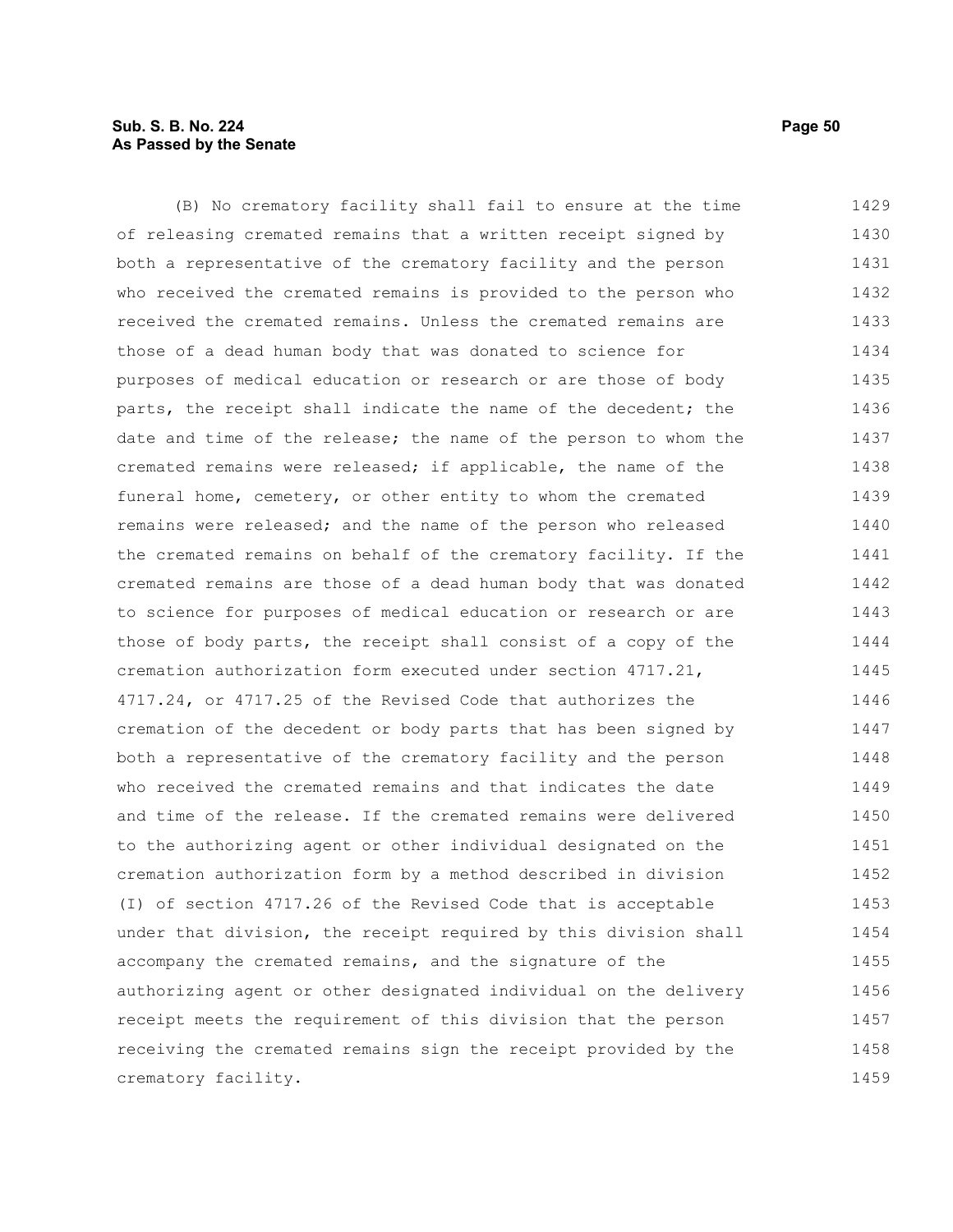| (C) No-For each cremation carried out at a crematory             | 1460 |
|------------------------------------------------------------------|------|
| facility shall fail to make or keep on file during the time      | 1461 |
| that, the crematory facility remains engaged in the business of  | 1462 |
| eremating dead human bodies or body parts, all of shall make and | 1463 |
| keep on file_the following records and documents_for the time_   | 1464 |
| period described in division (E) of this section:                | 1465 |
| (1) A copy of each receipt issued upon acceptance by or          | 1466 |
| delivery to the crematory facility of a dead human body under    | 1467 |
| division (A) of this section;                                    | 1468 |
| (2) A copy of each delivery receipt issued under division        | 1469 |
| (B) of this section;                                             | 1470 |
| (3) A record of each cremation conducted at the facility,        | 1471 |
| containing at least the name of the decedent or, in the case of  | 1472 |
| body parts, the name of the decedent or living person from whom  | 1473 |
| the body parts were removed, the date and time of the cremation, | 1474 |
| and the final disposition made of the cremated remains;          | 1475 |
| (3) A copy of each delivery receipt issued under division-       | 1476 |
| (B) of this section;                                             | 1477 |
| (4) A separate record of the cremated remains of each            | 1478 |
| decedent or the body parts removed from each decedent or living  | 1479 |
| person that were disposed of in accordance with division (C) (1) | 1480 |
| or (2) of section 4717.27 of the Revised Code, containing at     | 1481 |
| least the name of the decedent, the date and time of the         | 1482 |
| cremation, and the location, date, and manner of final           | 1483 |
| disposition of the cremated remains.                             | 1484 |
| (D) All records required to be maintained under sections         | 1485 |
| 4717.21 to 4717.30 of the Revised Code are subject to inspection | 1486 |

4717.21 to 4717.30 of the Revised Code are subject to inspection by the board of embalmers and funeral directors or an authorized representative of the board, upon reasonable notice, at any 1486 1487 1488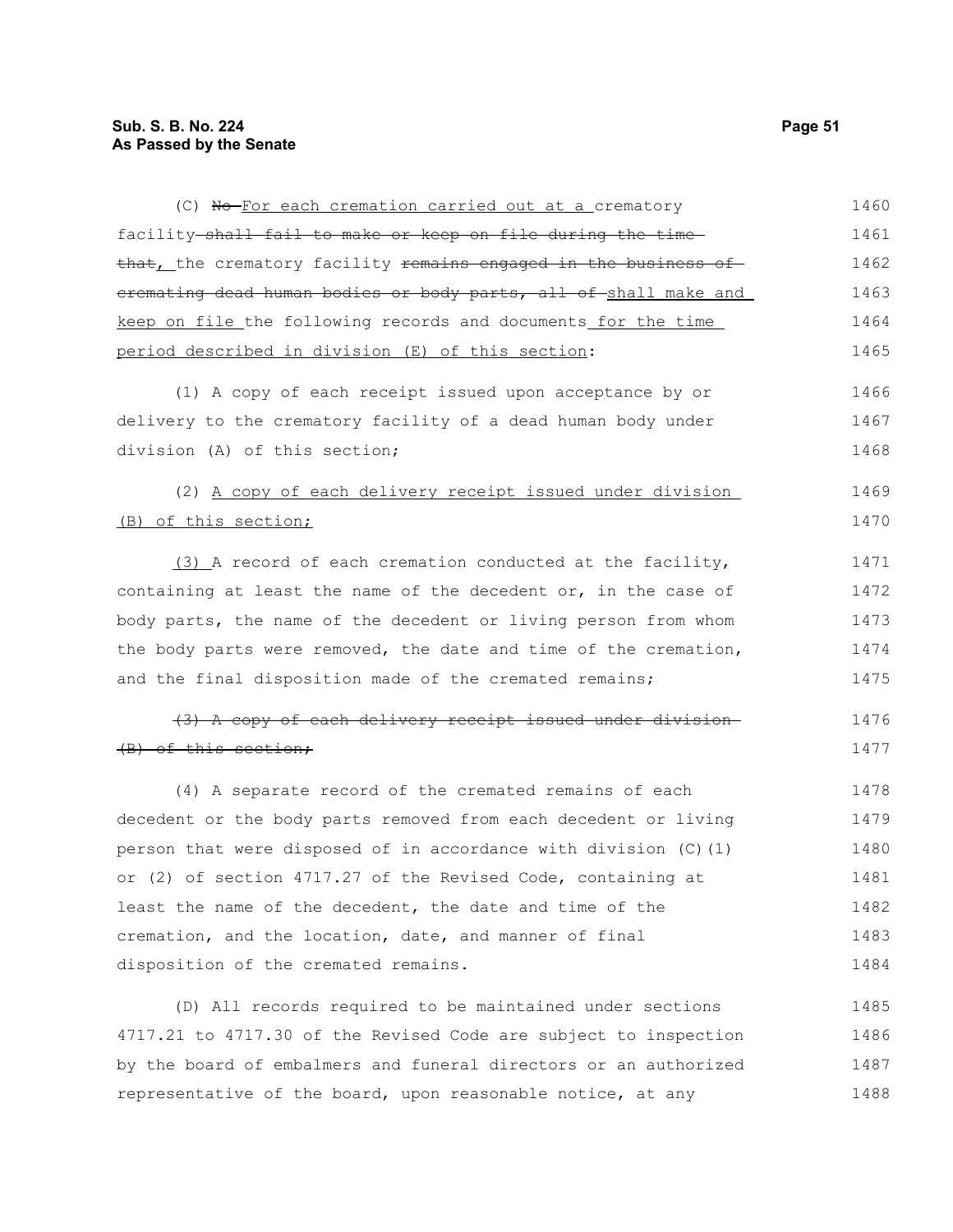reasonable time.

(E) The documents listed in divisions (C)(1) and (2) of this section shall be retained for the shorter of the time that the crematory facility remains engaged in the business of cremating dead human bodies or body parts or ten years following the date of the cremation. The documents listed in divisions (C) (3) and (4) of this section shall be retained during the time that the crematory facility remains engaged in the business of cremating dead human bodies or body parts. 1490 1491 1492 1493 1494 1495 1496 1497

**Sec. 4717.30.** (A) A crematory operator, crematory facility, funeral director, or funeral home is not liable in damages in a civil action for any of the following actions or omissions, unless the actions or omissions were made with malicious purpose, in bad faith, or in a wanton or reckless manner or unless any of the conditions set forth in divisions (B)(1) to (3) of this section apply: 1498 1499 1500 1501 1502 1503 1504

(1)(a) For having arranged or performed the cremation of the decedent, or having released or disposed of the cremated remains, in accordance with the instructions set forth in the cremation authorization form executed by the decedent on an antemortem basis under section 4717.21 of the Revised Code; 1505 1506 1507 1508 1509

(b) For having arranged or performed the cremation of the decedent or body parts removed from the decedent or living person or having released or disposed of the cremated remains in accordance with section 4717.27 of the Revised Code or the instructions set forth in a cremation authorization form executed by the person authorized to serve as the authorizing agent for the cremation of the decedent or for the cremation of body parts of the decedent or living person, named in the cremation authorization form executed under section 4717.24 or 1510 1511 1512 1513 1514 1515 1516 1517 1518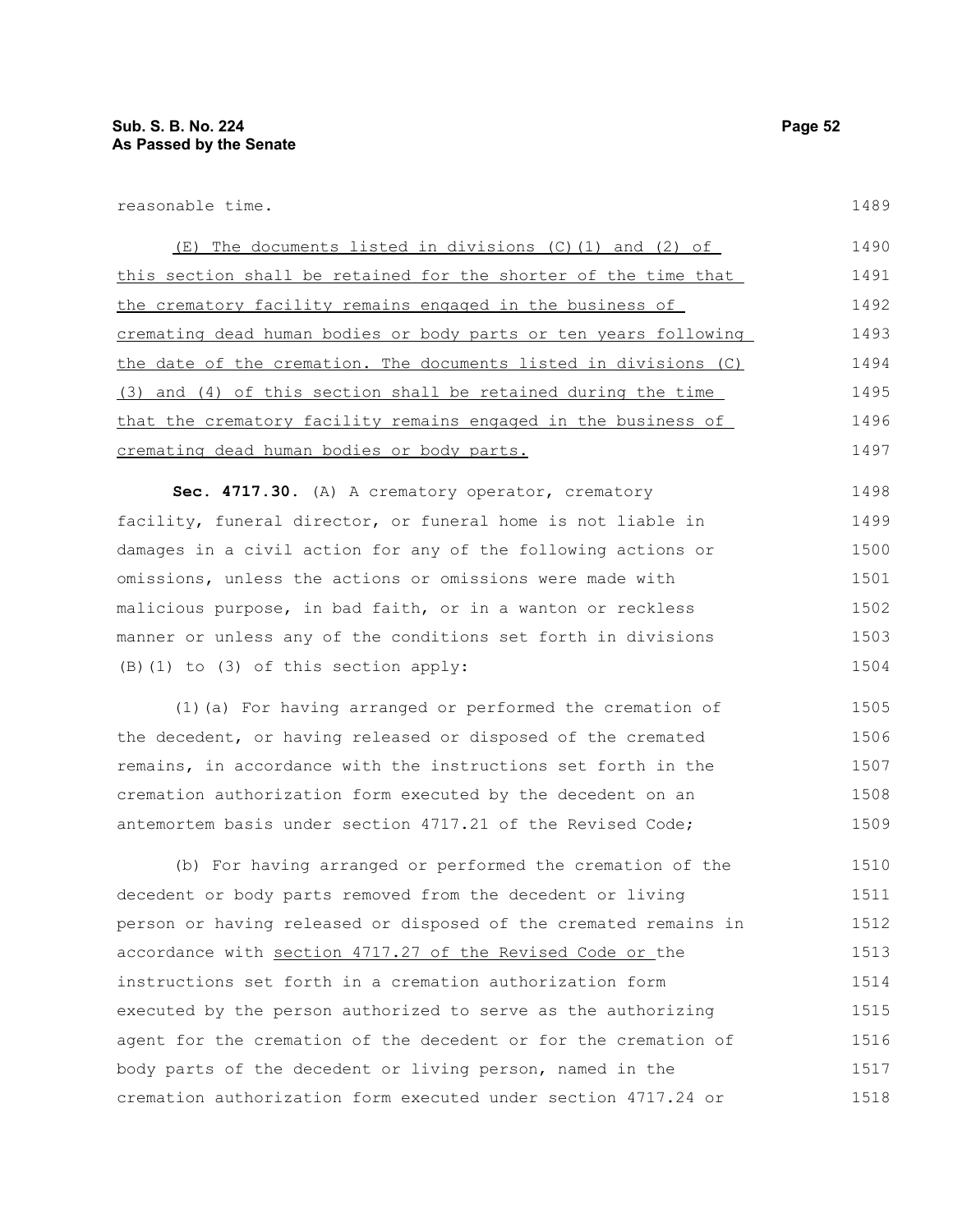4717.25 of the Revised Code.

(2) For having arranged or performed the cremation of the decedent, or having released or disposed of the cremated remains, in accordance with section 4717.27 of the Revised Code or the instructions set forth in the cremation authorization form executed by a designated agent under division (C) of section 4717.24 of the Revised Code. 1520 1521 1522 1523 1524 1525

(B) The crematory operator, crematory facility, funeral director, or funeral home is not liable in damages in a civil action for refusing to accept a dead human body or body parts or to perform a cremation under any of the following circumstances, unless the refusal was made with malicious purpose, in bad faith, or in a wanton or reckless manner: 1526 1527 1528 1529 1530 1531

(1) The crematory operator, crematory facility, funeral director, or funeral home has actual knowledge that there is a dispute regarding the cremation of the decedent or body parts, until such time as the crematory operator, crematory facility, funeral director, or funeral home receives an order of the probate court having jurisdiction ordering the cremation of the decedent or body parts or until the crematory operator, crematory facility, funeral director, or funeral home receives from the parties to the dispute a copy of a written agreement resolving the dispute and authorizing the cremation to be performed. 1532 1533 1534 1535 1536 1537 1538 1539 1540 1541 1542

(2) The crematory operator, crematory facility, funeral director, or funeral home has a reasonable basis for questioning the accuracy of any of the information or statements contained in a cremation authorization form executed under section 4717.21, 4717.24, or 4717.25 of the Revised Code, as applicable, that authorizes the cremation of the decedent or body parts. 1543 1544 1545 1546 1547 1548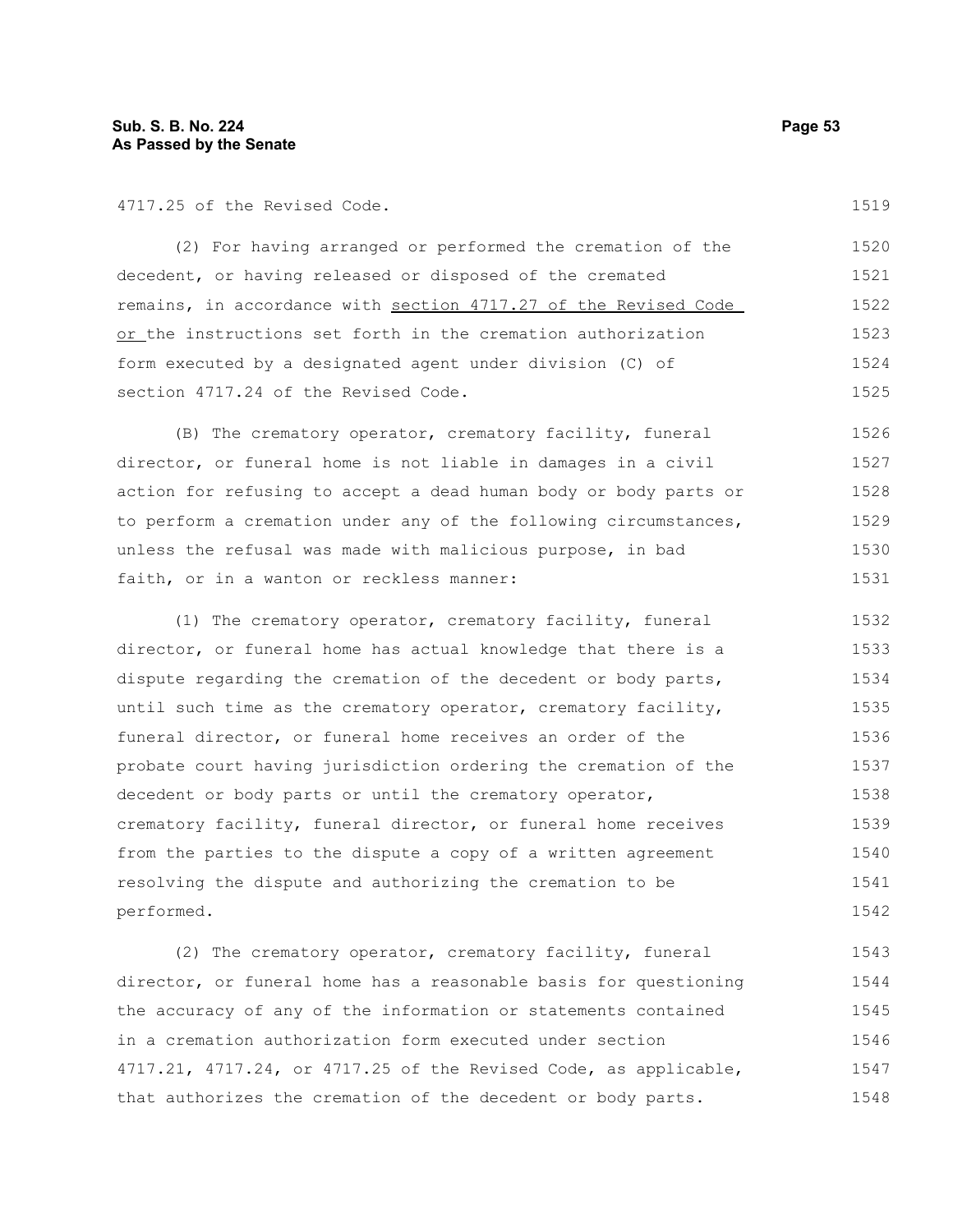### **Sub. S. B. No. 224 Page 54 As Passed by the Senate**

(3) The crematory operator, crematory facility, funeral director, or funeral home has any other lawful reason for refusing to accept the dead human body or body parts or to perform the cremation. 1549 1550 1551 1552

(C) A crematory operator, crematory facility, funeral director, or funeral home is not liable in damages in a civil action for refusing to release or dispose of the cremated remains of a decedent or body parts when the crematory operator, crematory facility, funeral director, or funeral home has actual knowledge that there is a dispute regarding the release or final disposition of the cremated remains in connection with any damages sustained, prior to the time the crematory operator, crematory facility, funeral home, or funeral director receives an order of the probate court having jurisdiction ordering the release or final disposition of the cremated remains, or prior to the time the crematory operator, crematory facility, funeral director, or funeral home receives from the parties to the dispute a copy of a written agreement resolving the dispute and authorizing the cremation to be performed. 1553 1554 1555 1556 1557 1558 1559 1560 1561 1562 1563 1564 1565 1566 1567

(D) A crematory operator, crematory facility, funeral director, or funeral home is not liable in damages in a civil action in connection with the cremation of, or disposition of the cremated remains of, any dental gold, jewelry, or other items of value delivered to the crematory facility or funeral home with a dead human body or body parts, unless either or both of the following apply: 1568 1569 1570 1571 1572 1573 1574

(1) The cremation authorization form authorizing the cremation of the decedent or body parts executed under section 4717.21, 4717.24, or 4717.25 of the Revised Code, as applicable, contains specific instructions for the removal or recovery and 1575 1576 1577 1578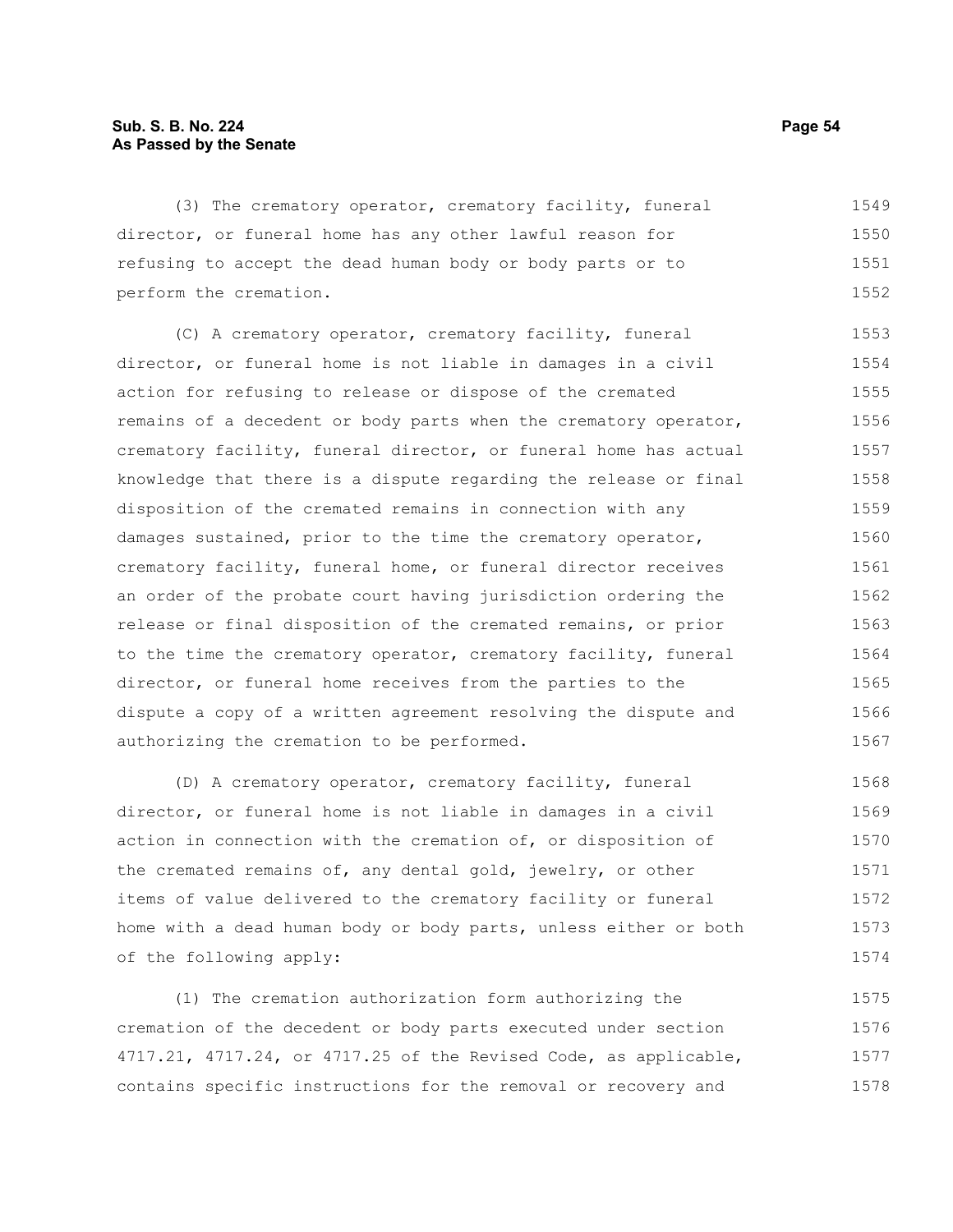#### **Sub. S. B. No. 224 Page 55 As Passed by the Senate**

disposition of any such dental gold, jewelry, or other items of value prior to the cremation, and the crematory operator, crematory facility, funeral director, or funeral home has failed to comply with the written instructions. 1579 1580 1581 1582

(2) The actions or omissions of the crematory operator, crematory facility, funeral director, or funeral home were made with malicious purpose, in bad faith, or in a wanton or reckless manner. 1583 1584 1585 1586

(E)(1) This section does not create a new cause of action against or substantive legal right against a crematory operator, crematory facility, funeral director, or funeral home. 1587 1588 1589

(2) This section does not affect any immunities from civil liability or defenses established by another section of the Revised Code or available at common law to which a crematory operator, crematory facility, funeral director, or funeral home may be entitled under circumstances not covered by this section. 1590 1591 1592 1593 1594

 **Sec. 4717.311.** (A) The holder of funds for a preneed funeral contract shall, at least thirty days prior to the beneficiary's ninety-fifth birthday, contact the seller or successor seller to inform the seller or successor seller of the beneficiary's upcoming ninety-fifth birthday. 1595 1596 1597 1598 1599

(B) The holder and the seller or successor seller shall agree to one of the following: 1600 1601

(1) That the holder shall make a reasonable attempt to confirm that the beneficiary is still alive. If the holder cannot confirm that the beneficiary is still alive within thirty days following the beneficiary's ninety-fifth birthday, the holder shall report and remit the funds to the director of commerce pursuant to Chapter 169. of the Revised Code. 1602 1603 1604 1605 1606 1607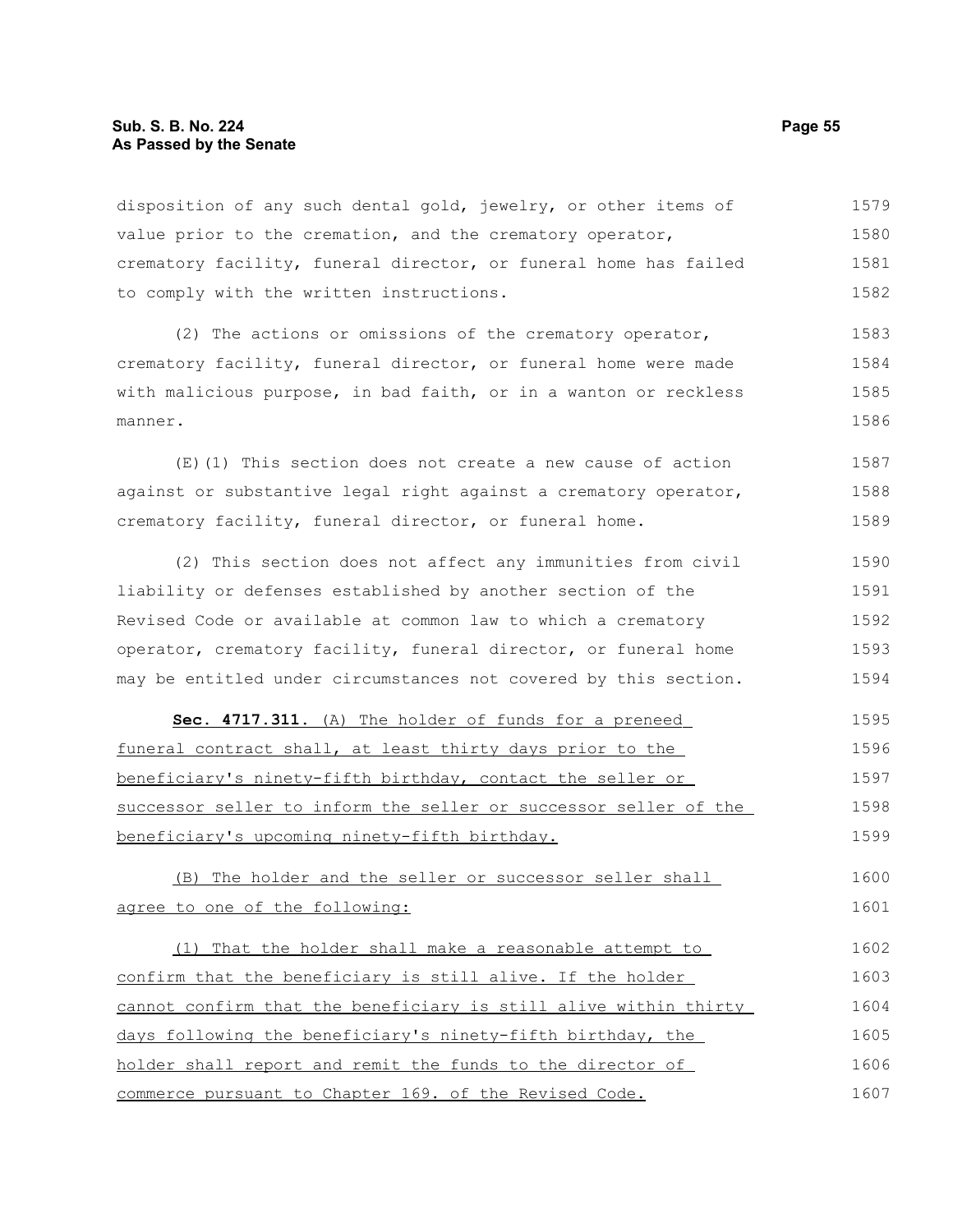| (2) That the seller or successor seller shall make a             | 1608 |
|------------------------------------------------------------------|------|
| reasonable attempt to confirm that the beneficiary is still      | 1609 |
| alive. If the seller or successor seller cannot confirm that the | 1610 |
| beneficiary is still alive within thirty days following the      | 1611 |
| beneficiary's ninety-fifth birthday, the seller or successor     | 1612 |
| seller shall notify the holder within one business day. Upon     | 1613 |
| receiving the notification, the holder shall report and remit    | 1614 |
| the funds to the director of commerce pursuant to Chapter 169.   | 1615 |
| of the Revised Code.                                             | 1616 |
| Sec. 4717.35. If a preneed funeral contract contains a           | 1617 |
| provision stating that the preneed funeral contract will be      | 1618 |
| funded by the purchase of an insurance policy, the insurance     | 1619 |
| agent who sold the policy that will fund that preneed funeral    | 1620 |
| contract shall require that any payment made by the purchaser be | 1621 |
| made in the form of a check, cashier's check, money order, or    | 1622 |
| debit or credit card, payable only to the insurance company. The | 1623 |
| insurance agent shall remit the application for insurance and    | 1624 |
| the premium paid to the insurance company designated in the      | 1625 |
| preneed funeral contract within the time period specified in     | 1626 |
| division (B) (15) of section 3905.14 of the Revised Code, unless | 1627 |
| the purchaser rescinds the preneed funeral contract in           | 1628 |
| accordance with division (A) of section 4717.34 of the Revised   | 1629 |
| Code. If the purchaser made payment in the form of a check made  | 1630 |
| payable to the seller, the seller may, within five business days | 1631 |
| of receiving the check, sign over and forward the check to the   | 1632 |

If the purchaser of a preneed funeral contract that is revocable and that is funded by an insurance policy or annuity elects to cancel the preneed funeral contract, the purchaser shall provide a written notice to the seller and the insurance company designated in the contract stating that the purchaser 1634 1635 1636 1637 1638

insurance company designated in the preneed funeral contract.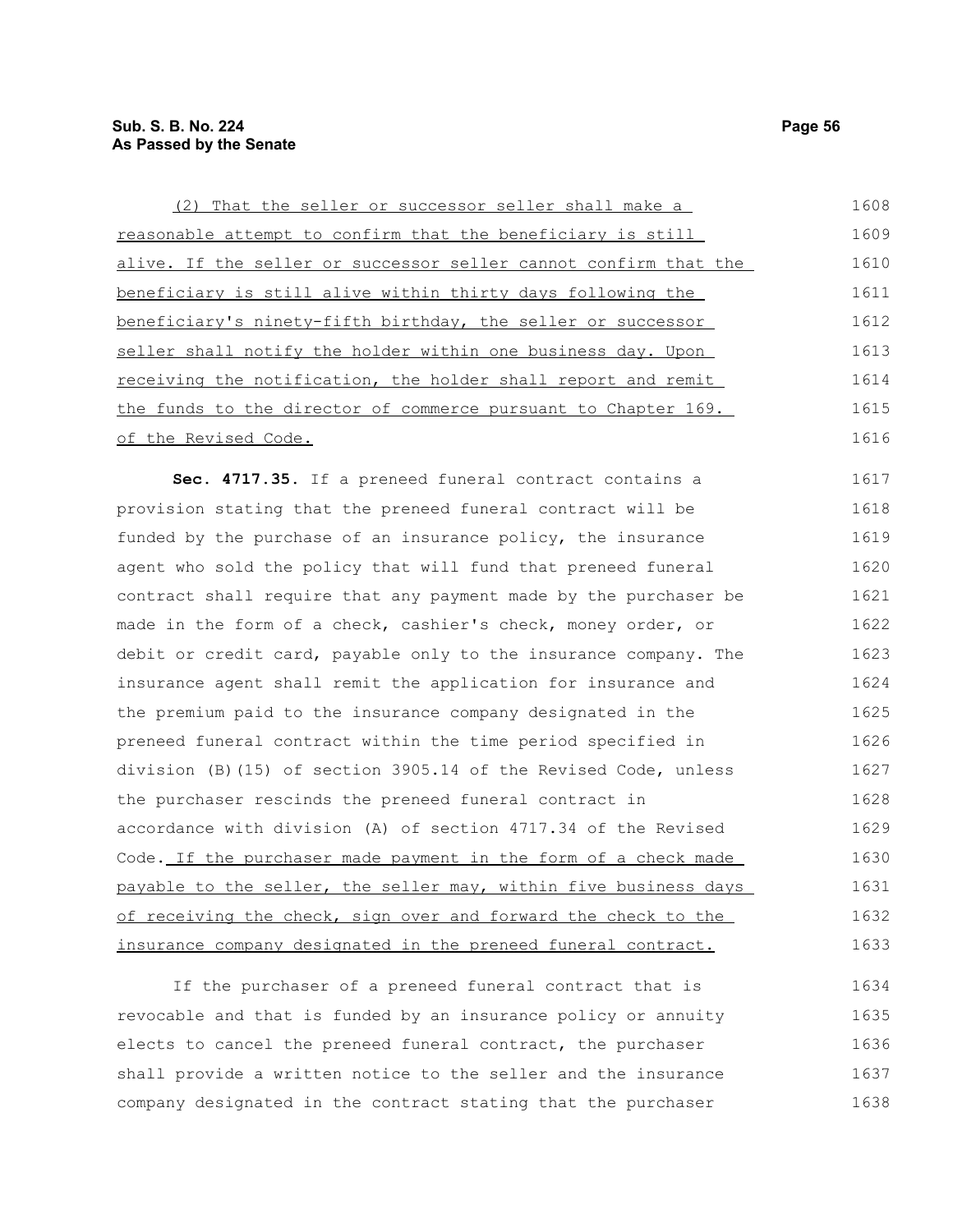#### **Sub. S. B. No. 224 Page 57 As Passed by the Senate**

intends to cancel that contract. Fifteen days after the purchaser provides the notice to the seller of the contract and the insurance company, the purchaser may cancel the preneed funeral contract and change the beneficiary of the insurance policy or annuity or reassign the benefits under the policy or annuity. 1639 1640 1641 1642 1643 1644

The purchaser of a preneed funeral contract that is irrevocable and that is funded by an insurance policy or annuity may transfer the preneed funeral contract to a successor seller by notifying the original seller of the designation of a successor seller. Within fifteen days after receiving the written notice of the designation of the successor seller from the purchaser, the original seller shall assign the seller's rights to the proceeds of the policy to the successor seller. The insurance company shall confirm the change of assignment by providing written notice to the policyholder. 1645 1646 1647 1648 1649 1650 1651 1652 1653 1654

If, after a preneed funeral contract has been performed and paid for by the proceeds of an insurance policy or annuity, there are excess funds that the purchaser previously assigned by a written contract to the seller to pay for preneed funeral services or funeral goods for other individuals, the insurance company or annuity company holding such excess funds shall pay those funds directly to the seller, and the seller shall deposit the funds into a trust or purchase insurance or annuity policies to fund additional preneed funeral contracts. 1655 1656 1657 1658 1659 1660 1661 1662 1663

**Sec. 4717.36.** (A) This section applies only to preneed funeral contracts that are funded by any means other than an insurance policy or policies, or an annuity or annuities. 1664 1665 1666

No money in a preneed funeral contract trust shall be distributed from the trust except as provided in this section. 1667 1668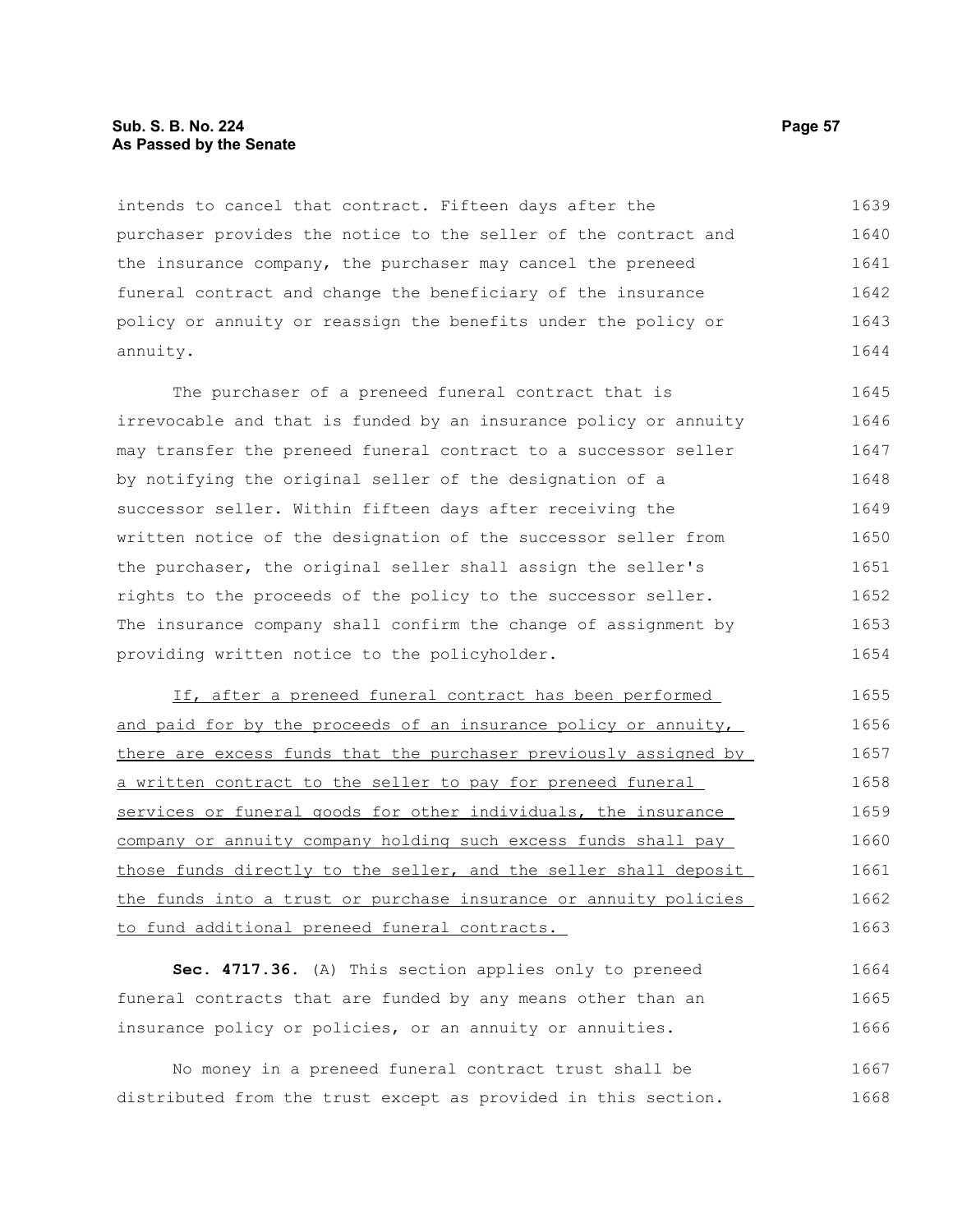# **Sub. S. B. No. 224** Page 58 **As Passed by the Senate**

| (B) A seller of a preneed funeral contract that stipulates                             | 1669 |
|----------------------------------------------------------------------------------------|------|
| a fixed or firm or guaranteed price for funeral services and                           | 1670 |
| funeral goods to be provided under a preneed funeral contract                          | 1671 |
| may charge an initial service fee not to exceed ten per cent of                        | 1672 |
| the total amount of all payments to be paid under the preneed                          | 1673 |
| funeral contract for such quaranteed price funeral services and                        | 1674 |
| funeral goods. If the amount to be paid by the purchaser is to                         | 1675 |
| be paid in installments, the seller may collect the initial                            | 1676 |
| service fee only after all of the installments have been paid.                         | 1677 |
| $(C)$ $\rightarrow$ $\rightarrow$ $(L)$ Except for the following, all payments made by | 1678 |
| the purchaser of a preneed funeral contract, except for the                            | 1679 |
| initial service fee permitted by division (B) of this section-                         | 1680 |
| and any applicable sales tax, shall be made in the form of a                           | 1681 |
| check, cashier's check, money order, or debit or credit card,                          | 1682 |
| payable only to the trustee of the preneed funeral contract                            | 1683 |
| trust or to the trustee's designated depository:                                       | 1684 |
| (a) The initial service fee permitted by division (B) of                               | 1685 |
| this section;                                                                          | 1686 |
| (b) The fee collected under division (A) (14) of section                               | 1687 |
| 4717.07 of the Revised Code;                                                           | 1688 |
| (c) Any applicable sales tax.                                                          | 1689 |
| (2) If the purchaser makes payment in the form of a check                              | 1690 |
| made payable to the seller, the seller may, within five business                       | 1691 |
| days of receiving the check, sign over and forward the check to                        | 1692 |
| the trustee or the trustee's designated depository.                                    | 1693 |
| (3) Within thirty days of the seller receiving any form of                             | 1694 |
| payment made payable to the trustee or the trustee's designee,                         | 1695 |
| the seller shall remit the payment to the trustee or the                               | 1696 |
| trustee's designee unless the purchaser rescinds the preneed                           | 1697 |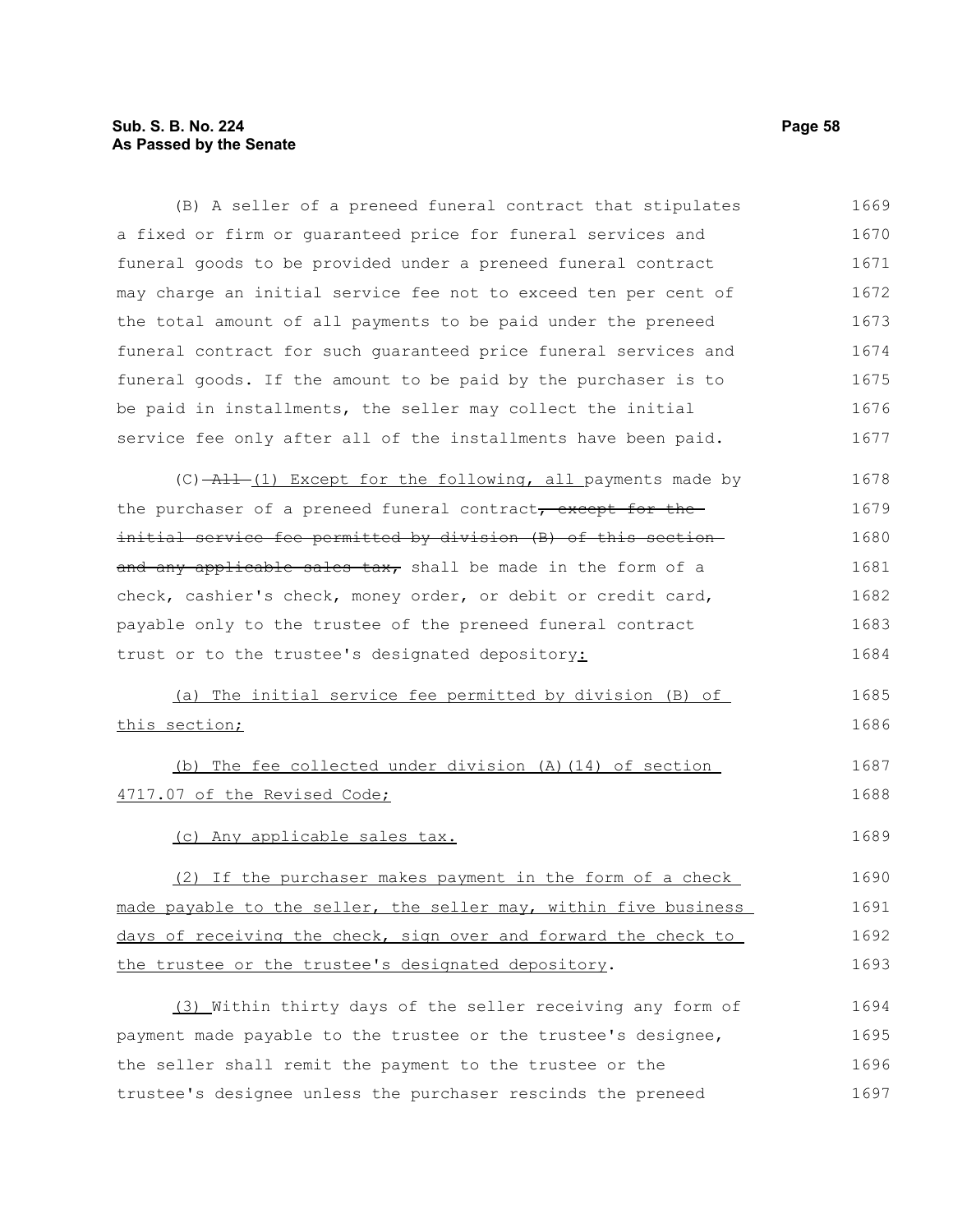funeral contract in accordance with division (A) of section 4717.34 of the Revised Code. The funds deposited with the trustee shall remain intact and held in trust for the contract beneficiary. 1698 1699 1700 1701

(D) The seller shall establish a preneed funeral contract trust at one of the following types of institutions and shall designate that institution as the trustee of the preneed funeral contract trust: 1702 1703 1704 1705

(1) A trust company licensed under Chapter 1111. of the Revised Code; 1706 1707

(2) A national bank, federal savings bank, or federal savings association that pledges securities in accordance with section 1111.04 of the Revised Code; 1708 1709 1710

(3) A credit union authorized to conduct business in this state pursuant to Chapter 1733. of the Revised Code. 1711 1712

(E) Moneys deposited in a preneed funeral contract trust fund shall be held and invested in the manner in which trust funds are permitted to be held and invested pursuant to Chapter 1111. of the Revised Code. 1713 1714 1715 1716

(F) The seller shall establish a separate preneed funeral contract trust for the moneys paid under each preneed funeral contract, unless the purchaser or purchasers of a preneed funeral contract or contracts authorize the seller to place the moneys paid for that contract or those contracts in a combined preneed funeral contract trust. The trustee of a combined preneed funeral contract trust shall keep exact records of the corpus, income, expenses, and disbursements with regard to each purchaser and contract beneficiary for whom moneys are held in the trust. The terms of a preneed funeral contract trust are 1717 1718 1719 1720 1721 1722 1723 1724 1725 1726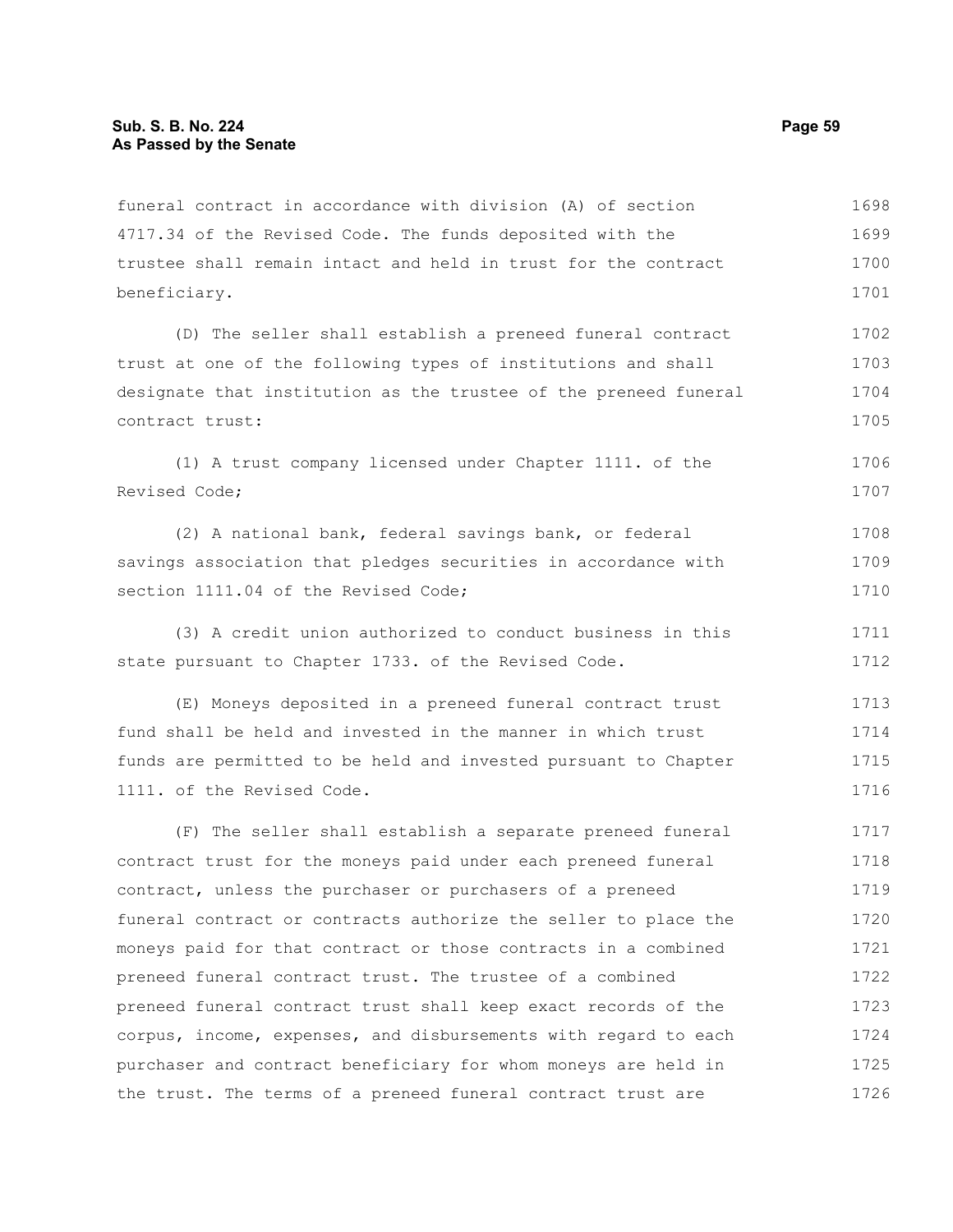governed by this section and the payments from that trust are governed by Chapter 1111. of the Revised Code, except as otherwise provided in this section. 1727 1728 1729

A trustee of a preneed funeral contract trust may pay taxes and expenses for a preneed funeral contract trust and may charge a fee for managing a preneed funeral contract trust. The fee shall not exceed the amount regularly or usually charged for similar services rendered by the institutions described in division (D) of this section when serving as a trustee. 1730 1731 1732 1733 1734 1735

(G) If the purchaser of a preneed funeral contract that is revocable elects to cancel the contract, the purchaser shall provide a written notice to the seller of the contract and the trustee of the preneed funeral contract trust stating that the purchaser intends to cancel the contract. Fifteen days after the purchaser provides that notice to the seller and trustee, the purchaser may cancel the contract. Upon canceling a preneed funeral contract pursuant to this division, one of the following shall occur, as applicable: 1736 1737 1738 1739 1740 1741 1742 1743 1744

(1) If the preneed funeral contract does not stipulate a firm or fixed or guaranteed price for funeral goods and funeral services to be provided under the preneed funeral contract, the trustee shall give to the purchaser all of the assets of the trust that exist at the time of cancellation, less any fees charged, distributions paid, and expenses incurred by the trustee pursuant to division (F) of this section. 1745 1746 1747 1748 1749 1750 1751

(2) If the preneed funeral contract does stipulate a firm or fixed or guaranteed price for funeral goods and funeral services to be provided under the contract, the purchaser may request and receive from the trustee all of the assets of the trust at the time of cancellation, less a cancellation fee that 1752 1753 1754 1755 1756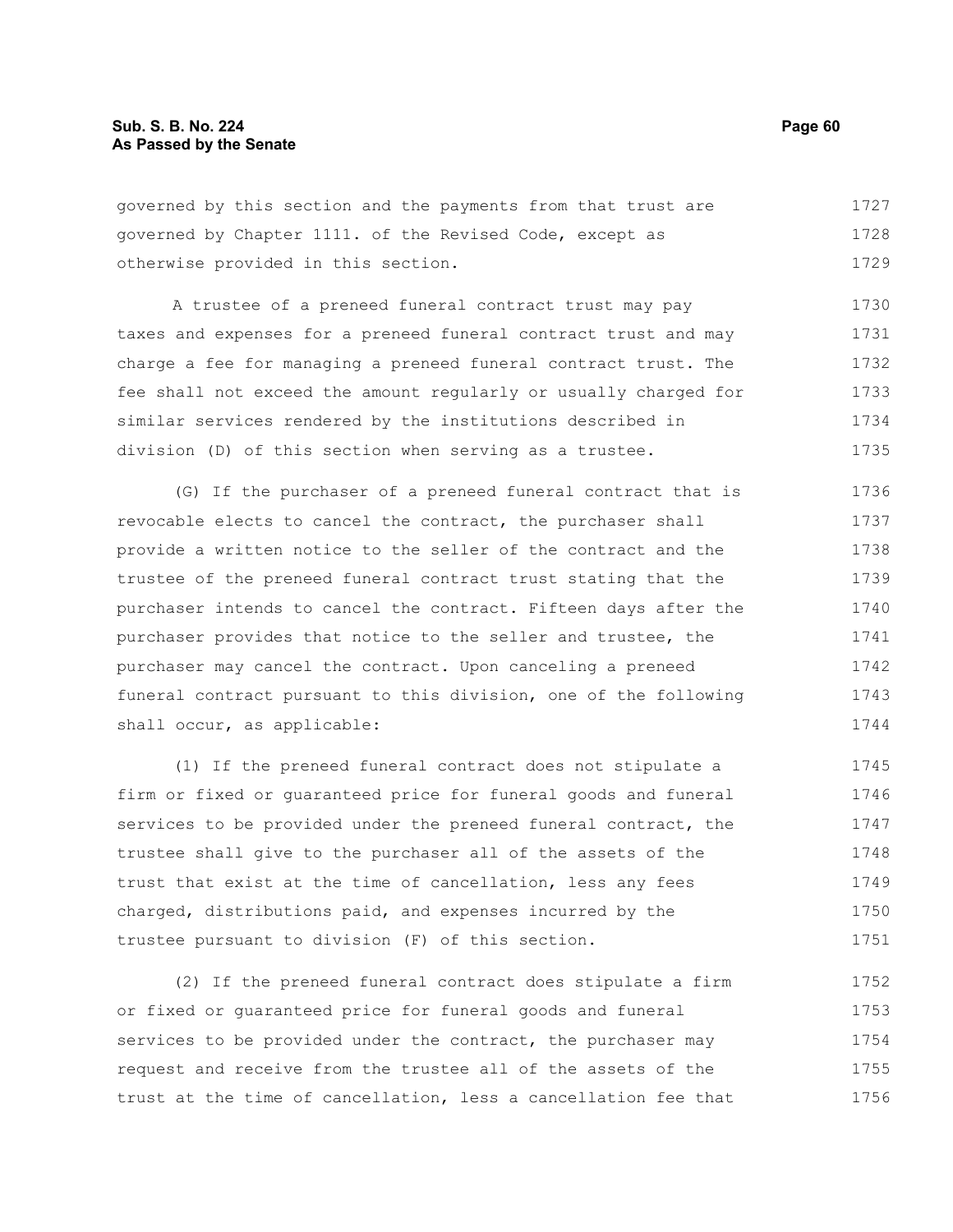#### **Sub. S. B. No. 224 Page 61 As Passed by the Senate**

the original seller may collect from the trustee that is equal to or less than ten per cent of the value of the assets of the trust on the date the trust is cancelled, provided, however, that to the extent the original seller took an initial service fee as permitted by division (B) of this section, the aggregate amount of the cancellation fee and the initial service fee may not exceed ten per cent of the value of those assets. In addition to any cancellation fee, there may also be deducted any fees charged, distributions paid, and expenses incurred by the trustee pursuant to division (F) of this section. 1757 1758 1759 1760 1761 1762 1763 1764 1765 1766

If more than one purchaser enters into the contract, all of those purchasers must request cancellation of the contract for it to be effective under this division, and the trustee shall refund to each purchaser only those funds that purchaser has paid under the contract and any income earned on those funds in an amount that is in direct proportion to the amount of funds that purchaser paid relative to the total amount of payments deposited in that trust, less any fees charged, distributions paid, and expenses incurred by the trustee pursuant to division (F) of this section, the amount of which are in direct proportion to the amount of funds that purchaser paid relative to the total amount of payments deposited in that trust. 1767 1768 1769 1770 1771 1772 1773 1774 1775 1776 1777 1778

(H) The purchaser of a preneed funeral contract that is irrevocable may transfer the preneed funeral contract to a successor seller. A purchaser who elects to make such a transfer shall provide a written notice of the designation of a successor seller to the trustee and the original seller. Within fifteen days after receiving the written notice of the new designation from the purchaser, the trustee shall list the successor seller as the seller of the preneed funeral contract and the original seller shall relinquish and transfer all rights under the 1779 1780 1781 1782 1783 1784 1785 1786 1787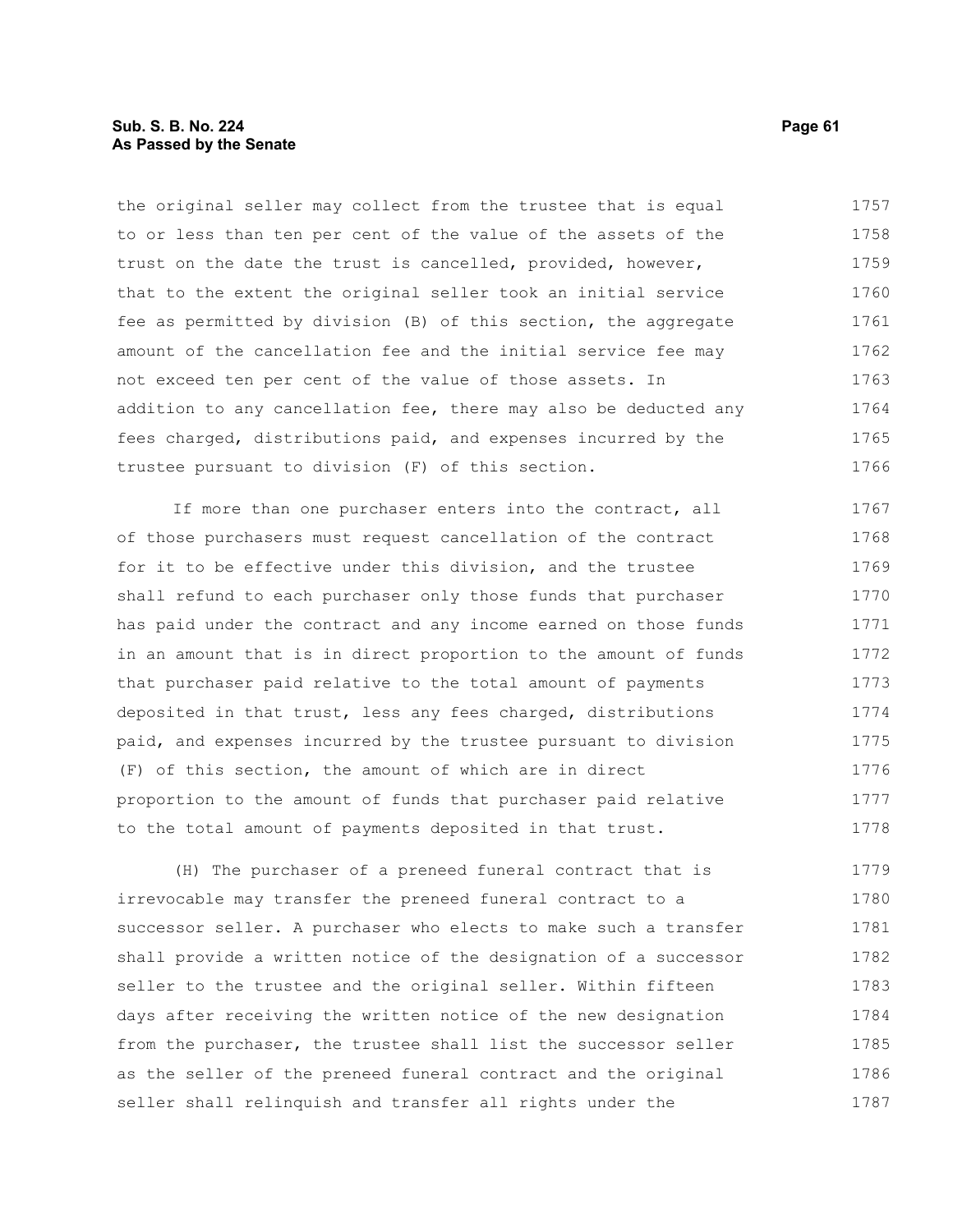#### **Sub. S. B. No. 224 Page 62 As Passed by the Senate**

preneed funeral contract to the successor seller. The trustee shall confirm the transfer by providing written notice of the transfer to the original seller, the successor seller, and the purchaser. If the preneed funeral contract stipulates a firm or fixed or guaranteed price for the funeral goods and funeral services to be provided under the preneed funeral contract, the original seller may collect from the trustee a transfer fee from the trust that equals up to ten per cent of the value of the assets of the trust on the date the trust is transferred, provided, however, that to the extent the original seller took an initial service fee as permitted by division (B) of this section, the aggregate amount of the transfer fee and the initial service fee may not exceed ten per cent of the value of those assets. If the preneed funeral contract does not stipulate a firm or fixed or guaranteed price for funeral goods and funeral services to be provided under the preneed funeral contract, no transfer fee shall be collected by the original seller. 1788 1789 1790 1791 1792 1793 1794 1795 1796 1797 1798 1799 1800 1801 1802 1803 1804 1805

(I) If a seller of a preneed funeral contract elects to transfer a preneed funeral contract trust from an institution listed in divisions (D)(1) to (3) of this section to a different institution, the trustee of the original trust shall notify the purchaser of the preneed funeral contract of that transfer in writing within thirty days after the transfer occurred and shall provide the purchaser with the name of and the contact information for the institution where the new trust is maintained. Upon receipt of the trust, the trustee of the transferred trust shall notify the purchaser of the receipt of the trusts in accordance with division (A) of section 4717.33 of the Revised Code. 1806 1807 1808 1809 1810 1811 1812 1813 1814 1815 1816 1817

(J) $(1)$  If a seller receives a notice that the contract 1818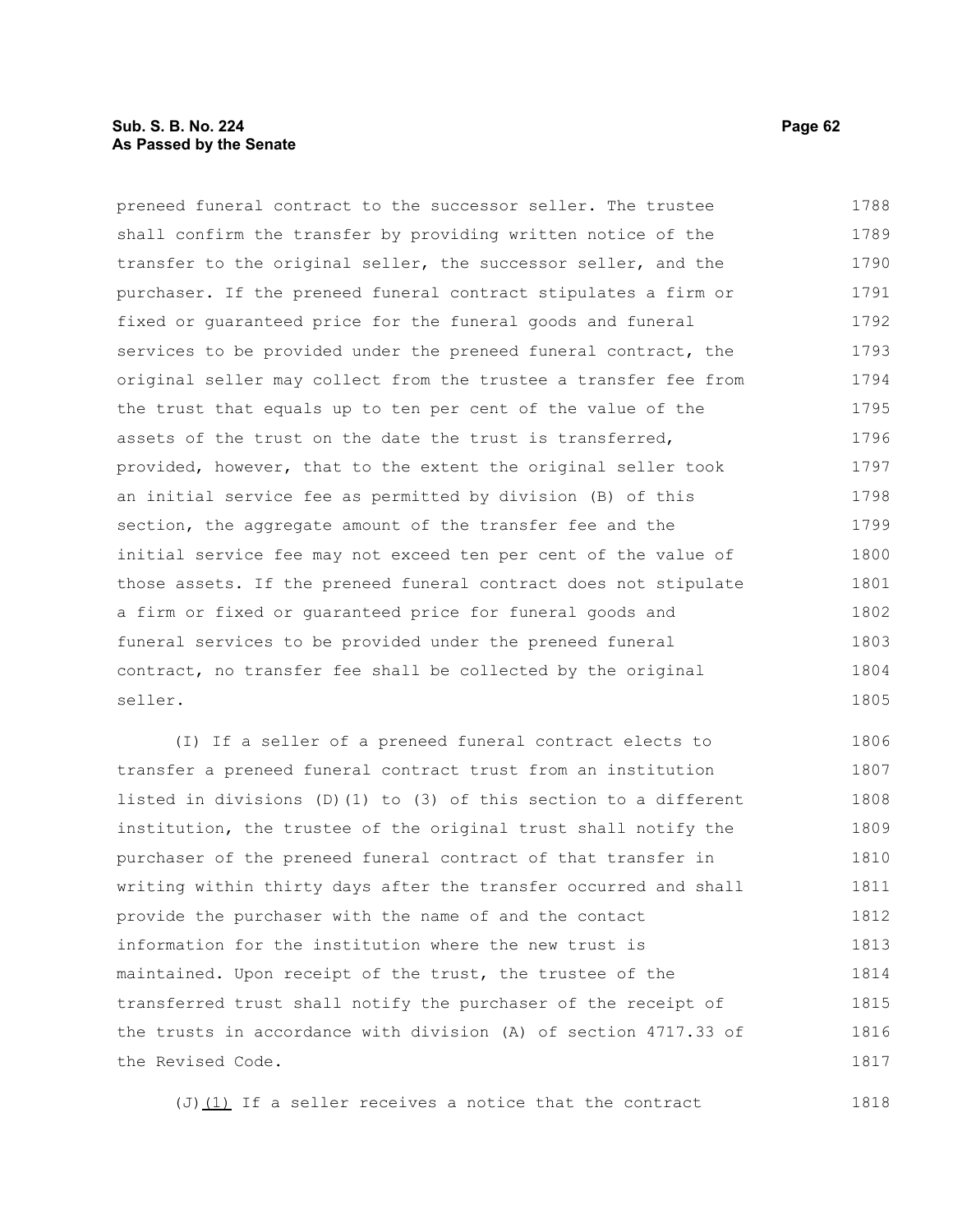beneficiary has died and that funeral goods and funeral services have been provided by a provider other than the seller, exceptas otherwise specified in this section, the seller shall direct the trustee, within thirty days after receiving that notice, to pay to the provider that provided the funeral goods and services, if still unpaid, or the estate of the contractbeneficiary all funds held by the trustee, less any fees charged, distributions paid, and expenses incurred by the trustee pursuant to division (F) of this section. 1819 1820 1821 1822 1823 1824 1825 1826 1827

(2) If the provider has already been paid for providing the funeral goods and funeral services to the contract beneficiary, the seller shall direct the trustee to pay to the estate of the contract beneficiary or, if no estate has been opened, to any person with the right of disposition under section 2108.81 of the Revised Code all funds held by the trustee, less any fees charged, distributions paid, and expenses incurred by the trustee pursuant to division (F) of this section. The trustee shall make a reasonable attempt to pay the estate or person with the right of disposition within one hundred eighty days of receipt of notice that the contract beneficiary has died. If the trustee is unable to make payment within one hundred eighty days, the trustee shall report and remit the funds to the director of commerce pursuant to Chapter 169. of the Revised Code. 1828 1829 1830 1831 1832 1833 1834 1835 1836 1837 1838 1839 1840 1841 1842

(3) In the event the preneed funeral contract stipulates a firm or fixed or guaranteed price for funeral goods and funeral services that were to be provided under the preneed funeral contract, the seller may collect from the trustee a cancellation fee not exceeding ten per cent of the value of the assets of the trust on the date the trust is transferred, provided, however, that to the extent the original seller took an initial service 1843 1844 1845 1846 1847 1848 1849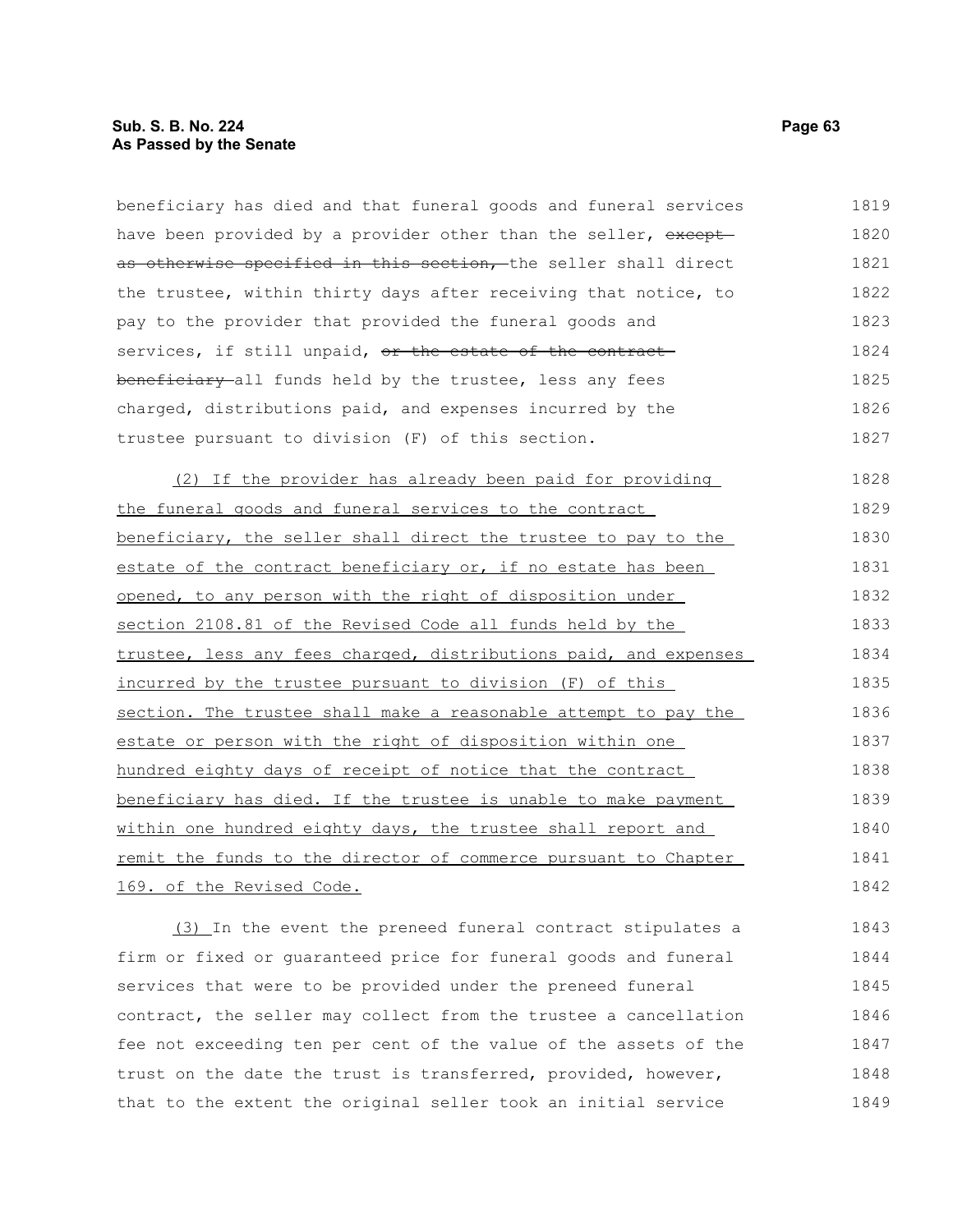#### **Sub. S. B. No. 224 Page 64 As Passed by the Senate**

fee as permitted by division (B) of this section, the aggregate amount of the transfer fee and the initial service fee shall not exceed ten per cent of the value of those assets. If the preneed funeral trust does not stipulate a firm or fixed or guaranteed price for funeral goods and funeral services to be provided under the preneed funeral contract, no cancellation fees shall be collected by the original seller. 1850 1851 1852 1853 1854 1855 1856

(K) A certified copy of the certificate of death or other evidence of death satisfactory to the trustee shall be furnished to the trustee as evidence of death, and the trustee shall promptly pay the accumulated payments and income, if any, according to the preneed funeral contract. Such payment of the accumulated payments and income pursuant to this section and, when applicable, the preneed funeral contract, relieves the trustee of any further liability on the accumulated payments and income. 1857 1858 1859 1860 1861 1862 1863 1864 1865

If, after a preneed funeral contract has been performed and paid for by the proceeds of a preneed trust fund, there are excess funds that the purchaser previously assigned by a written contract to the seller to pay for preneed funeral services or funeral goods for other individuals, the trustee holding such excess funds shall pay those funds directly to the seller, and the seller shall deposit the funds into a trust or purchase insurance or annuity policies to fund additional preneed funeral contracts. 1866 1867 1868 1869 1870 1871 1872 1873 1874

**Section 2.** That existing sections 169.02, 2108.75, 2108.82, 3705.20, 4513.17, 4717.04, 4717.05, 4717.06, 4717.07, 4717.10, 4717.13, 4717.14, 4717.24, 4717.28, 4717.30, 4717.35, and 4717.36 of the Revised Code are hereby repealed. 1875 1876 1877 1878

**Section 3.** The General Assembly intends to review and 1879